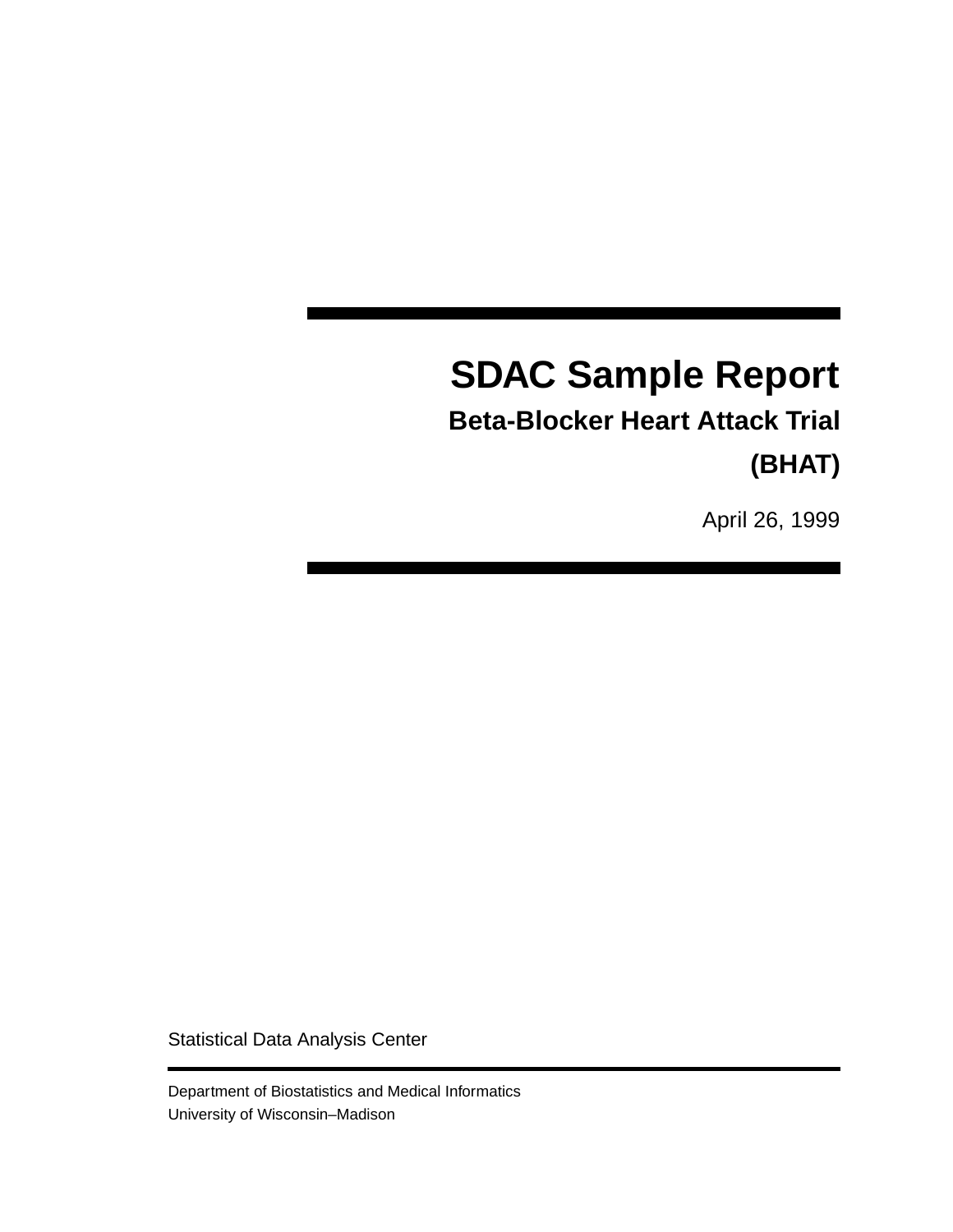# **Contents**

| $\mathbf{I}$   |                | <b>Introduction</b>                                                                                          | 1              |
|----------------|----------------|--------------------------------------------------------------------------------------------------------------|----------------|
|                | 1              |                                                                                                              | $\overline{2}$ |
|                | $\overline{2}$ |                                                                                                              | $\overline{4}$ |
|                | 3              | Report Structure <i>and a server and a server and a server and server and a server and a server a server</i> | 6              |
|                | 4              |                                                                                                              | $\overline{7}$ |
|                | 5              |                                                                                                              | 11             |
| Ш              |                | <b>Main Material</b>                                                                                         | 12             |
| 1              | <b>Accrual</b> |                                                                                                              | 13             |
|                | 1.1            |                                                                                                              | 14             |
|                | 1.2            |                                                                                                              | 15             |
|                | 1.3            |                                                                                                              | 16             |
| $\overline{2}$ |                | <b>Baseline Characteristics</b>                                                                              | 17             |
|                | 2.1            |                                                                                                              | 18             |
|                | 2.2            |                                                                                                              | 19             |
| 3              |                | <b>Adverse Events</b>                                                                                        | 20             |
|                | 3.1            |                                                                                                              | 21             |
|                | 3.2            |                                                                                                              | 22             |
| 4              |                | <b>Primary Endpoint Analysis</b>                                                                             | 23             |
|                | 4.1            |                                                                                                              | 24             |
|                | 4.2            | Interim Monitoring Boundaries for All-Cause Mortality                                                        | 25             |
|                | 4.3            | All-Cause Mortality over Time for Selected Subgroups                                                         | 26             |
|                | 4.4            |                                                                                                              | 27             |
|                | 4.5            |                                                                                                              | 28             |
| 5              |                | <b>Additional Follow-Up Measures</b>                                                                         | 29             |
|                | 5.1            |                                                                                                              | 30             |
|                | 5.2            |                                                                                                              | 31             |
|                | 5.3            |                                                                                                              | 33             |
|                | 5.4            |                                                                                                              | 34             |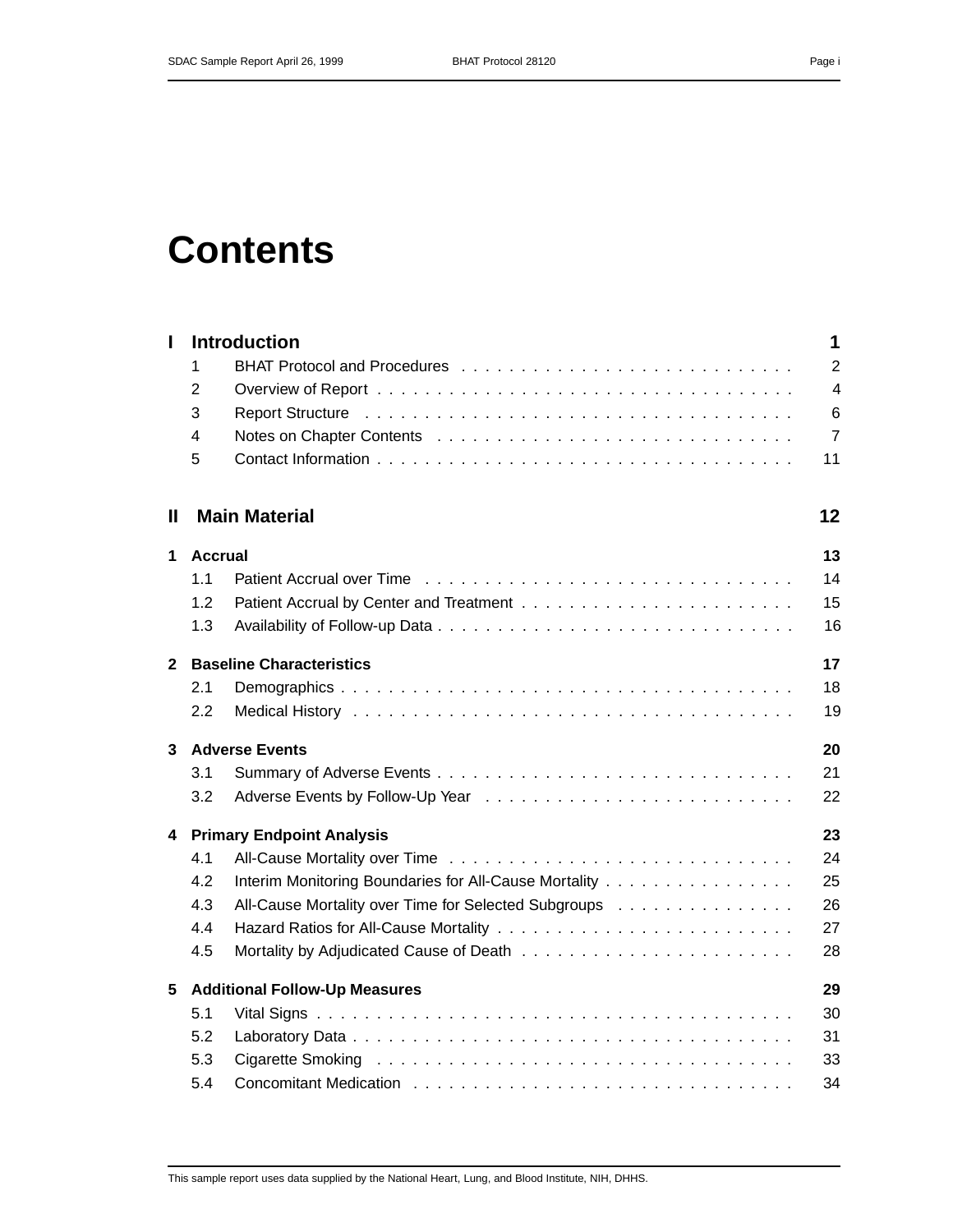| Ш            |                | <b>Supporting Material</b>                                                                                                                                                                                                     | 35 |
|--------------|----------------|--------------------------------------------------------------------------------------------------------------------------------------------------------------------------------------------------------------------------------|----|
| $\mathbf 1$  | <b>Accrual</b> |                                                                                                                                                                                                                                | 36 |
|              | 1.3            |                                                                                                                                                                                                                                | 36 |
| $\mathbf{2}$ |                | <b>Baseline Characteristics</b>                                                                                                                                                                                                | 37 |
|              | 2.1            |                                                                                                                                                                                                                                | 37 |
|              | 2.2            |                                                                                                                                                                                                                                | 38 |
| $\mathbf{3}$ |                | <b>Adverse Events</b>                                                                                                                                                                                                          | 39 |
|              | 3.1            |                                                                                                                                                                                                                                | 39 |
|              | 3.2            |                                                                                                                                                                                                                                | 40 |
|              |                | 4 Primary Endpoint Analysis                                                                                                                                                                                                    | 42 |
|              | 4.1            |                                                                                                                                                                                                                                | 42 |
|              | 4.3            | All-Cause Mortality over Time for Selected Subgroups                                                                                                                                                                           | 43 |
|              | 4.5            |                                                                                                                                                                                                                                | 45 |
| 5            |                | <b>Additional Follow-Up Measures</b>                                                                                                                                                                                           | 46 |
|              | 5.1            |                                                                                                                                                                                                                                | 46 |
|              | 5.2            |                                                                                                                                                                                                                                | 47 |
|              | 5.3            |                                                                                                                                                                                                                                | 49 |
|              | 5.4            | Concomitant Medication enterprise in the contract of the contract of the contract of the contract of the contract of the contract of the contract of the contract of the contract of the contract of the contract of the contr | 50 |
| <b>IV</b>    |                | <b>Ancillary Material</b>                                                                                                                                                                                                      | 52 |
| $\mathbf 1$  |                | <b>Open Session Report Style Plots</b>                                                                                                                                                                                         | 53 |
|              |                | <b>Index of Figures and Tables</b>                                                                                                                                                                                             | 58 |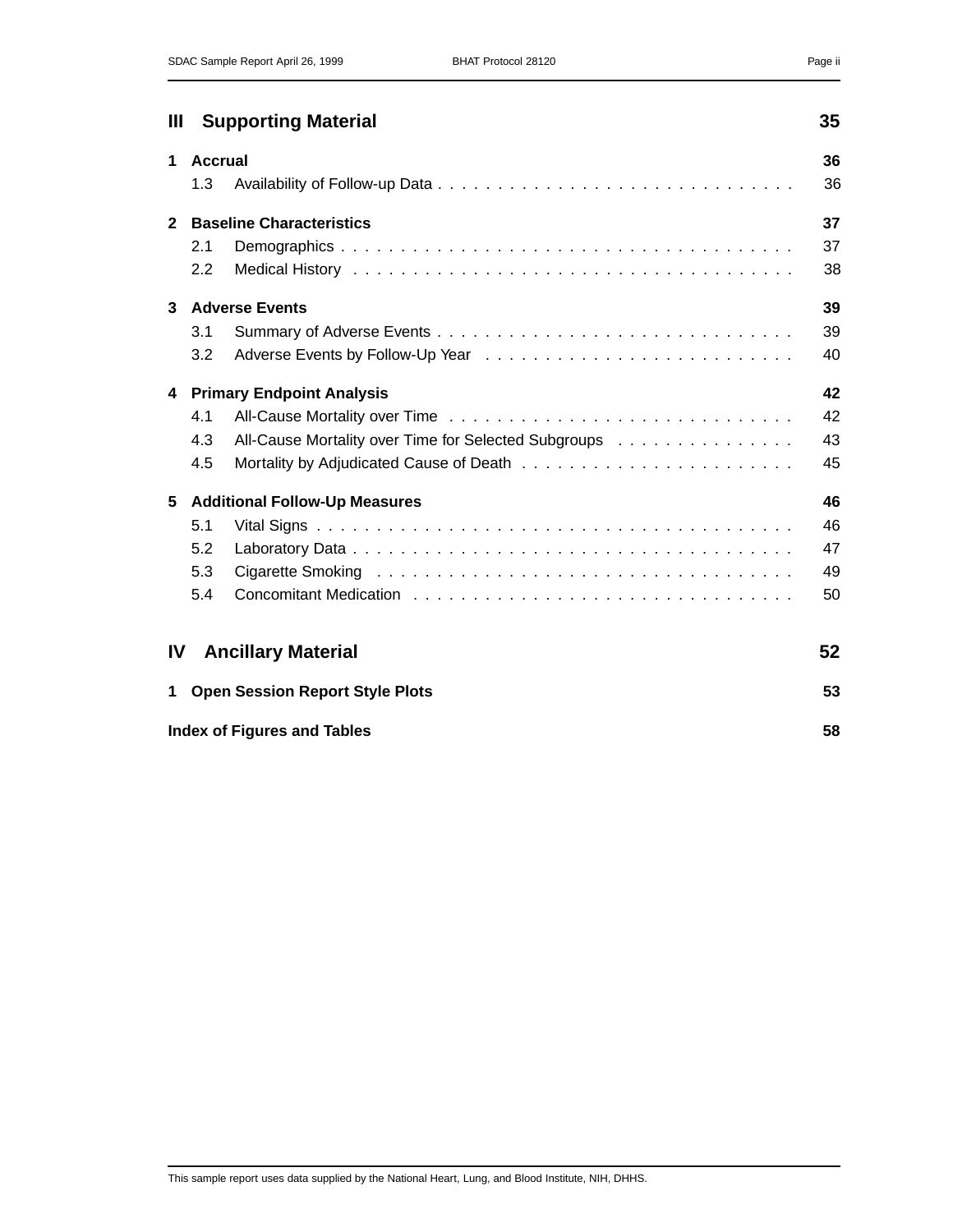# **List of Figures**

| ACCR-1   |                                                                        | 14 |
|----------|------------------------------------------------------------------------|----|
| ACCR-2   | Patient Accrual by Center and Treatment Group                          | 15 |
| ACCR-3   |                                                                        | 16 |
| BASE-1   |                                                                        | 18 |
| BASE-2   |                                                                        | 19 |
| $AE-1$   |                                                                        | 21 |
| $AE-2$   | Reports of Bronchospasms, by Follow-Up Year                            | 22 |
| MORT-1   |                                                                        | 24 |
| MORT-2   | Interim Monitoring Boundary for All-Cause Mortality                    | 25 |
| MORT-3   | All-Cause Mortality over Time, by Age Group                            | 26 |
| MORT-4   |                                                                        | 27 |
| MORT-5   |                                                                        | 28 |
| $FU-1$   |                                                                        | 30 |
| $FU-2$   |                                                                        | 31 |
| $FU-3$   |                                                                        | 32 |
| $FU-4$   |                                                                        | 33 |
| $FU-5$   |                                                                        | 34 |
| ANCI-1   | Baseline Demographics - Open Session Report Style                      | 54 |
| $ANCI-2$ | White Blood Cell Count, by Follow-Up Year - Open Session Report Style. | 55 |
| ANCI-3   | Cigarette Smoking, by Follow-Up Year - Open Session Report Style       | 56 |
| ANCI-4   | All-Cause Mortality over Time - Open Session Report Style              | 57 |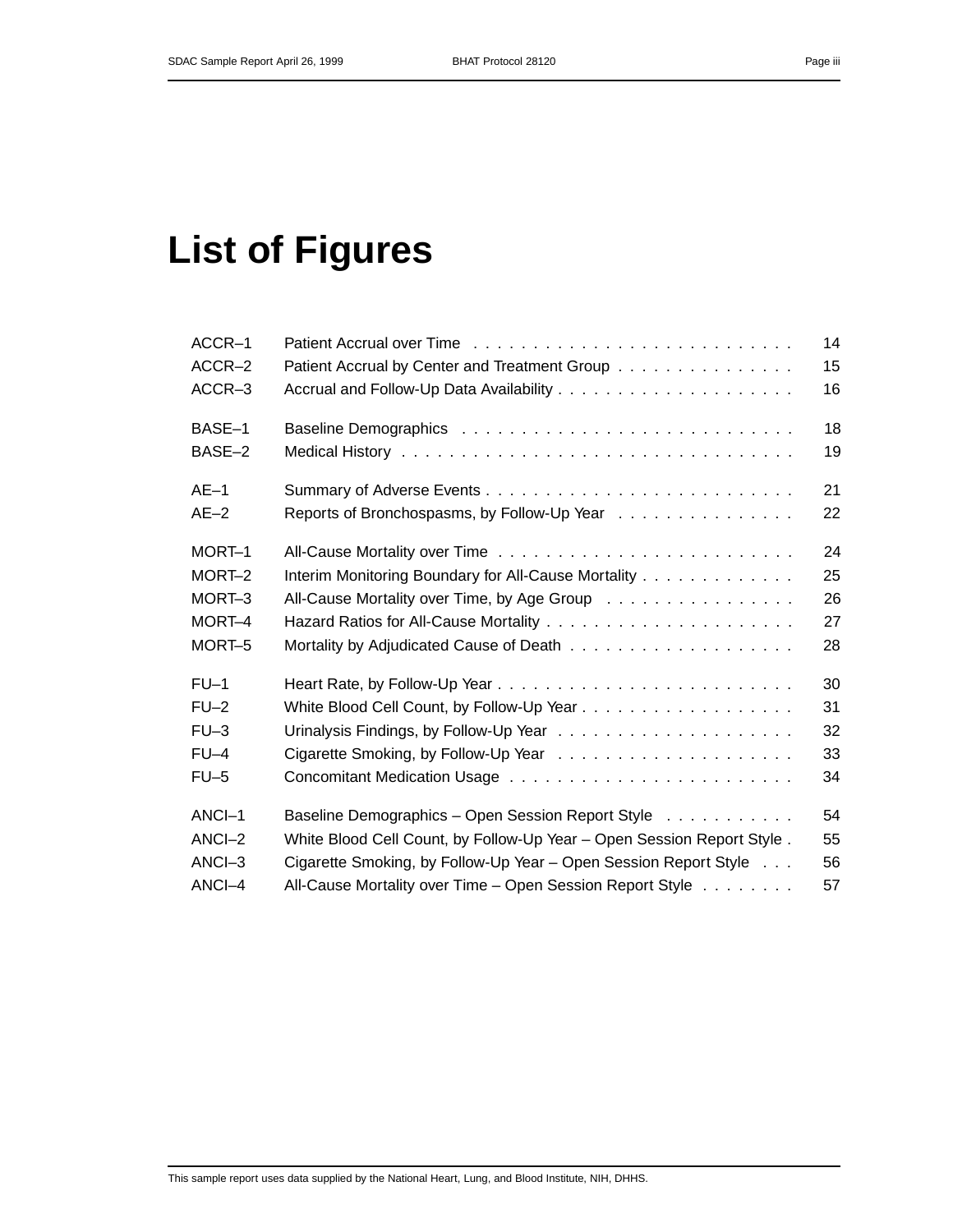# **Part I**

# **Introduction**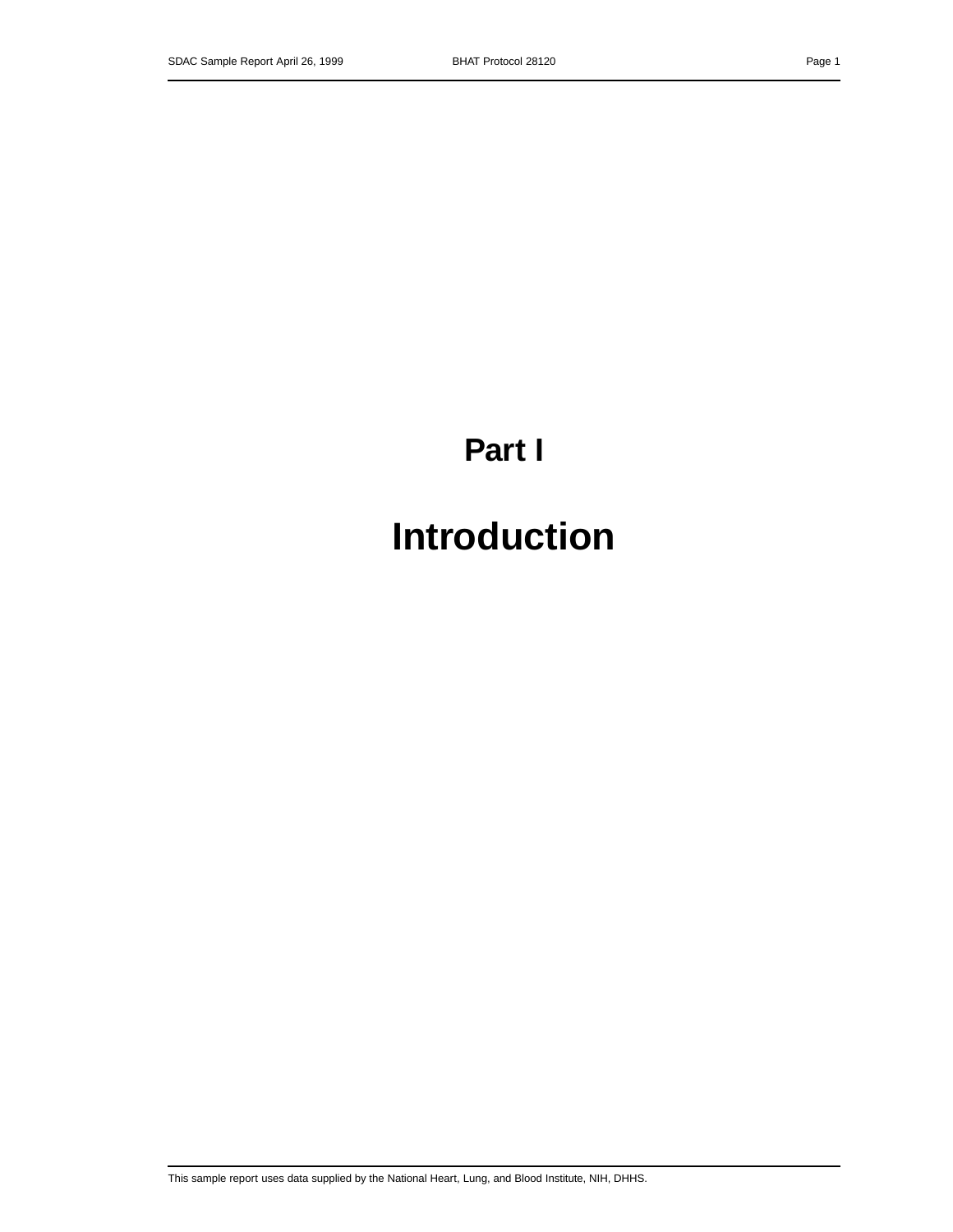### **1 BHAT Protocol and Procedures**

The  $\beta$ -Blocker Heart Attack Trial (BHAT) was a National Heart, Lung and Blood Institute (NHLBI) sponsored, randomized, double-blind, placebo-controlled, multi-center trial designed to test whether the regular administration of propranolol hydrochloride to men and women who had experienced at least one myocardial infarction (MI) would result in a significant reduction in total mortality during a two- to four-year follow-up period. The BHAT results were initially published in the 1982 paper:

"β-Blocker Heart Attack Trial Research Group: A Randomized Trial of Propranolol in Patients with Acute Myocardial Infarction. I. Mortality Results.  $β$ -Blocker Heart Attack Trial–Final Report." Journal of the American Medical Association (JAMA) 247:1707-1714, 1982.

This sample report, prepared by the Statistical Data Analysis Center (SDAC) at the University of Wisconsin–Madison, is based on the data available at the final closing of the database in June, 1984.

### **Treatment Arms**

A total of 3,837 patients were enrolled and randomized to one of the following groups:

- Propranolol hydrochloride, oral tablets, 20 mg initial dose followed by 40 mg tid for one month, then titrated to 60 mg tid or 80 mg tid based on serum propranolol level
- Placebo, oral tablets, titrated in a similar fashion to maintain blind.

### **Primary Outcome**

The primary outcome of the study was all-cause mortality. The primary analysis compared survival times of patients in the two treatment groups through the study duration, using a logrank test.

### **Study Procedures**

Screening for study participants began in June, 1978 and continued through October, 1980. Patients were recruited by 31 clinical centers from 134 participating hospitals (coronary care units). Candidates for enrollment were men and women between the ages of 30 and 69 who were hospitalized with a documented acute MI and who survived at least five days after admission. Patients were excluded from the study if they had contraindications to the use of propranolol; a life-threatening illness other than coronary heart disease (CHD); had undergone or were likely to undergo cardiac surgery; were already taking  $β$ -blockers or were likely to have  $β$ -blockers prescribed to them; or if the qualifying MI resulted from a non-atherosclerotic cause.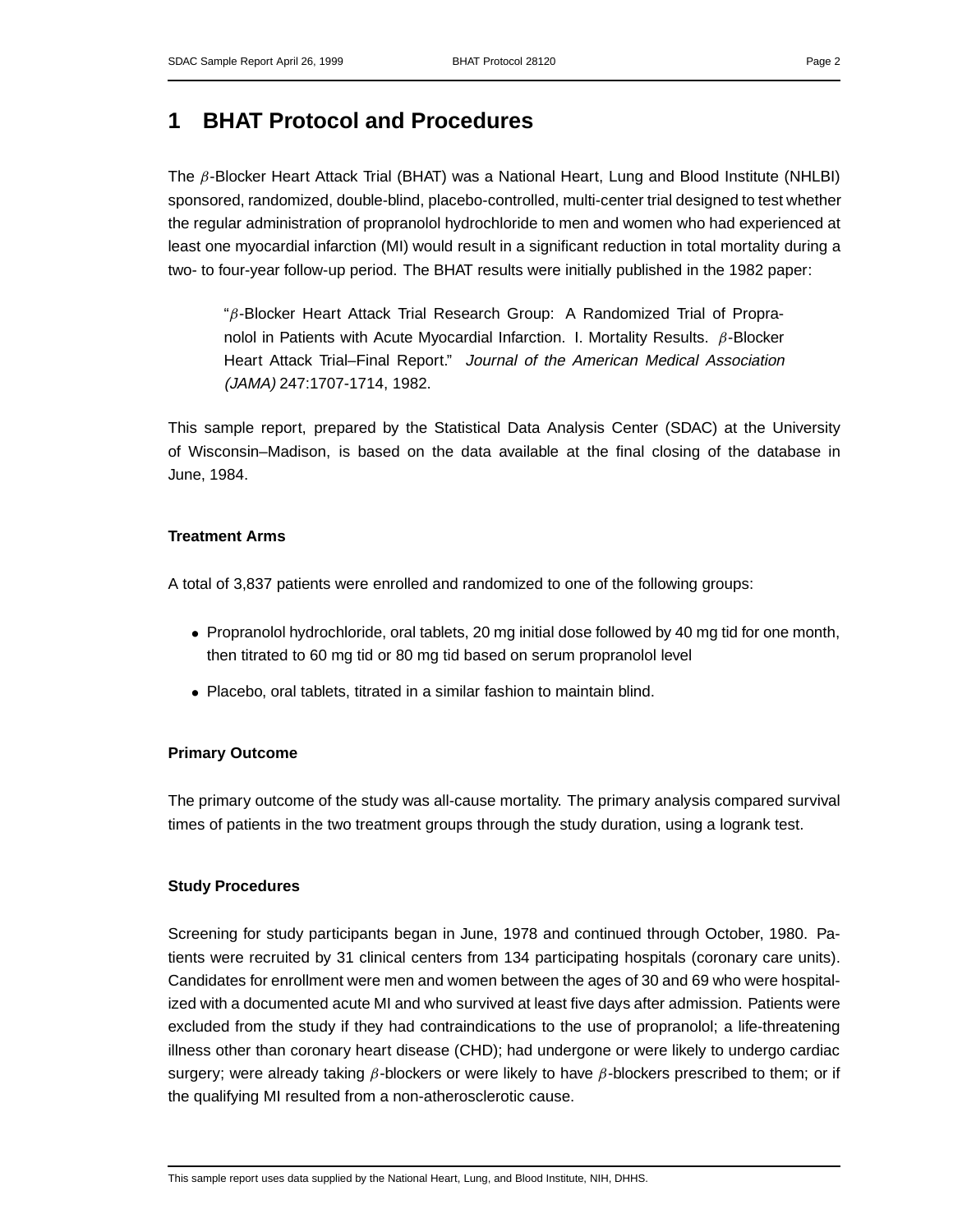Eligible patients who gave consent to participate were given a baseline reference examination prior to hospital discharge, but not later than 21 days following admission. Upon completion of the exam, patients were randomized to either the propranolol or placebo group. An oral tablet (20 mg of propranolol hydrochloride or matching placebo) was given immediately; if no adverse reactions were noted, the dose was increased to 40 mg every eight hours. After a minimum of six consecutive doses on this schedule, blood was drawn and sent to a central laboratory for a determination of serum propranolol level. Based on this level, patients were prescribed a dose of either 60 mg or 80 mg three times a day. (Placebo patients were given similar regimens in proportion to the dose assignments in the propranolol group.) Of the 3,837 enrolled patients, 82% were assigned the 180-mg/day regimen and 18% were assigned the 240-mg/day regimen.

The initial post-discharge visit took place one month following randomization, at which time the health status of the patient was evaluated and the assigned dosing schedule was introduced. Subsequent visits were scheduled for six weeks and three months following randomization, and every three months thereafter. At each visit, adherence to study drug, side effects, health status, the use of non-study medication and occurrence of non-fatal events were monitored.

### **Data Flow**

A Clinic Coordinator at each of the participating Clinical Centers was responsible for appointment scheduling, maintaining good patient adherence, checking the completeness of the BHAT study forms and monitoring the shipment of blood samples and ECGs. A single Central Laboratory (Bio-Science Laboratories; Van Nuys, CA) performed all laboratory tests for the study. A Resting ECG Reading Center (University of Minnesota; Minneapolis, MN) read and coded all of the standard ECGs collected during the study, while an Ambulatory ECT Reading Center (Anthropometrics Heart Clinic; Haddonfield, NJ) read and coded the baseline Holter recordings. A Coordinating Center, located at the University of Texas in Houston, had the responsibility of collecting, editing, analyzing and storing all data from the Clinical Centers, ECG Reading Centers and Central Laboratory.

Clinical Centers were responsible for notifying the Coordinating Center of the deaths of patients within 48 hours of their discovery. A Mortality Classification Subcommittee adjudicated, with treatment group masked, the cause of death in all patients (for secondary endpoint analyses).

### **Interim Analysis**

Approximately every six months during the conduct of the trial, the Coordinating Center prepared confidential interim analyses of the accumulating study data for a Data Monitoring Committee (in this study, referred to as the Policy and Data Monitoring Board, or PDMB). The PDMB was responsible for reviewing the study results by treatment group and evaluating the study treatment for beneficial and adverse effects.

Seven scheduled interim analyses of efficacy (all-cause mortality) were planned. To account for repeated testing, the logrank statistic for the primary endpoint analysis was compared to critical

This sample report uses data supplied by the National Heart, Lung, and Blood Institute, NIH, DHHS.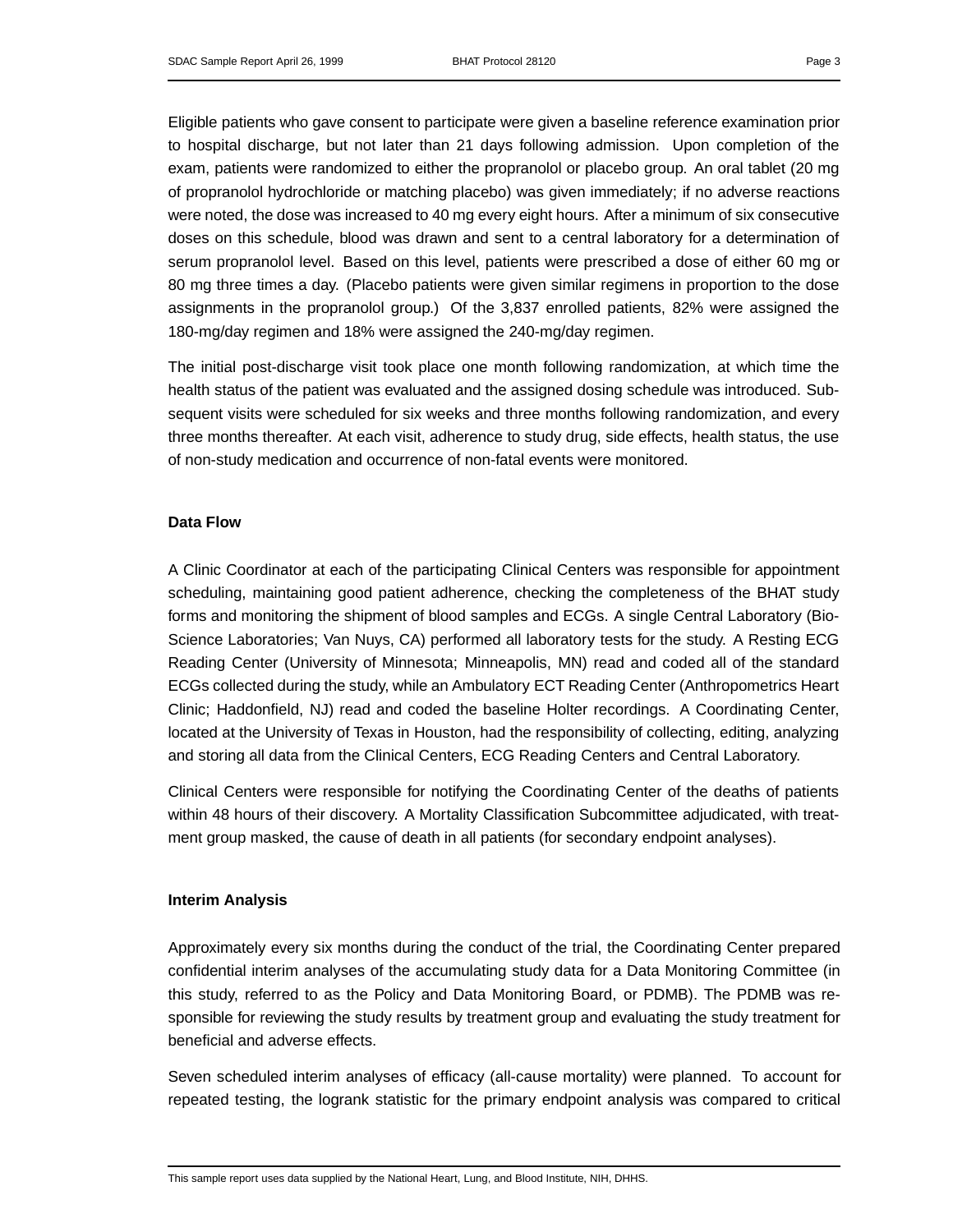values corresponding to an O'Brien-Fleming interim monitoring boundary with an overall two-sided significance level of 5%, based on equivalent numbers of deaths between each of the seven analyses. At the sixth interim analysis in October, 1981, the logrank statistic for the difference in mortality exceeded the O'Brien-Fleming boundary for the first time. After consideration of a number of other issues, including the magnitude of the effect, consistency of results across subgroups and completeness of follow-up, the PDMB recommended to the NHLBI that the trial be terminated early due to an observed beneficial treatment effect.

### **2 Overview of Report**

This report has been prepared by the Statistical Data Analysis Center (SDAC) at the University of Wisconsin, Department of Biostatistics and Medical Informatics. The purpose of this report is to demonstrate the structure and content of a typical interim monitoring report prepared by SDAC with an illustrative subset of graphics and analyses. It is not intended to be a comprehensive presentation of the BHAT data.

### **Report Production**

Analyses for the report were performed using SAS (SAS Institute Inc.). Results were processed with S-PLUS (MathSoft Inc.) to create the figures and with L<sup>AT</sup>EX (Leslie Lamport, *LATEX: A Document* Preparation System, Addison-Wesley, 1986) to compile the report.

### **Report Versions**

There are typically two versions of an interim monitoring report. The *Open* Session Report summarizes the data without regard to assigned treatment and is intended for use in an open session or by anyone involved in the conduct of the study at the discretion of the sponsors or the Data Monitoring Committee (DMC). The *Closed* Session Report includes comparisons by assigned treatment and should only be viewed in closed session by the DMC, the statistical analysis (or coordinating) center, or others determined by the DMC.

This sample report includes analyses by assigned treatment and is representative of a Closed Session Report. Part IV, Ancillary Material, contains examples of graphical displays that would appear in an Open Session Report.

### **Abbreviated Report Outline**

- Introduction
- Accrual
- Baseline Characteristics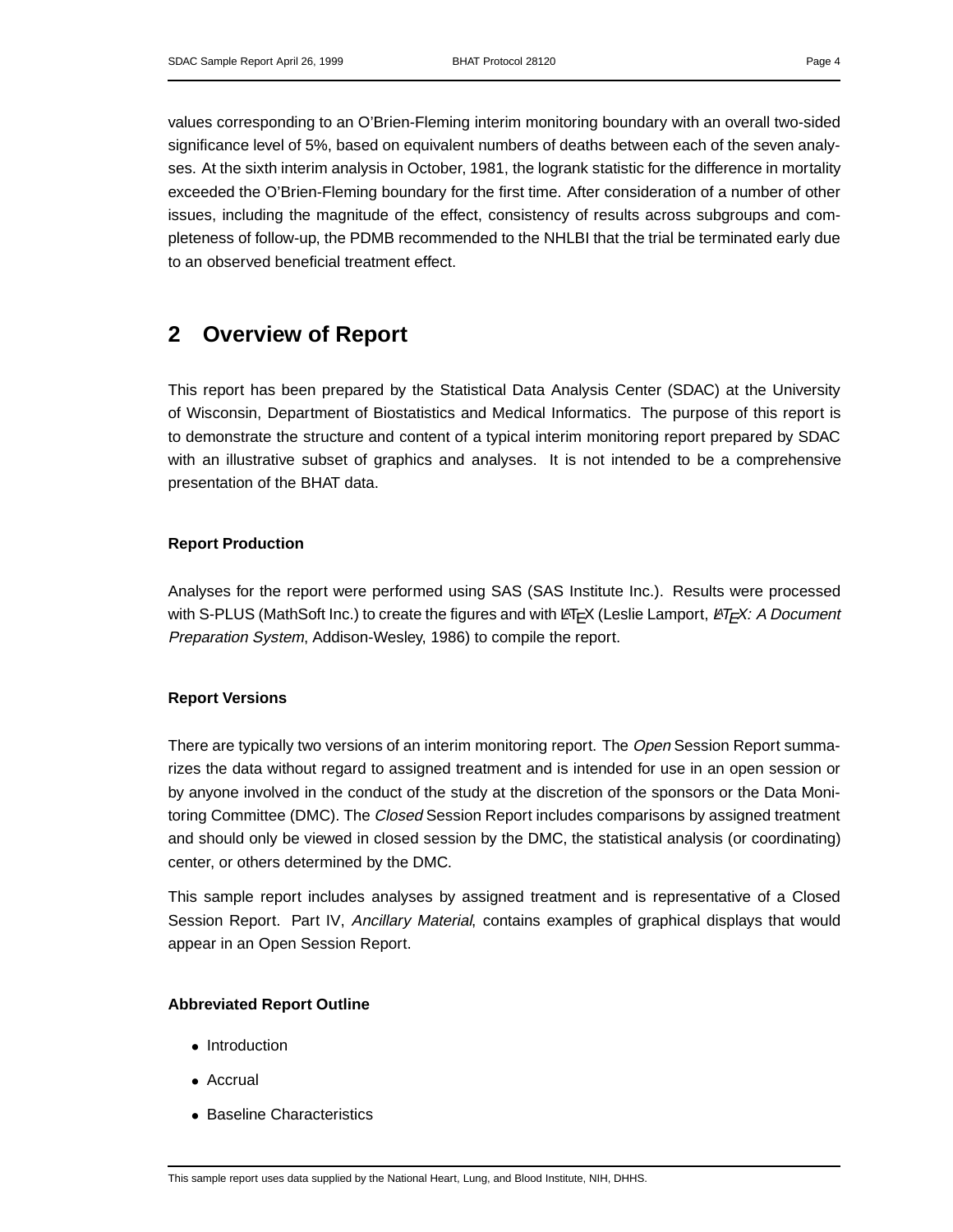- Adverse Events
- Primary Endpoint Analysis
- Additional Follow-Up Measures
- Supporting Material
- Ancillary Material

### **List of Abbreviations**

| AЕ           | Adverse Event                            |
|--------------|------------------------------------------|
| ASHD         | Atherosclerotic Heart Disease            |
| BHAT         | $\beta$ -Blocker Heart Attack Trial      |
| ВP           | <b>Blood Pressure</b>                    |
| CHD          | <b>Coronary Heart Disease</b>            |
| CRF          | Case Report Form                         |
| CV           | Cardiovascular                           |
| DMC          | Data Monitoring Committee                |
| ECG          | Electrocardiogram                        |
| mg tid       | milligrams three times daily             |
| MI           | Myocardial Infarction                    |
| <b>NHLBI</b> | National Heart, Lung and Blood Institute |
| PDMB         | Policy and Data Monitoring Board         |
| SAE          | Serious Adverse Event                    |
| <b>SDAC</b>  | Statistical Data Analysis Center         |
| WBC          | White Blood Count                        |

### **Sources of Data Included in Report**

This report is based on a single dataset supplied by the NHLBI consisting of data available at the final closing of the BHAT database in June, 1984.

During an ongoing clinical trial, the study database is comprised of many individual datasets, which are frozen and transferred to SDAC at a point in time for the preparation of an interim monitoring report. The date and source of the data transfer, the names of datasets included in the transfer, and the specific CRFs associated with each of the datasets would be described in this section of the Introduction. Any other sources of data utilized in the report (such as endpoint information received independently at SDAC as a form of verification) would also be described here.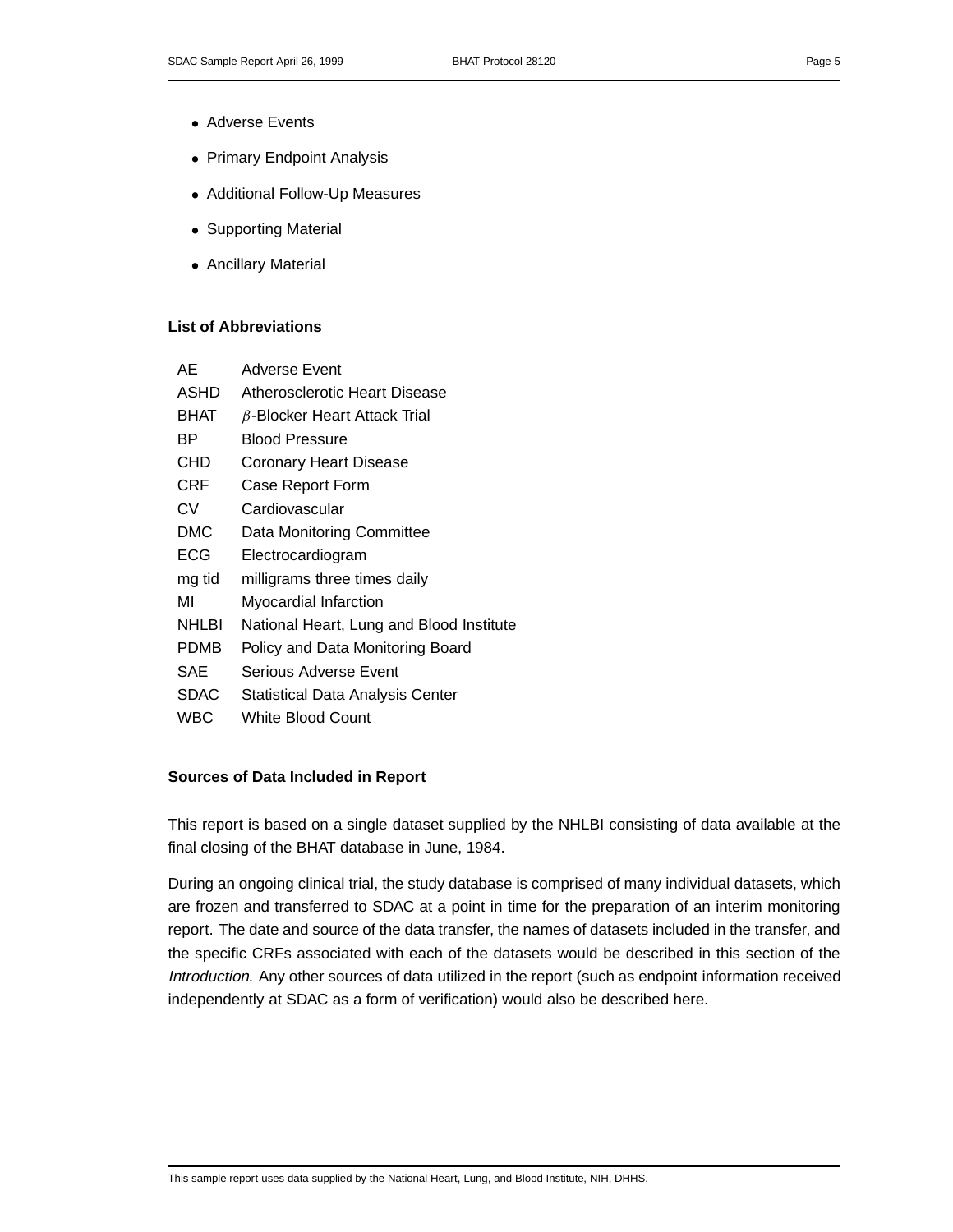## **3 Report Structure**

### **Treatment Labels**

In a typical Closed Session Report, treatment groups are indicated by "A" and "B". The assignment of code to study drug is not usually provided in the report, but is consistent throughout the trial.

In this sample report, the treatment group designations are as follows:

- Group A propranolol hydrochloride ( $n = 1,916$ )
- Group B placebo ( $n = 1, 921$ ).

### **P-values**

P-values for treatment comparisons are given as "pA.B". These p-values should be interpreted cautiously, since no adjustment has been made for multiple comparisons. Given the large number of comparisons considered, we would expect that a number of p-values would appear statistically significant (< 0.05) simply by chance. In studies with more than two treatment arms, p-values for multiple contrasts can be displayed.

P-values for continuous data are computed using the non-parametric Wilcoxon Rank Sum test with no stratification by site. This test is appropriate for data with non-normal distributions and has power near that of the Student t-test when the data are normal. Wilcoxon tests are also used for data which are ordered categorical (e.g., amount of cigarette smoking). For dichotomous and unordered categorical data (e.g., location of MI), the Pearson chi-square test is used. A logrank test is used to compare the distributions of survival times when Kaplan-Meier survival curves are displayed.

### **Graphical Conventions**

The primary mode of presentation in this report is graphical. The visual presentation is intended to allow the reviewer to examine easily the distribution of the variables and characterize the study population at a glance. Treatment comparisons, both at baseline and over time, are easily examined, as are time-related trends in the data. The majority of figures present categorical data as bar charts representing the percent of patients falling into a particular category, or continuous data represented as boxplots.

**Bar chart.** Bar charts indicate for categorical data the number or percent of patients by category. Several types of bar charts are used. Simple bar charts display categorical variables with mutually exclusive categories, as in the plots for gender and location of MI in Figure BASE–1 on page 18.

**Multiple bar chart.** Bar charts of related dichotomous variables are sometimes grouped together to form a multiple bar chart, as in the graphic for medical history of coronary artery disease, Figure BASE–2 on page 19.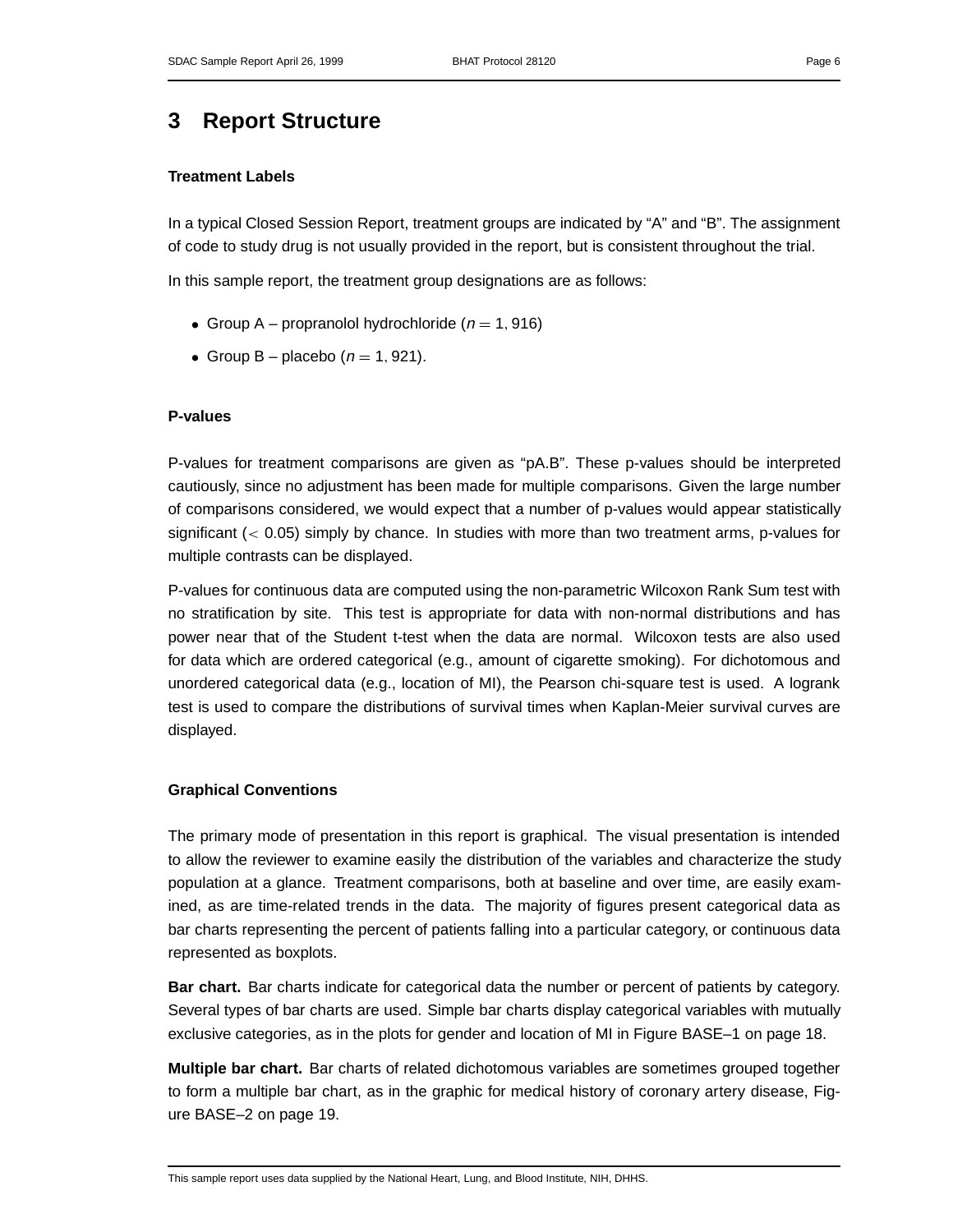**Stacked bar chart.** A more detailed bar chart is used to display the cumulative frequency distribution of subjects across a set of ordered or nested categories, as in the display of cigarette smoking by follow-up year, Figure FU–4 on page 33.

**Boxplot.** Boxplots indicate the distribution of continuous data by means of percentiles. The top and bottom edges of the box represent the 25<sup>th</sup> and 75<sup>th</sup> percentiles of the data. The 5<sup>th</sup> and 95<sup>th</sup> percentiles are represented by the "whiskers" extending from the top and bottom of the box. The plotting symbol inside the box represents the median of the data. An example is the boxplot for age in Figure BASE–1 on page 18.

**Kaplan-Meier plot.** Dichotomous response variables with variable lengths of follow-up are often displayed as Kaplan-Meier (product-limit) "survival" curves across time. These curves indicate the cumulative probability of remaining event-free as a function of time since the study start, as in Figure MORT–1 on page 24. The total numbers of events appear on the plot, as do the numbers of patients at risk (event-free and uncensored) at various points of follow-up.

**Relative risk graphic.** A relative risk graphic, for example Figure MORT–4 on page 27, is used to efficiently summarize subgroup analyses of a treatment group difference. This type of graphic displays point estimates and nominal 95% confidence intervals for the relative risk of an event in one treatment group compared to another treatment group. Consistency of a treatment effect across subgroups defined by baseline characteristics is easily assessed with this graphic.

**Change from baseline.** For variables which are measured at several fixed time points, change from baseline is usually provided below the figure for the observed data. For continuous variables, change can be given either in the original units or as percent change (see Figure FU–1, page 30). For dichotomous variables, change from baseline can be indicated by displaying follow-up data separately for each baseline group (as in Figure AE–2, page 22).

**Annotations.** All figures indicate the number of patients used for the analysis, either directly under the corresponding portion of the plot, or labeled as "nA" or "nB" at the bottom of the panel. P-values corresponding to the comparisons of the two treatment groups are included, where applicable. In a typical interim report, figures are also annotated with the data source (names of datasets used and date of data transfer).

**Figure identifier.** Figures are identified by mnemonic labels in the top right corner of each page. These identifiers, which are listed alphabetically in the index at the back of the report, normally would not change over the course of the study and hence can be useful for locating corresponding figures in future or past reports.

### **4 Notes on Chapter Contents**

### **General Conventions**

This report is based on data available from NHLBI after the final closing of the database in June, 1984.

This sample report uses data supplied by the National Heart, Lung, and Blood Institute, NIH, DHHS.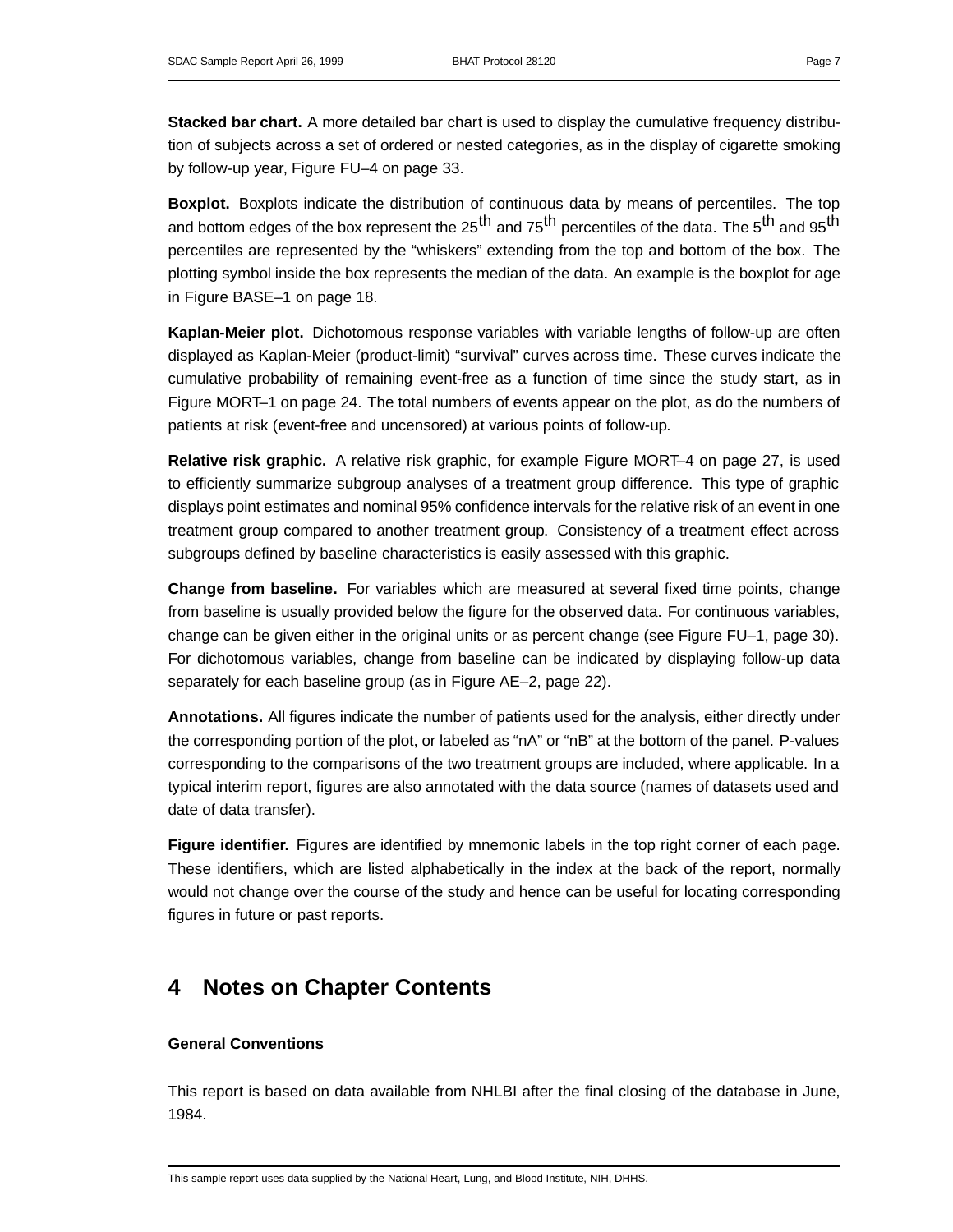The graphics and analyses in this report include all randomized patients  $(N = 3, 837)$ . For displays in Chapter 2, Baseline Characteristics, Chapter 3, Adverse Events, and Chapter 5, Additional Follow-Up Measures, the denominators for each graphic are the number of patients with non-missing data for the variable(s) being displayed. For analyses in Chapter 4, Primary Endpoint Analysis, the denominator (or risk set) is the set of all randomized patients. In time-to-event analyses, patients with no event (death) are censored on the "date last known alive" reported in the NHLBI database.

Follow-up visits were scheduled to occur quarterly with the exception of the first two, which took place approximately one month and six weeks after randomization. Patients were followed a minimum of 12 months and a maximum of 40 months (average follow-up 25 months). In the database made available to SDAC, much of the information collected at regular study visits was limited to the baseline examination and the visits occurring one year, two years, and three years after randomization. Therefore, displays which include patient follow-up information (such as the follow-up status of enrolled patients in Figure ACCR–3 on page 16, and all displays in Chapters 3 and 5) are based upon a limited amount of data.

Interim analyses are frequently based on incomplete and inconsistent data. The assumptions, computations and conventions designed to handle the data problems encountered during preparation of the report would be described in this section, or in the more detailed chapter notes below.

#### **Accrual**

Enrollment began in June, 1978 and ended in October, 1980. A total of 3,837 patients were enrolled at 31 clinical centers in the United States. Patient accrual over time is displayed in Figure ACCR–1 on page 14. Figure ACCR–2 on page 15 displays patient accrual at each clinical center, by assigned treatment group. Displays (not shown) of the number of clinical centers enrolling patients over time (based on date of first patient enrollment) are often included in this chapter. For multinational studies, accrual by country, continent, or other geographic region could be displayed.

Information on data availability or follow-up status of enrolled patients, as in Figure ACCR–3 on page 16, is also presented. These graphics can be designed to help assess the timeliness of data collection and entry.

### **Baseline Characteristics**

The BHAT exam at baseline included a clinical history, physical examination, 12-lead resting electrocardiogram (ECG), chest x-ray, urinalysis, and other laboratory tests. A typical report would display treatment group comparisons for all baseline variables (except those items which appear in the database only as verbatim listings). In this sample report, only a few variables from the baseline examination are presented in this chapter. Some additional baseline measures are displayed along with follow-up data over time in Chapter 3, Follow-Up.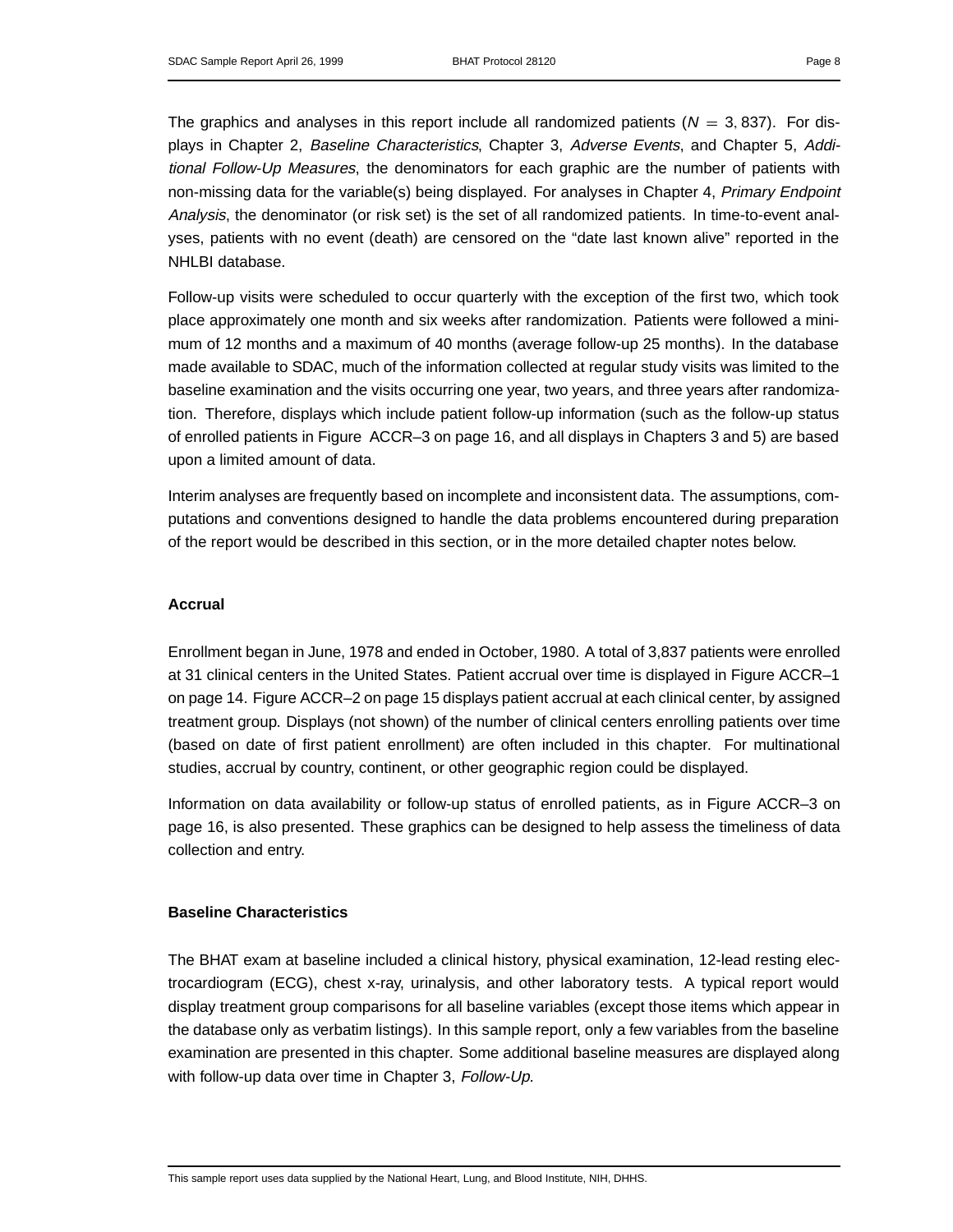Eligibility for BHAT required a documented MI. ECGs for the qualifying MI were initially read at the clinical center, and later confirmed by the Resting ECG Reading Center. A number of randomized patients with a clinical diagnosis of MI did not fulfill the strict BHAT criteria for an MI. These patients remained in the trial, and are characterized as "Non-BHAT MI" in the display of the location of the BHAT MI in Figure BASE–1 on page 18.

### **Adverse Events**

At each study visit, patients were asked about adverse events they may have experienced since the previous visit (or within a three-month period prior to the baseline examination). This chapter displays adverse events reported at baseline or at the first, second or third annual follow-up visits.

The BHAT database did not include severity levels for reported AEs, nor was there a comprehensive, hierarchical set of coded AEs. In reports for industry-sponsored trials, AEs are typically displayed both at the body system level and at the level of preferred term, with stacked bars indicating severity.

In many clinical trials there is a separate mechanism for expedited reporting and data management of serious adverse events (SAEs) for regulatory purposes, with a later reporting of the event on a study form. Because of the difficulty of merging data from different sources, information obtained from a separate SAE database would usually be displayed in a separate chapter. Information on the occurrence of SAEs was not included in the BHAT database, but is generally an important component of interim monitoring reports because of its greater timeliness and clinical significance.

### **Primary Endpoint Analysis**

With the exception of a single graphic of interim analysis results (Figure MORT–2 on page 25), the graphical displays in this chapter are based on data available from NHLBI after the final closing of the database. The interim analysis results for the primary endpoint analysis were published in:

DeMets DL, Hardy R, Friedman LM and Lan KKG. "Statistical Aspects of Early Termination in the Beta-Blocker Heart Attack Trial." Controlled Clinical Trials 5:362- 372, 1984.

The Kaplan-Meier plot in Figure MORT–1 on page 24 displays all-cause mortality. Based on the final dataset, there were 138 deaths (7.2%) in the propranolol group, and 188 deaths (9.8%) in the placebo group. The Z–score from this final analysis is 2.90. The trial was stopped early after the  $Z$ –score from the interim analysis of all-cause mortality exceeded the monitoring boundary at the sixth planned analysis (displayed in Figure MORT–2 on page 25).

A more extensive report would include separate Kaplan-Meier plots for the primary endpoint analysis in patient subgroups of particular interest, as in Figure MORT–3 on page 26. Figure MORT–4 on page 27 is an example of a relative risk graphic assessing the treatment effect for various subgroups. Estimates of the hazard ratios and 95% confidence intervals were obtained using the Cox proportional hazards model.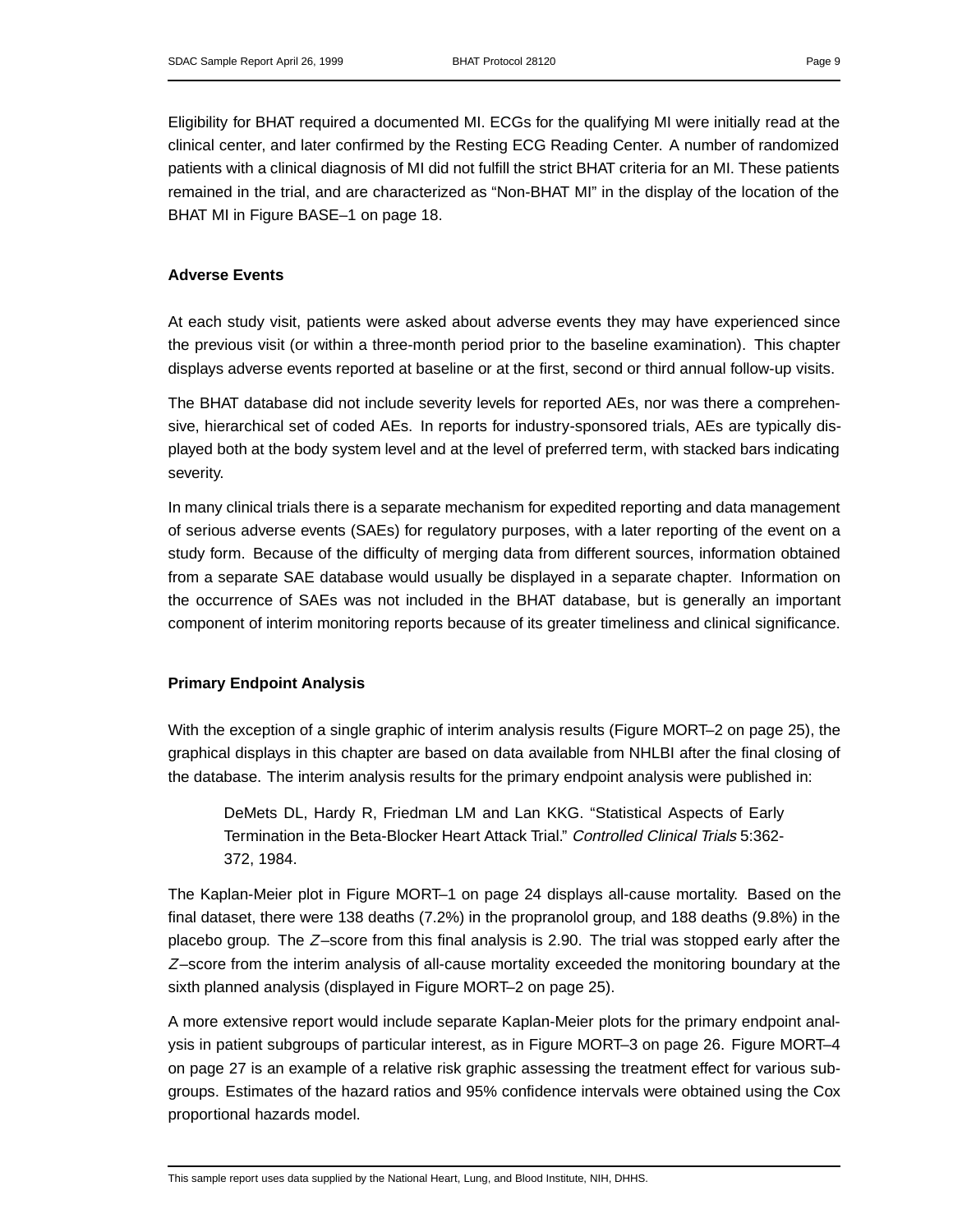Figure MORT–5 on page 28 presents information on mortality according to cause of death. All deaths were classified by the mortality classification subcommittee without knowledge of the treatment assignment. Secondary objectives of the study included ascertainment of the effect of propranolol on coronary heart disease mortality and sudden cardiac death. More extensive analyses of secondary endpoints would usually be included in this chapter of a report.

### **Additional Follow-Up Measures**

Patient follow-up data may be collected by logging specified types of events (e.g., adverse events, hospitalizations, changes in dosing or concomitant medication), or by assessing patient status at designated visits or time points over the course of the follow-up period. The BHAT dataset contained information gathered at baseline, and at the first, second and third annual follow-up visits.

Follow-up information can be displayed with bars representing the percent of patients under observation who meet certain criteria at specified timepoints (e.g., Figure FU–3 on page 32) or with a boxplot to illustrate the distribution of continuous measures. Change from baseline for given cohorts is often presented on the same page as displayed in Figure FU–1 on page 30. For other types of data, such as concomitant medication in Figure FU–5 on page 34, the report summarizes information collected over the entire period of observation.

### **Additional Analytic Considerations (not included in this report)**

In a typical interim report, this chapter would include analyses of issues not addressed elsewhere that are relevant to the DMC deliberations concerning study conduct. The following analyses could be addressed in this section: comparisons of observed with expected accrual, and of observed with expected event rates; implications for study power and design if observed rates are lower (or higher) than expected; evaluation of changes in characteristics of enrolled patients over time; and conditional power calculations.

### **Supporting Material**

Part III, Supporting Material, includes backup tables of univariate statistics and detailed frequency counts for the graphical displays of the previous chapters. These tables are cross-referenced to and from the corresponding graphical pages.

### **Ancillary Material**

Additional information relevant to the interpretation of a report can be included as Ancillary Material. Early in a trial, copies of key study forms are often included to illustrate the source of certain data items or the data collection process in general. Detailed listings of patient accrual at each clinical center, reported serious adverse events, or other data may also be provided.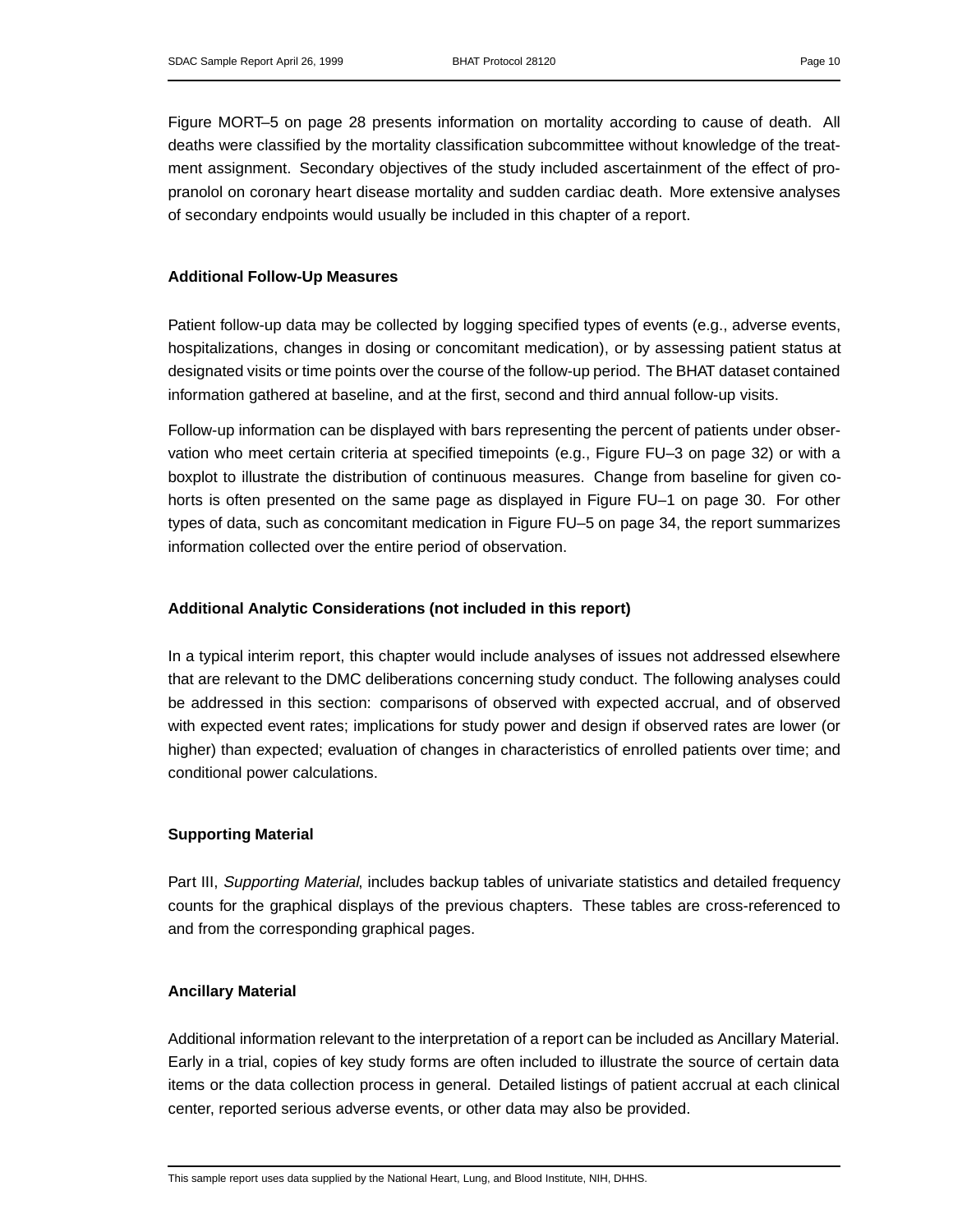In this section of the sample report we have included four example graphics from an Open Session Report. Figure ANCI–1 on page 54 is the aggregate version of the display of baseline information in Figure BASE–1 on page 18. An aggregate version of the laboratory measurements displayed in Figure FU–2 on page 31 is included as Figure ANCI–2 on page 55. Figure ANCI–3 on page 56 is the aggregate version of the display of cigarette smoking in Figure FU–4 on page 33. Figure ANCI– 4 on page 57 is the aggregate presentation of the survival curve comparison in Figure MORT–1 on page 24.

## **5 Contact Information**

In an actual report, this section would include names and contact information for the members of the DMC, the Executive Committee Chair, SDAC staff associated with the study, and sponsor-affiliated study personnel. In this sample report, we provide contact information for SDAC.

### **Statistical Data Analysis Center (SDAC)**

Department of Biostatistics and Medical Informatics University of Wisconsin-Madison WARF Office Building 610 Walnut Street Madison, WI 53705-2397 FAX: (608) 263-0415 http://www.biostat.wisc.edu

|                                          | Room Number | <b>Telephone</b> | Email Address            |
|------------------------------------------|-------------|------------------|--------------------------|
| Marian Fisher, PhD<br>Director, SDAC     | 215         | (608) 263-7390   | fisher@biostat.wisc.edu  |
| Gretchen Poulsen<br>SDAC Program Manager | 207         | $(608)$ 265-6702 | poulsen@biostat.wisc.edu |

A copy of this Sample Report is available in Adobe Acrobat format via our Web site at:

http://www.biostat.wisc.edu/clintrials/sdac/sdacpdf.html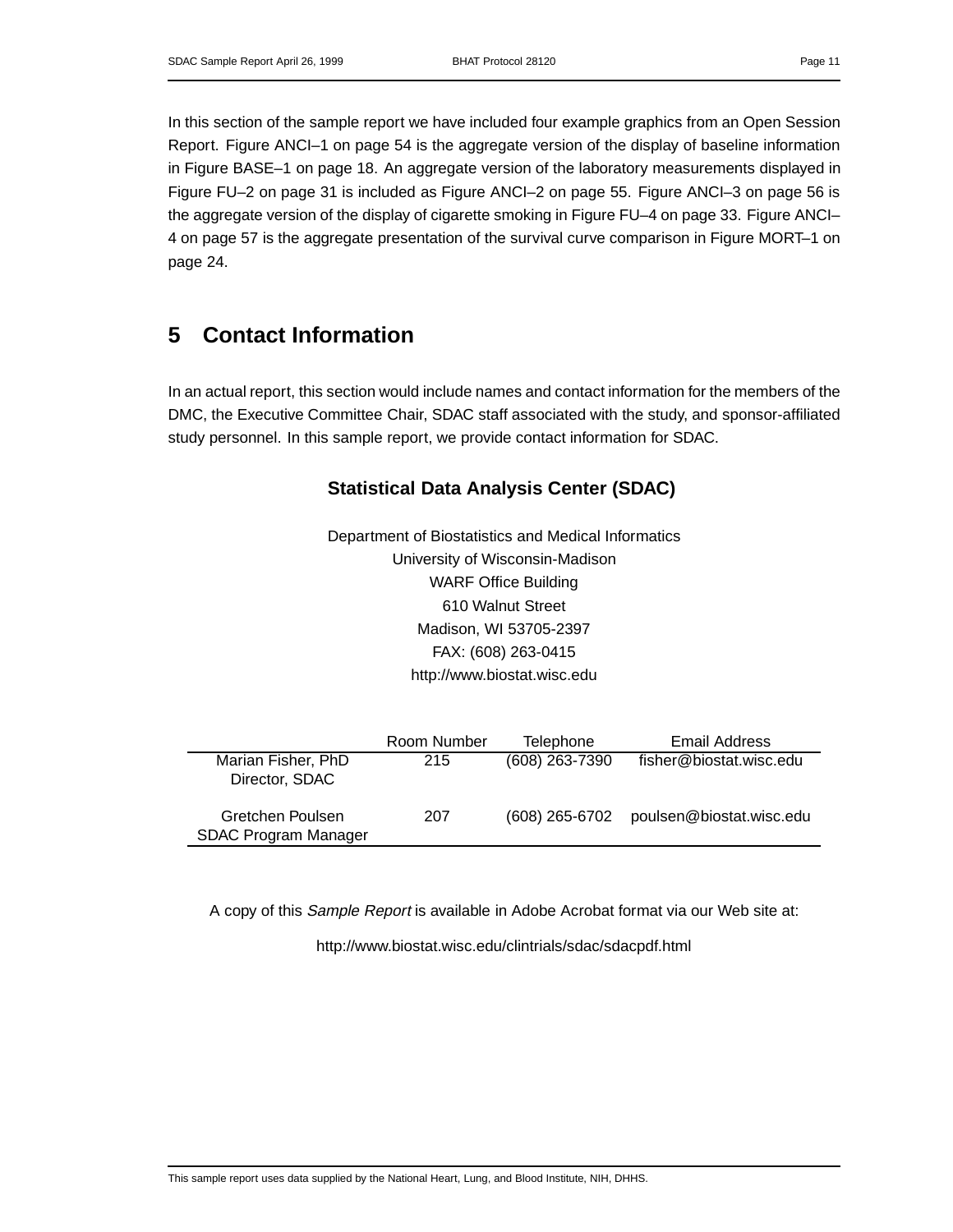# **Part II**

# **Main Material**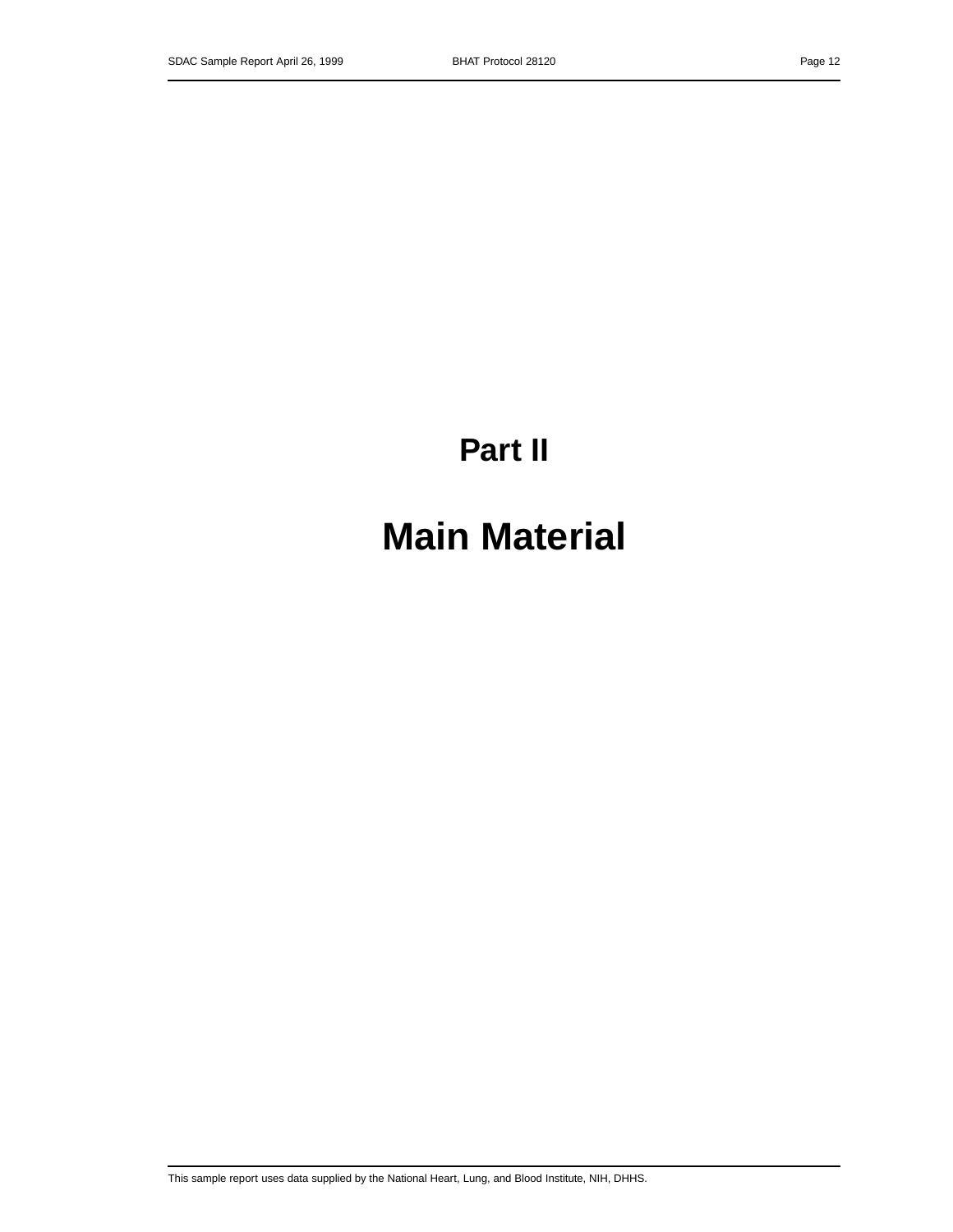# **Chapter 1**

# **Accrual**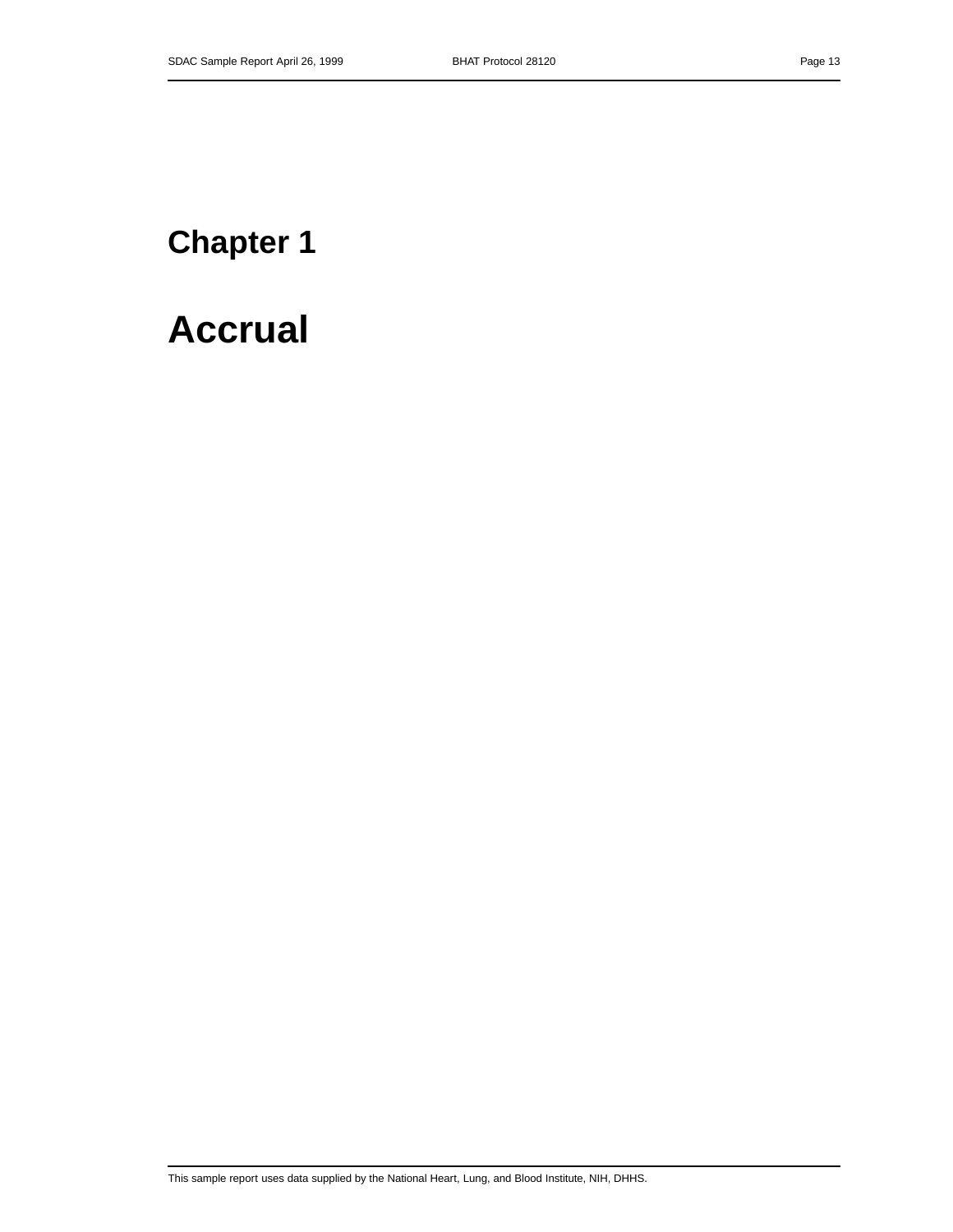

Patient Accrual over Time

Top panel displays the number of new patients accrued each month from June, 1978 to October, 1980. Bottom panel displays cumulative accrual, overall and by treatment group. A total of 3,837 patients were enrolled in BHAT.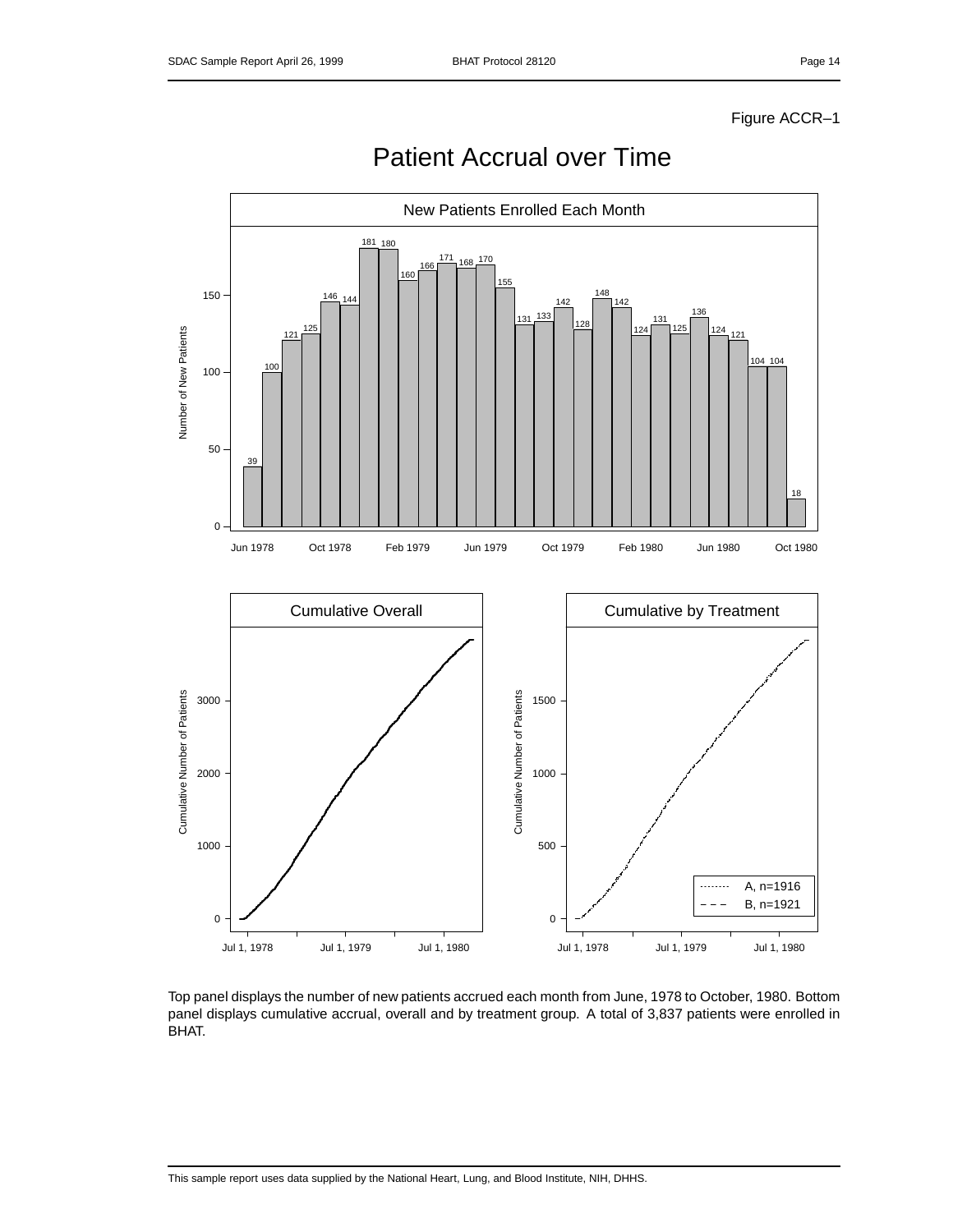Figure ACCR–2



## Patient Accrual by Center and Treatment

Display shows the total number of new patients enrolled from each clinical center over the course of the study, according to assigned treatment group.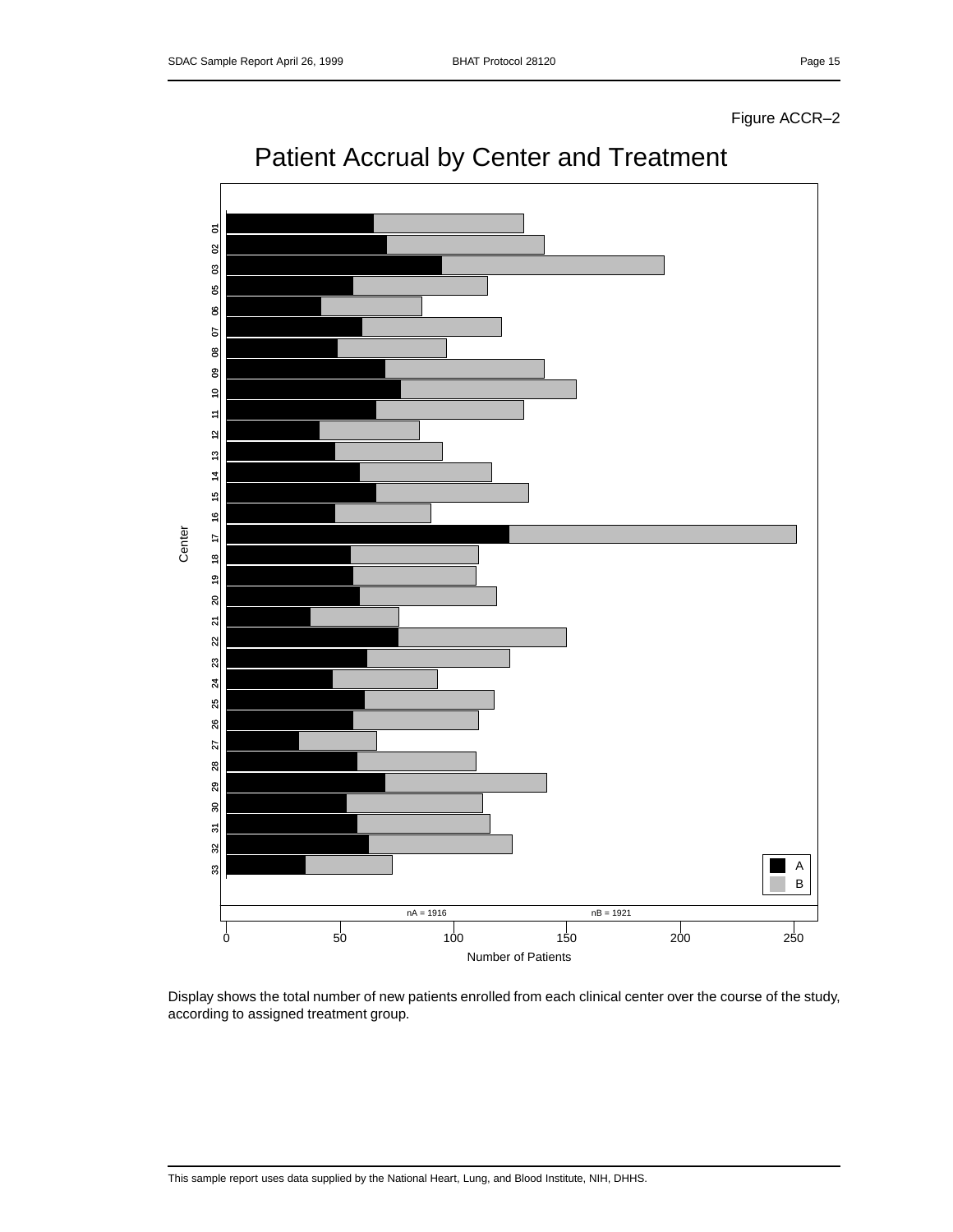### Figure ACCR–3



Displays show the availability of follow-up data by treatment group and by year randomized. (Note that only data from the annual follow-up visits were made available to SDAC.) The trial was terminated in October, 1981, less than a year after the last patient entry. The upper panel displays the percent of randomized patients with the designated annual follow-up visits. In the lower panel, patients are subdivided by the year of randomization and assigned to the first applicable category of data availability.

See Table Set ACCR–3 on page 36.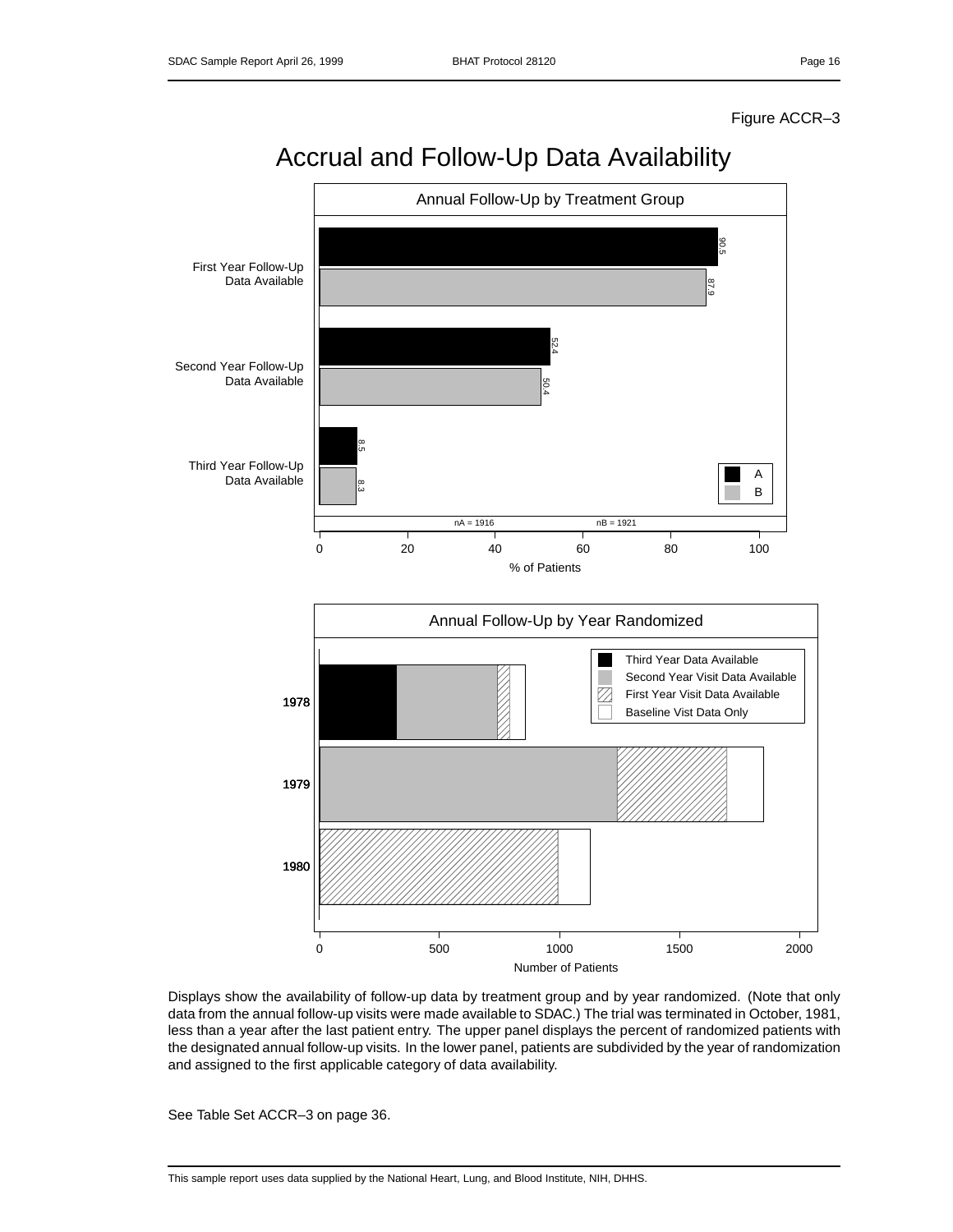# **Chapter 2**

# **Baseline Characteristics**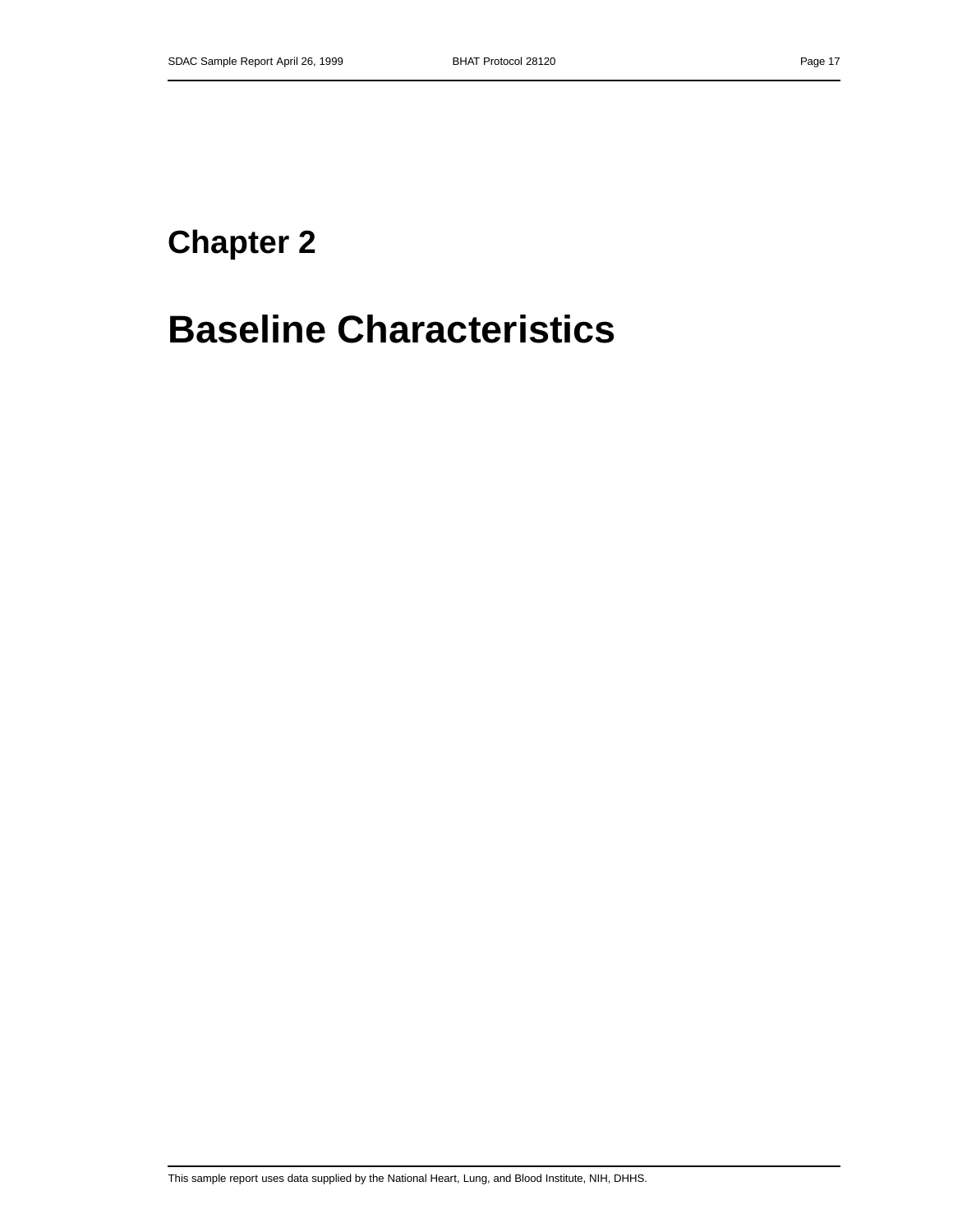### Figure BASE–1



Baseline Demographics

Information determined by baseline interview, physical examination, and ECG administered prior to randomization. See the Introduction for a discussion of "Non-BHAT MI" classification. Figure ANCI–1 on page 54 displays an Open Session Report version of this page. (See Table 1: JAMA 247:1708, 1982.)



See Table Set BASE–1 on page 37.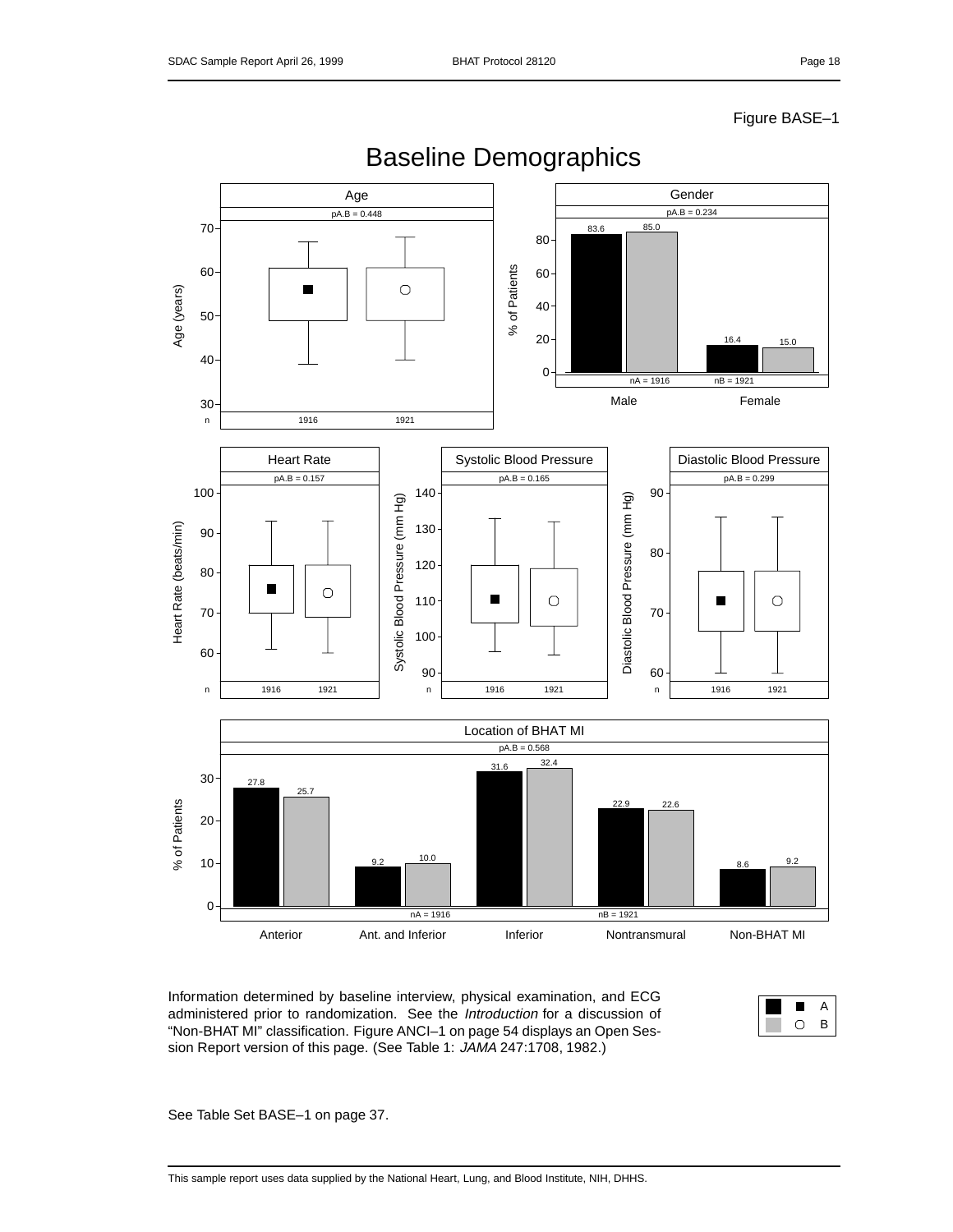### Figure BASE–2



Medical History

Top panel shows the percent of patients reporting a history of several conditions related to coronary artery disease. Bottom panel shows the percent of patients reporting other relevant conditions. Multiple conditions may be present. Values indicate the percentage of patients indicating "Yes" at the baseline examination out of all patients randomized. (See Table 1: JAMA 247:1708, 1982.)



See Table Set BASE–2 on page 38.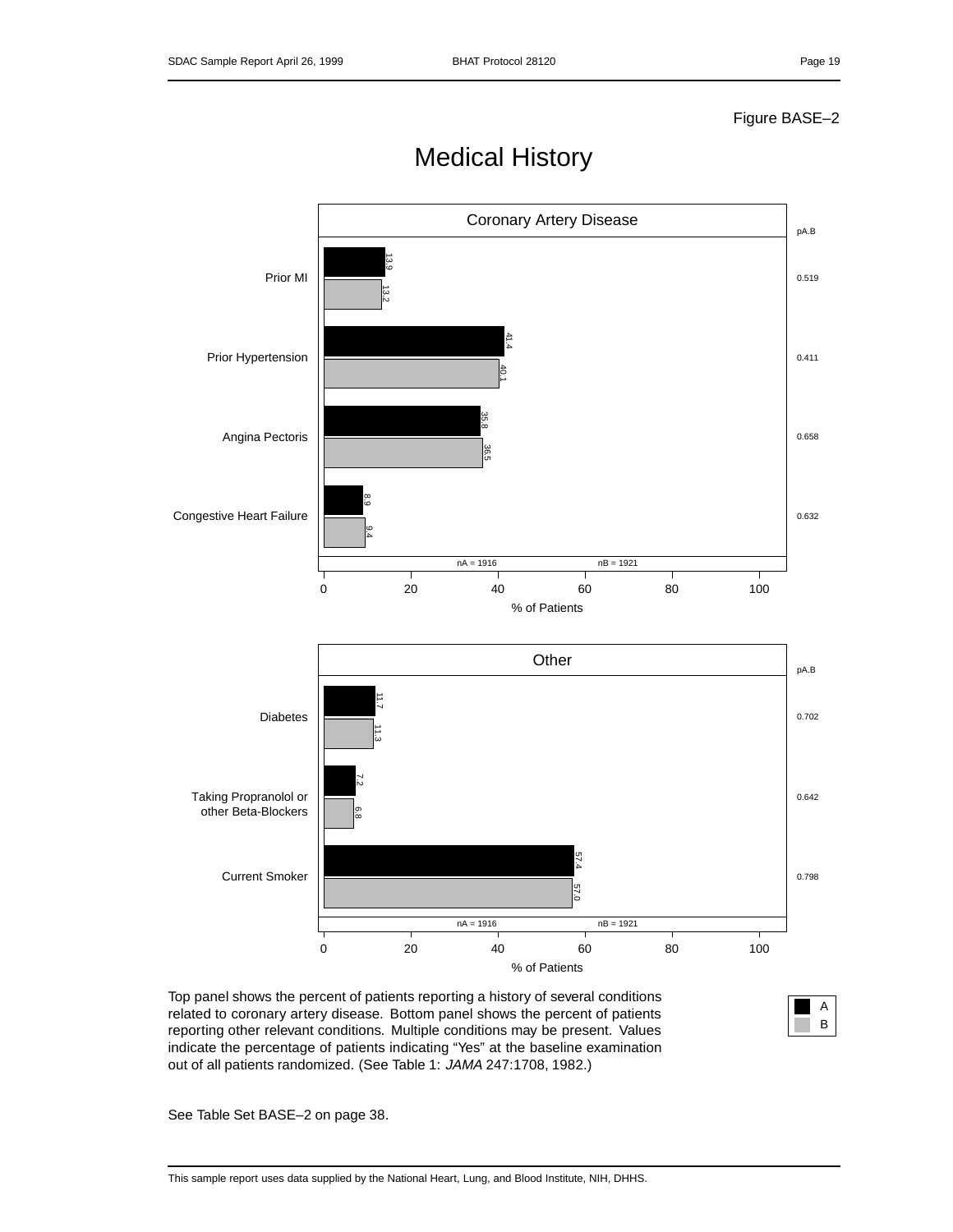# **Chapter 3**

# **Adverse Events**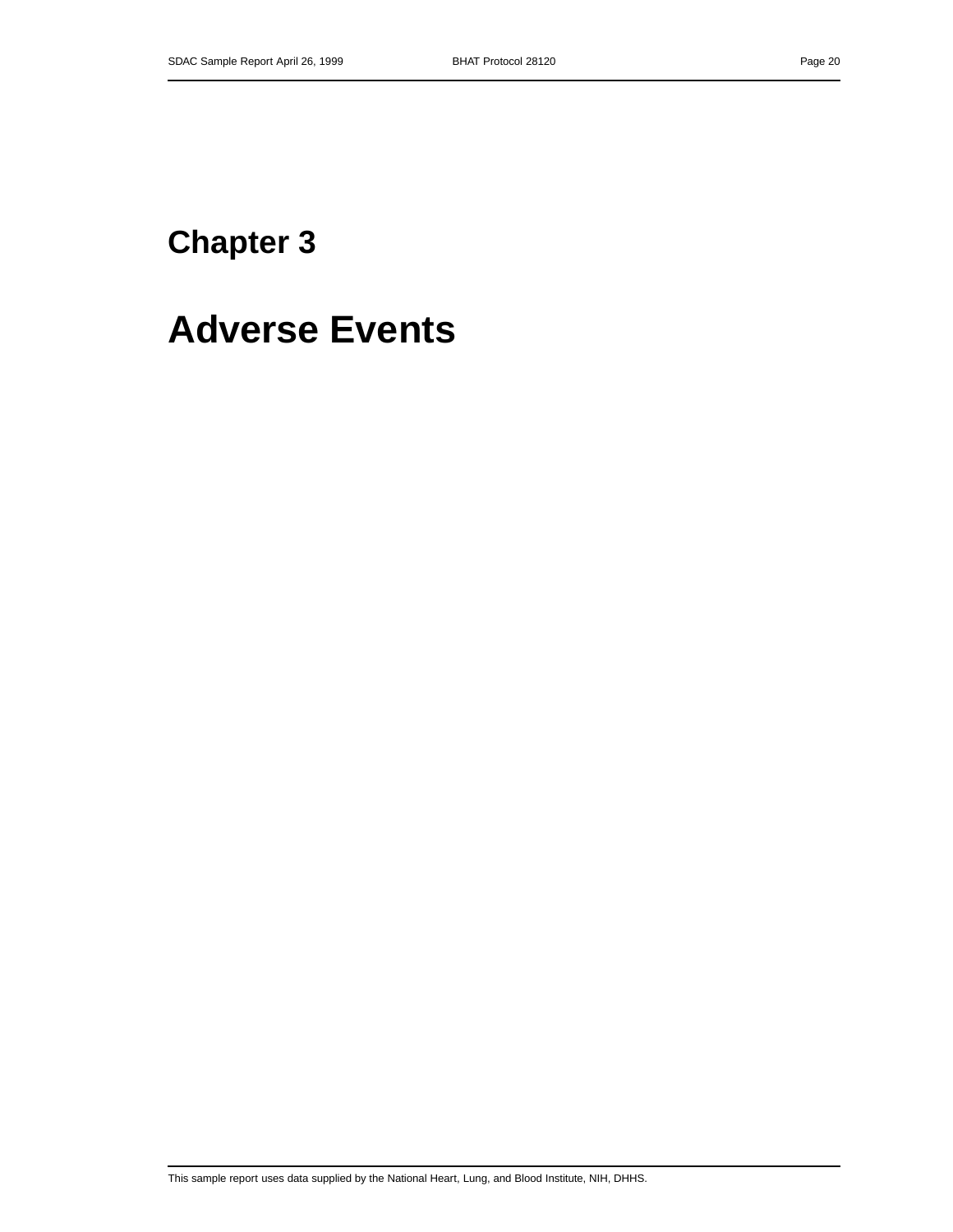Figure AE–1



two, and three years of follow-up. At each study visit, patients were asked about the adverse events they may have experienced since the previous visit (or within the past three months, at the baseline exam). Because this display is based on data from a limited number of visits, the overall incidence of reported adverse events may be underrepresented. (For comprehensive information, see Table 6: JAMA 247:1711, 1982.)

A B

See Table Set AE–1 on page 39.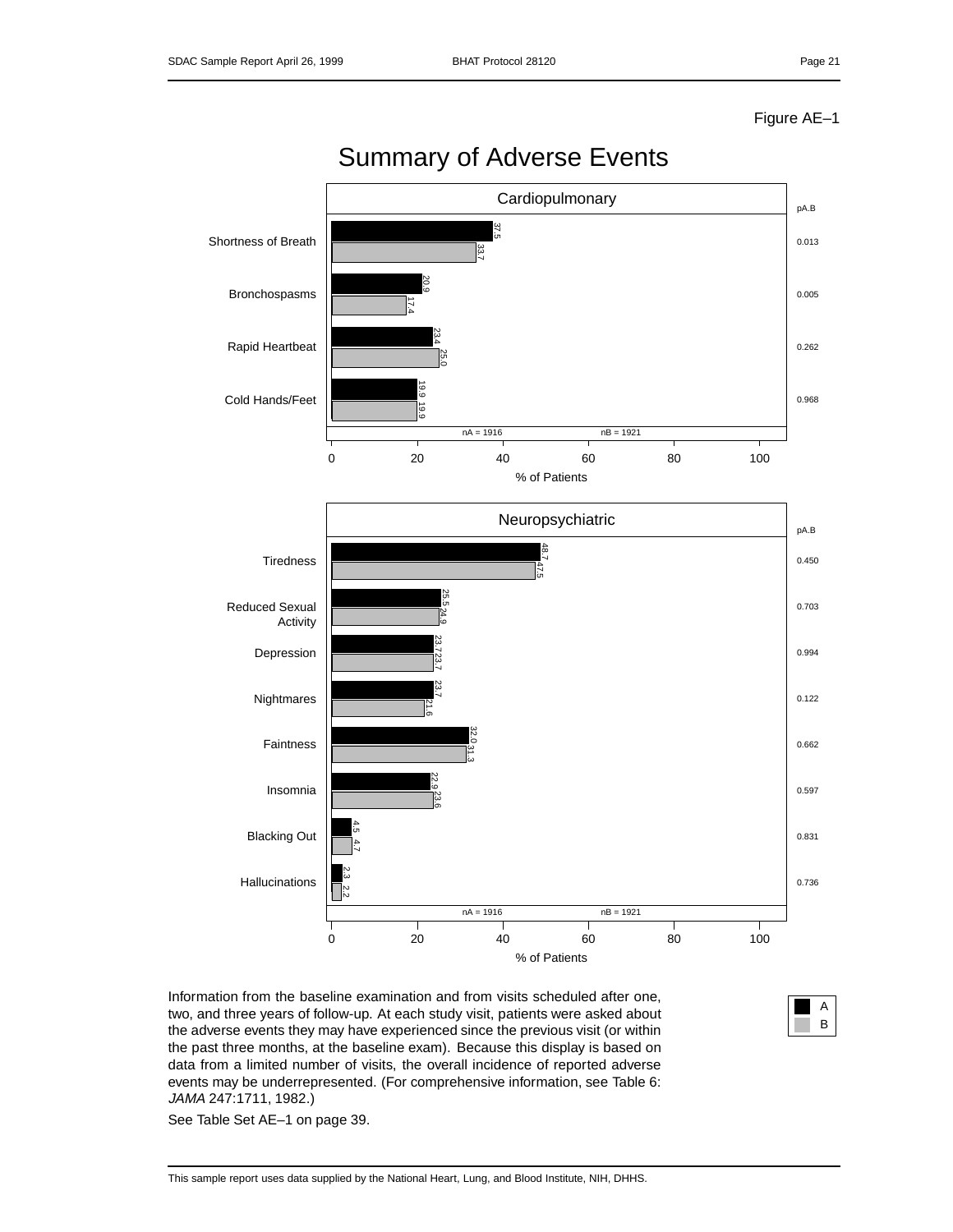Figure AE–2

## Bronchospasms, by Follow-Up Year





Information from the baseline examination and from visits scheduled after one, two, and three years of follow-up. At each study visit, patients were asked whether they had experienced recurrent bronchospasm (wheezing in the chest) since the most recent visit (or within the past three months, at the baseline exam). The top panel shows the percent of patients responding "Yes" at each visit; the middle panel shows the response at each visit for patients who reported bronchospasms at baseline; the bottom panel shows the response at each visit for patients who did not report bronchospasms at baseline.

See Table Set AE–2 on page 40.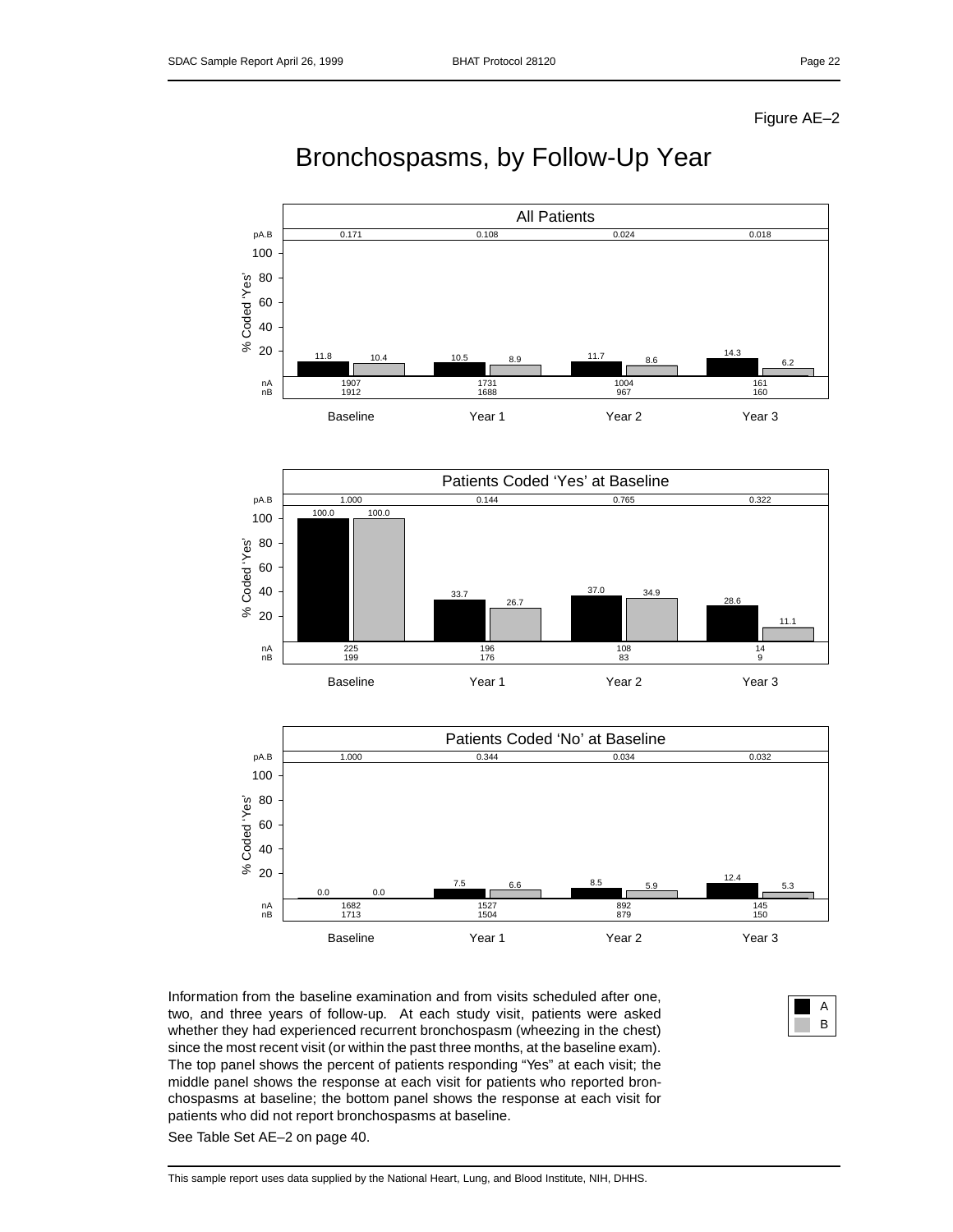# **Chapter 4**

# **Primary Endpoint Analysis**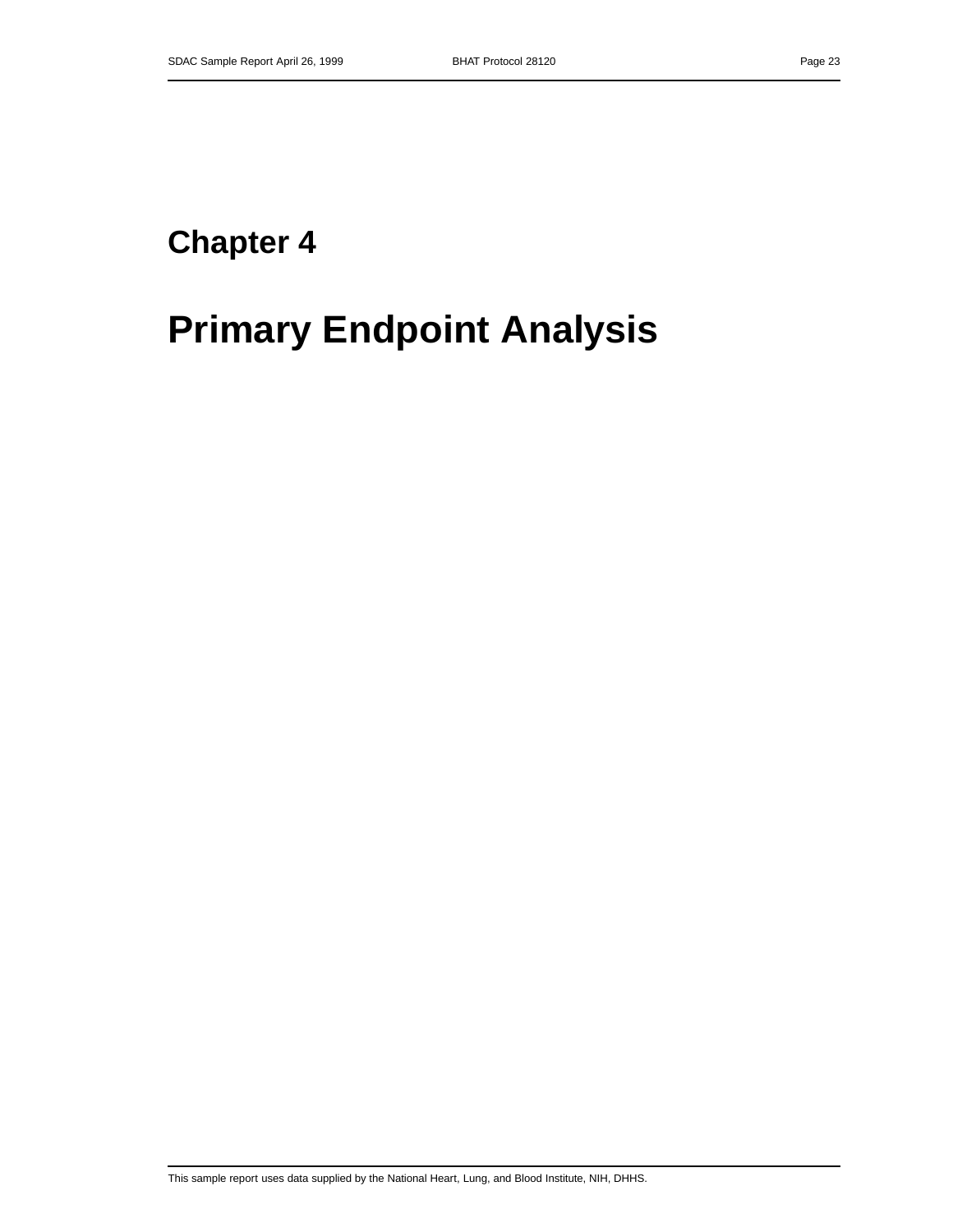## All-Cause Mortality over Time



All-cause mortality by assigned treatment group. The total number of deaths appear on the plot ("nEvents"), as do the numbers of patients at risk (event-free and uncensored) at various points of follow-up. Surviving patients were censored as described in the Introduction on page 8. Figure ANCI-4 on page 57 displays an Open Session Report version of this page. (See Figure 1 and Table 2: JAMA 247:1709, 1982.)

See Table Set MORT–1 on page 42.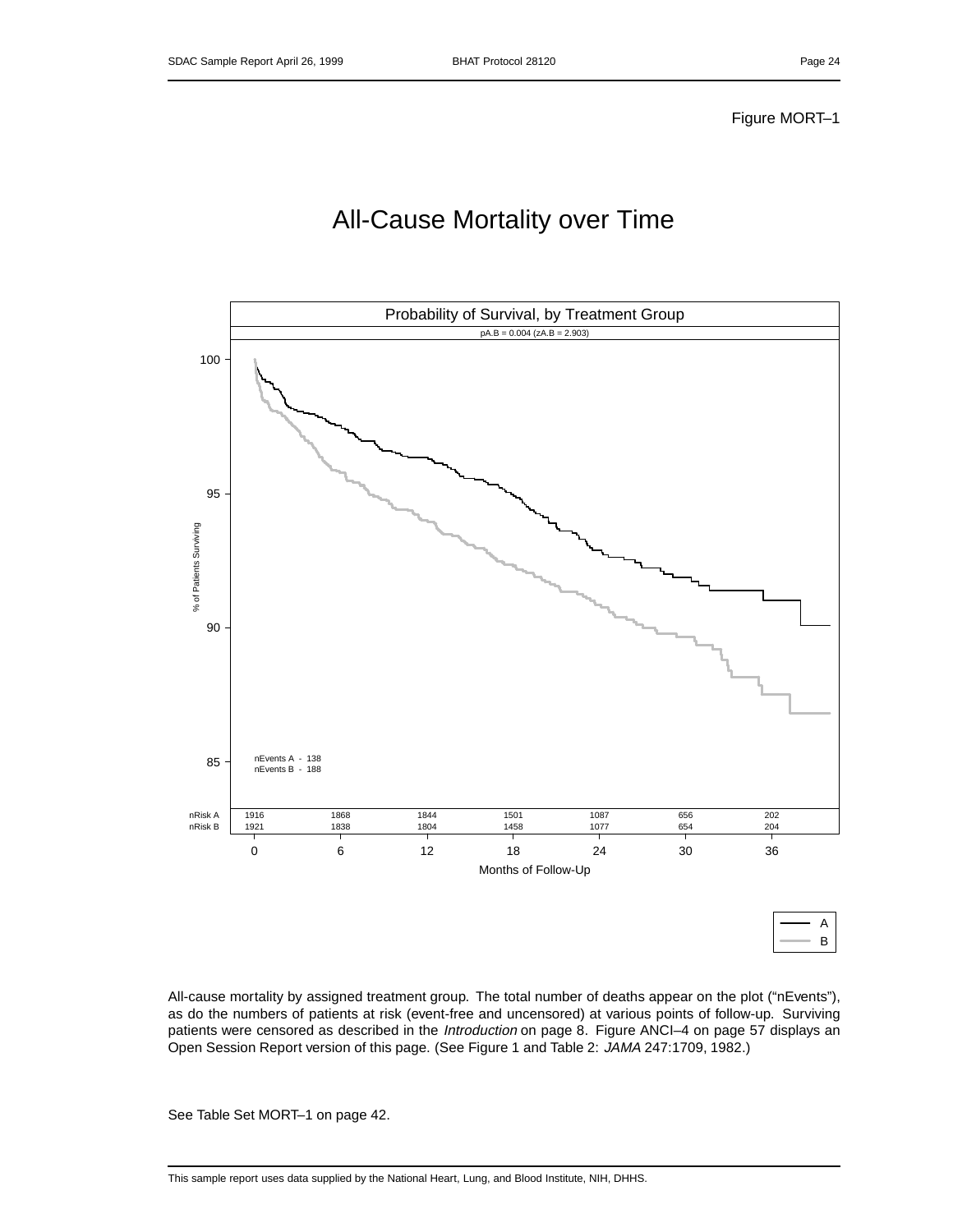### Figure MORT–2



## Interim Monitoring Boundary for All-Cause Mortality

O'Brien-Fleming interim monitoring boundary for the primary endpoint based on seven planned interim analyses with overall type I error of  $\alpha$ =0.05. Also shown are the Z-scores for the comparison of treatment groups at the first six interim analyses. A Z-score greater than 0 corresponds to excess events in group B. The trial was stopped early after the Z-score at the sixth planned analysis exceeded the monitoring boundary. The Z-score from the analysis of the final data, presented in Figure MORT-1, is 2.90. (See Figure 2: CCT 5:366, 1984.)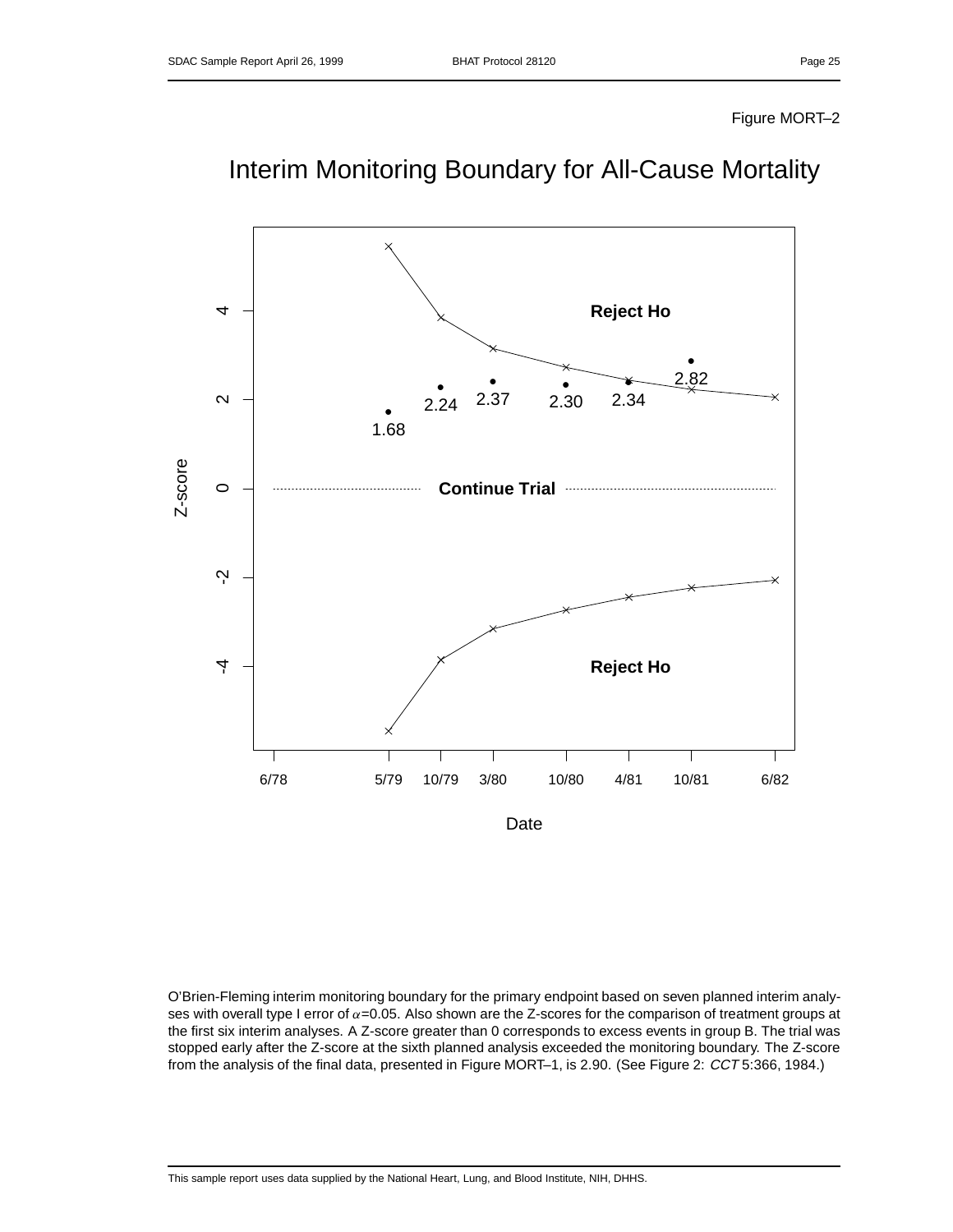A B

### Figure MORT–3

### All-Cause Mortality over Time by Age Group Age ≤ 50 Years  $pA.B = 0.276$  (zA.B = 1.089) 100 95 % of Patients Surviving 90 nEvents A - 29 nEvents B - 36 85 nRisk A 595 585 579 472 335 210 74 nRisk B 569 552 545 451 335 187 59 Age > 50 Years  $pA.B = 0.008 (zA.B = 2.634)$ 100 95 % of Patients Surviving 90 nEvents A - 109 nEvents B - 152 85 nRisk A 1321 1283 1265 1029 752 446 128 nRisk B 1352 1286 1259 1007 742 467 145 Т Т ヿ т ┱ 0 6 12 18 24 30 36 Months of Follow-Up

All-cause mortality by assigned treatment group. The total number of deaths appear on the plot ("nEvents"), as do the numbers of patients at risk (eventfree and uncensored) at various points of follow-up. Surviving patients were censored as described in the Introduction on page 8. The patient population was subdivided at 50 years of age to evaluate differences in survival by age and treatment.

See Table Set MORT–3 on page 43.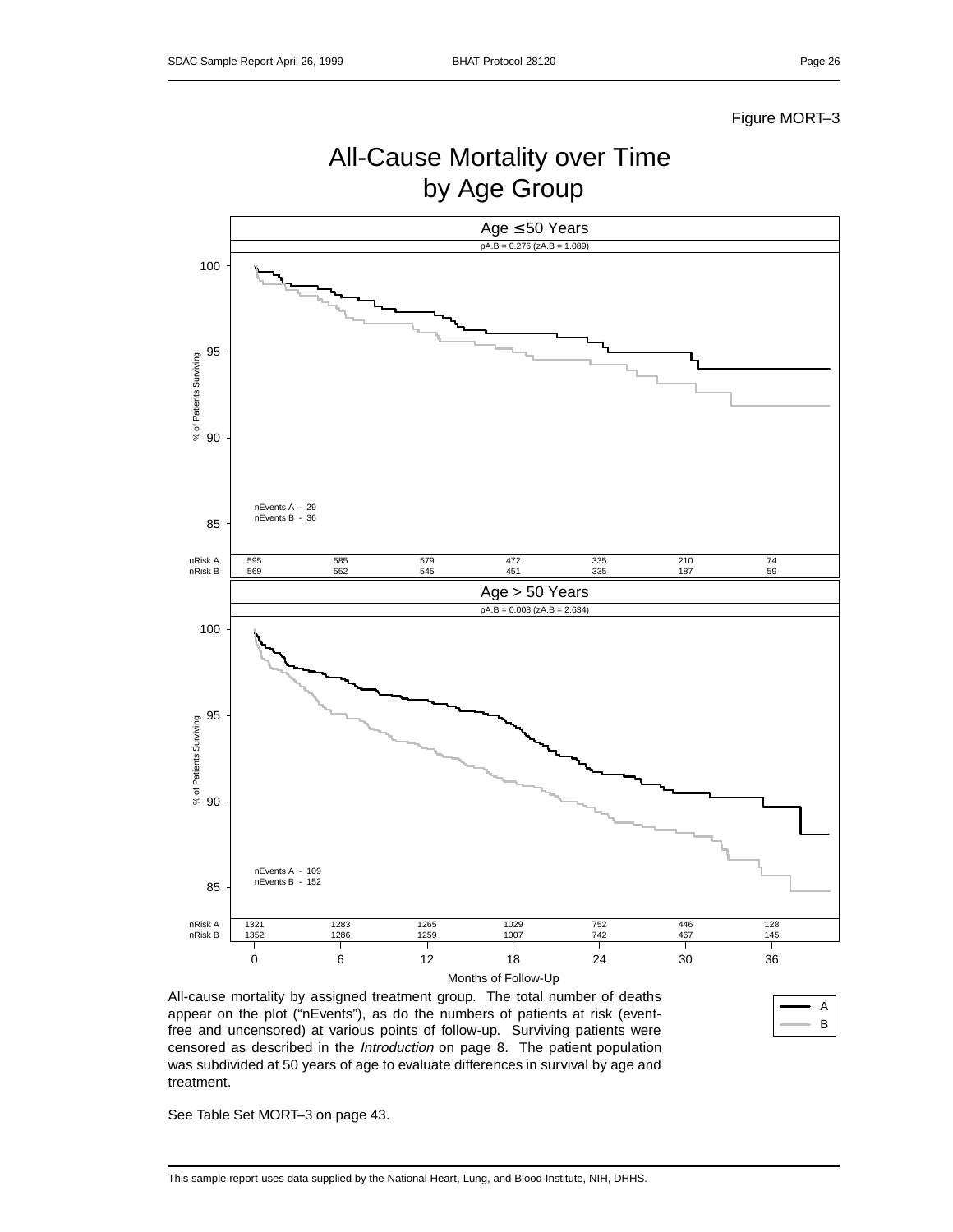## Hazard Ratios for All-Cause Mortality



|                         | Events/N Pats (%) |       |          |       |          |       |       |              | P     |
|-------------------------|-------------------|-------|----------|-------|----------|-------|-------|--------------|-------|
| Subgroup                | Tot               |       | A        |       | в        |       | Ratio | (95% CI)     | Value |
| All Randomized          | 326/3837          | 8.5%  | 138/1916 | 7.2%  | 188/1921 | 9.8%  | 0.72  | (0.58, 0.90) | 0.004 |
| Male                    | 271/3235          | 8.4%  | 116/1602 | 7.2%  | 155/1633 | 9.5%  | 0.75  | (0.59, 0.95) | 0.017 |
| Female                  | 55/602            | 9.1%  | 22/314   | 7.0%  | 33/288   | 11.5% | 0.62  | (0.36, 1.07) | 0.084 |
| Age $< 50$              | 65/1164           | 5.6%  | 29/595   | 4.9%  | 36/569   | 6.3%  | 0.76  | (0.47, 1.24) | 0.278 |
| Age $> 50$              | 261/2673          | 9.8%  | 109/1321 | 8.3%  | 152/1352 | 11.2% | 0.72  | (0.56, 0.92) | 0.009 |
| Diastolic BP 70-76      | 126/1375          | 9.2%  | 53/679   | 7.8%  | 73/696   | 10.5% | 0.72  | (0.50, 1.02) | 0.066 |
| Diastolic BP $<$ 70     | 95/1340           | 7.1%  | 39/667   | 5.8%  | 56/673   | 8.3%  | 0.70  | (0.46, 1.05) | 0.086 |
| Diastolic $BP > 76$     | 105/1122          | 9.4%  | 46/570   | 8.1%  | 59/552   | 10.7% | 0.74  | (0.50, 1.09) | 0.129 |
| MI: Anterior            | 94/1027           | 9.2%  | 40/533   | 7.5%  | 54/494   | 10.9% | 0.67  | (0.44, 1.00) | 0.052 |
| MI: Anterior & Inferior | 49/368            | 13.3% | 20/176   | 11.4% | 29/192   | 15.1% | 0.75  | (0.42, 1.32) | 0.317 |
| MI: Inferior            | 82/1228           | 6.7%  | 31/605   | 5.1%  | 51/623   | 8.2%  | 0.62  | (0.39, 0.96) | 0.033 |
| MI: Nontransmural       | 70/873            | 8.0%  | 36/438   | 8.2%  | 34/435   | 7.8%  | 1.07  | (0.67, 1.71) | 0.778 |
| MI: Non-BHAT MI         | 31/341            | 9.1%  | 11/164   | 6.7%  | 20/177   | 11.3% | 0.58  | (0.28, 1.21) | 0.144 |

Relative risks for treatment A vs. treatment B, based on univariate analysis using the Cox proportional hazards model. Each black box indicates the point estimate of the relative risk, and shaded lines indicate the nominal 95% confidence intervals. Boxes to the left of the vertical line at 1.0 indicate excess events in group B. Information used to define patient subgroups was taken from the baseline examination. (See Table 4: JAMA 247:1710, 1982)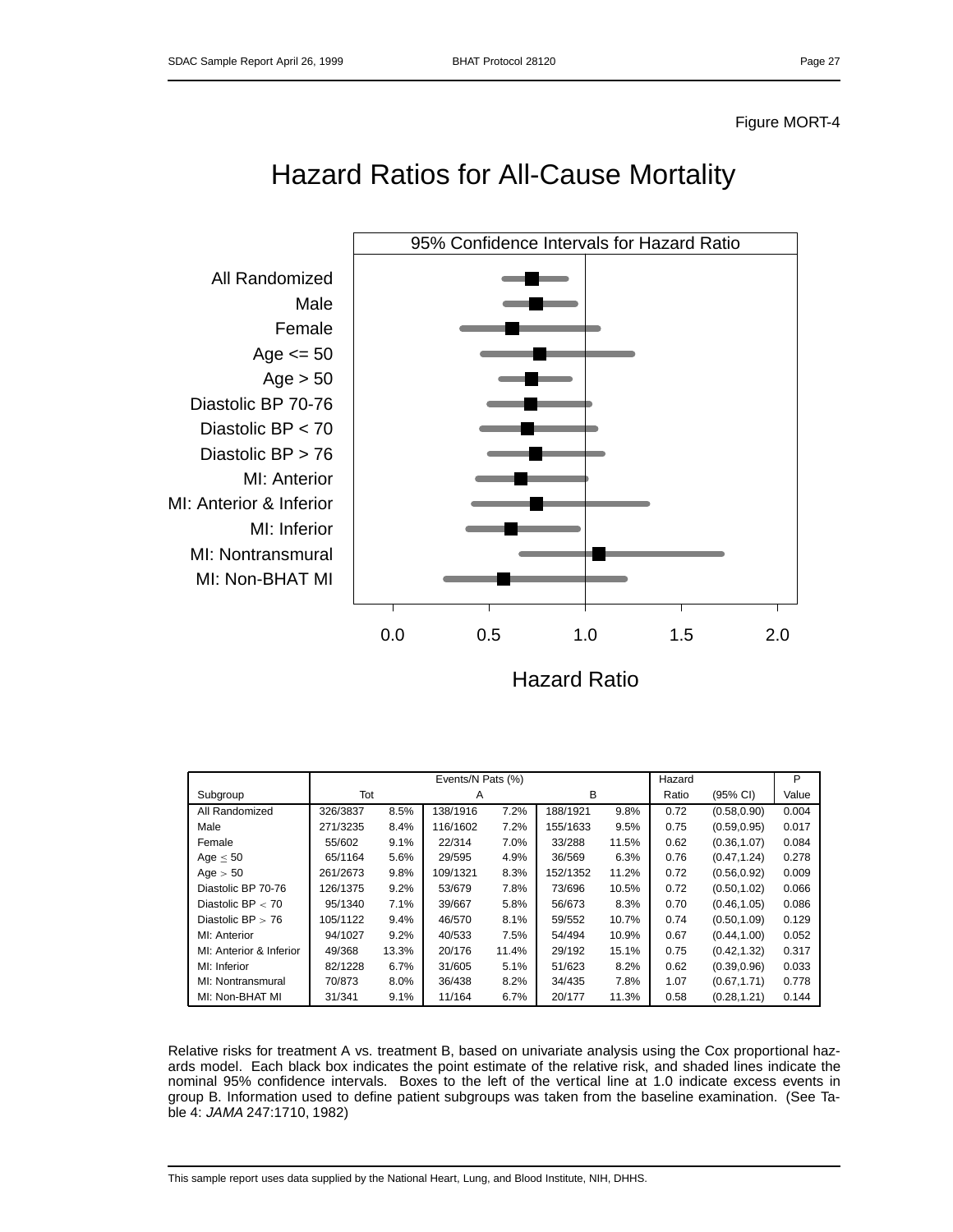### Figure MORT–5



## Mortality by Adjudicated Cause of Death

Deaths were classified by the Mortality Classification Subcommittee as being due to atherosclerotic heart disease (ASHD), cardiovascular disease other than ASHD, or non-cardiovascular cause, and with ASHD deaths further classified as being sudden or non-sudden (sudden death defined as death within 24 hours of onset of acute symptoms or unexpected collapse without warning symptoms). (See Table 3: JAMA 247:1710, 1982.)

See Table Set MORT–5 on page 45.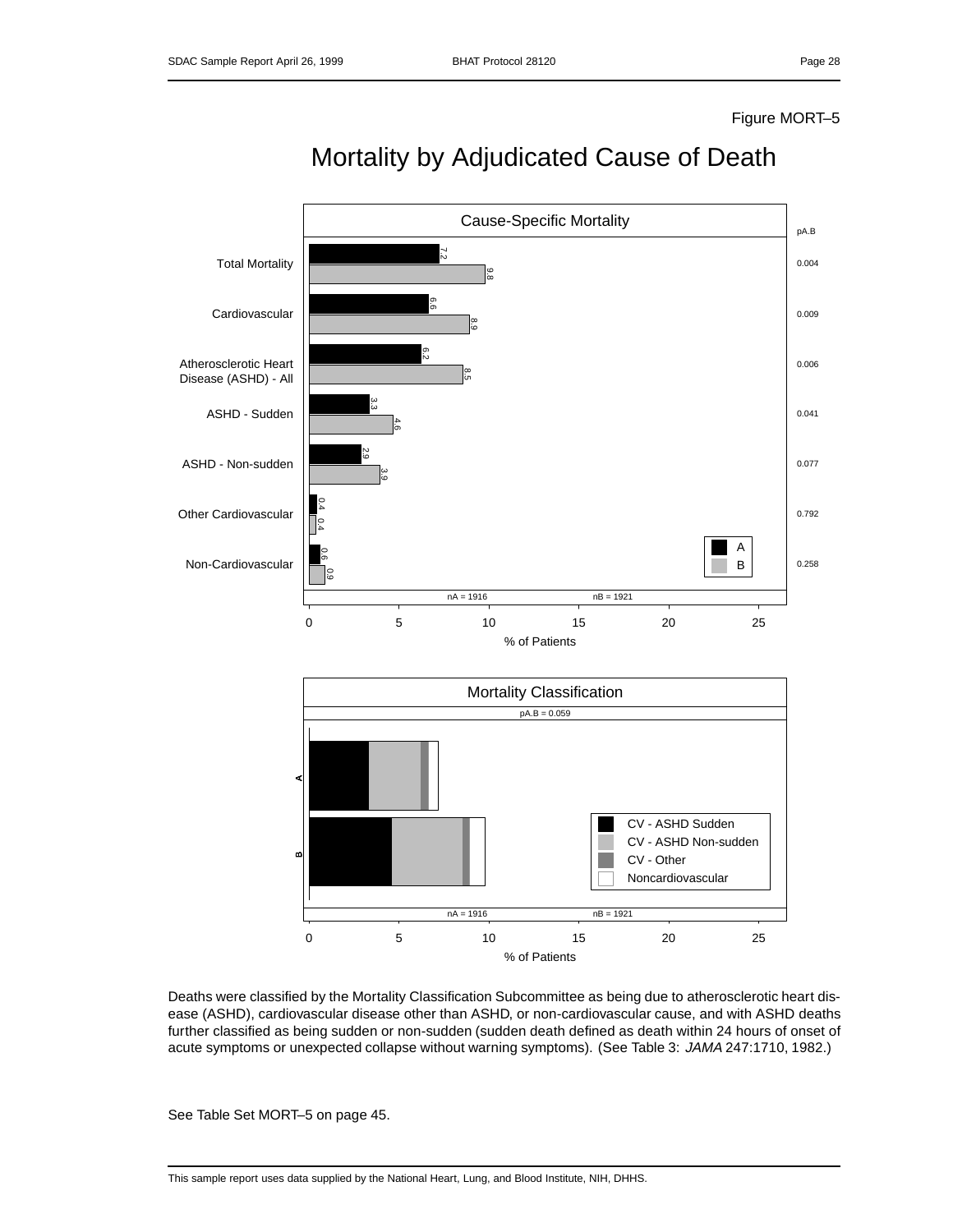# **Chapter 5**

# **Additional Follow-Up Measures**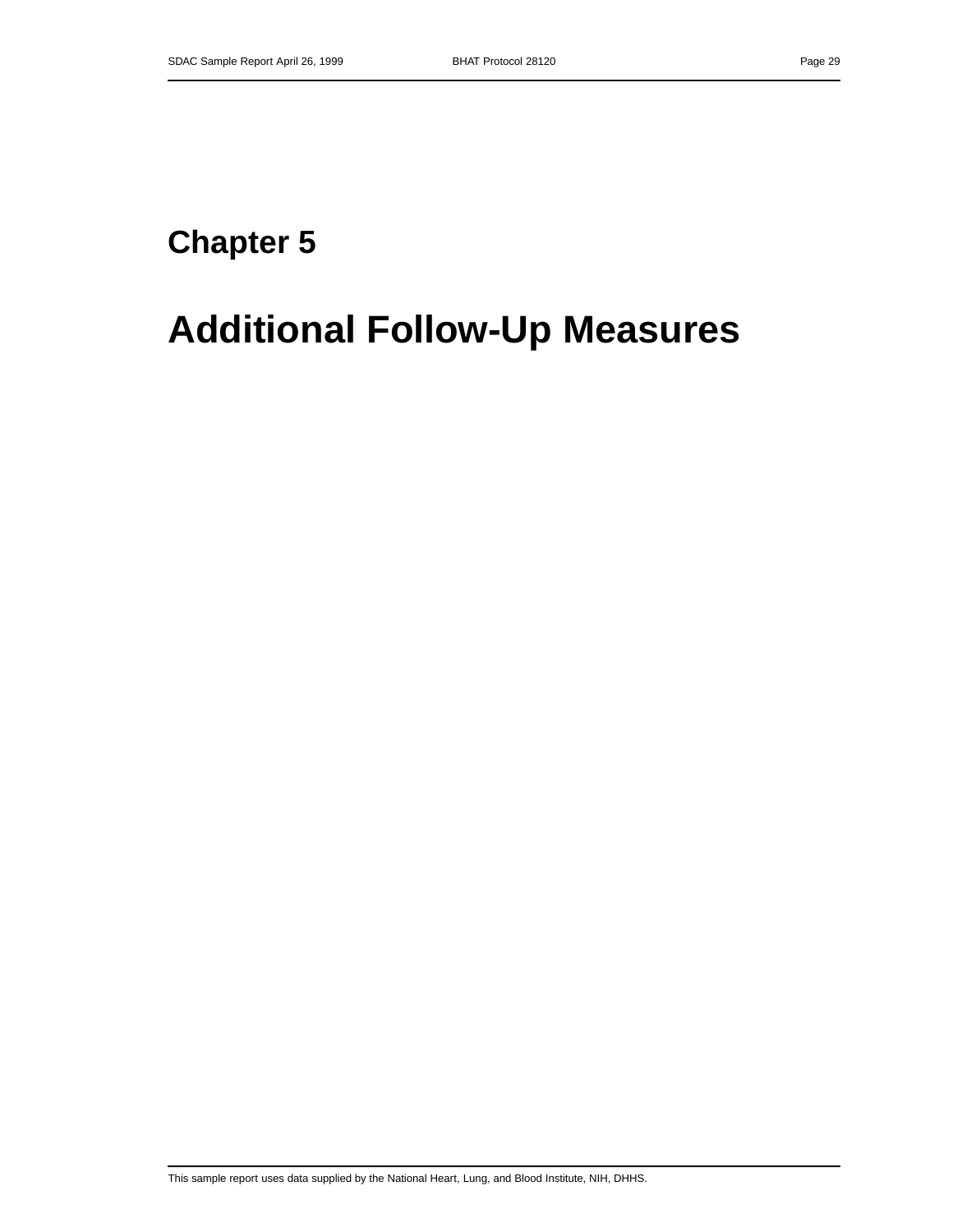





Information from the baseline examination and from visits scheduled after one, two, and three years of follow-up. A physical examination was performed at every study visit; measurements at selected visits and absolute change from baseline are shown.



See Table Set FU–1 on page 46.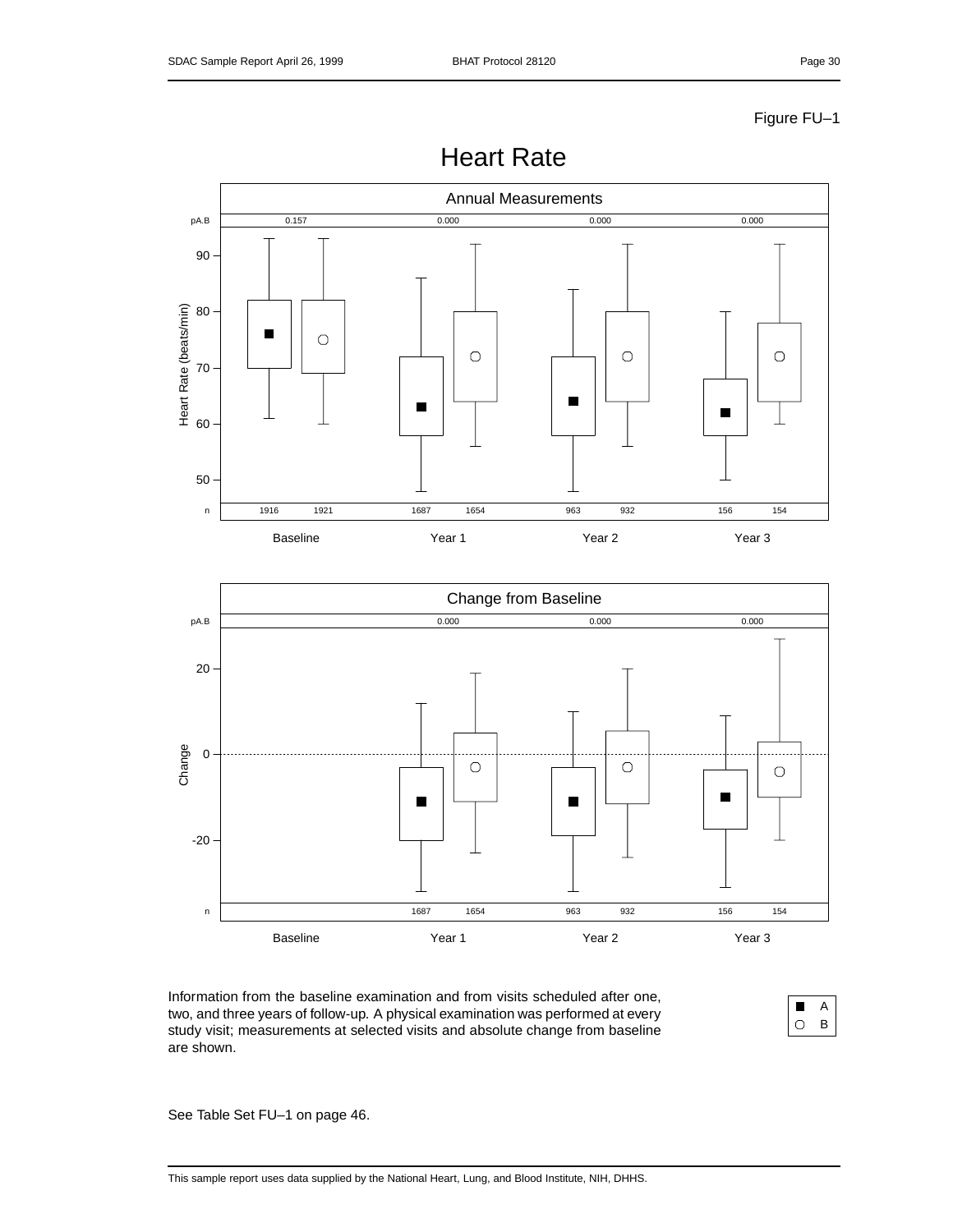

## White Blood Cell Count

Information from the baseline examination and from visits scheduled after one, two, and three years of follow-up. Panels show measurements at each visit, absolute change from baseline, and percent of patients with white blood cell (WBC) counts < 4000. See also Figure ANCI–2 on page 55 for the Open Session Report version of this page.



See Table Set FU–2 on page 47.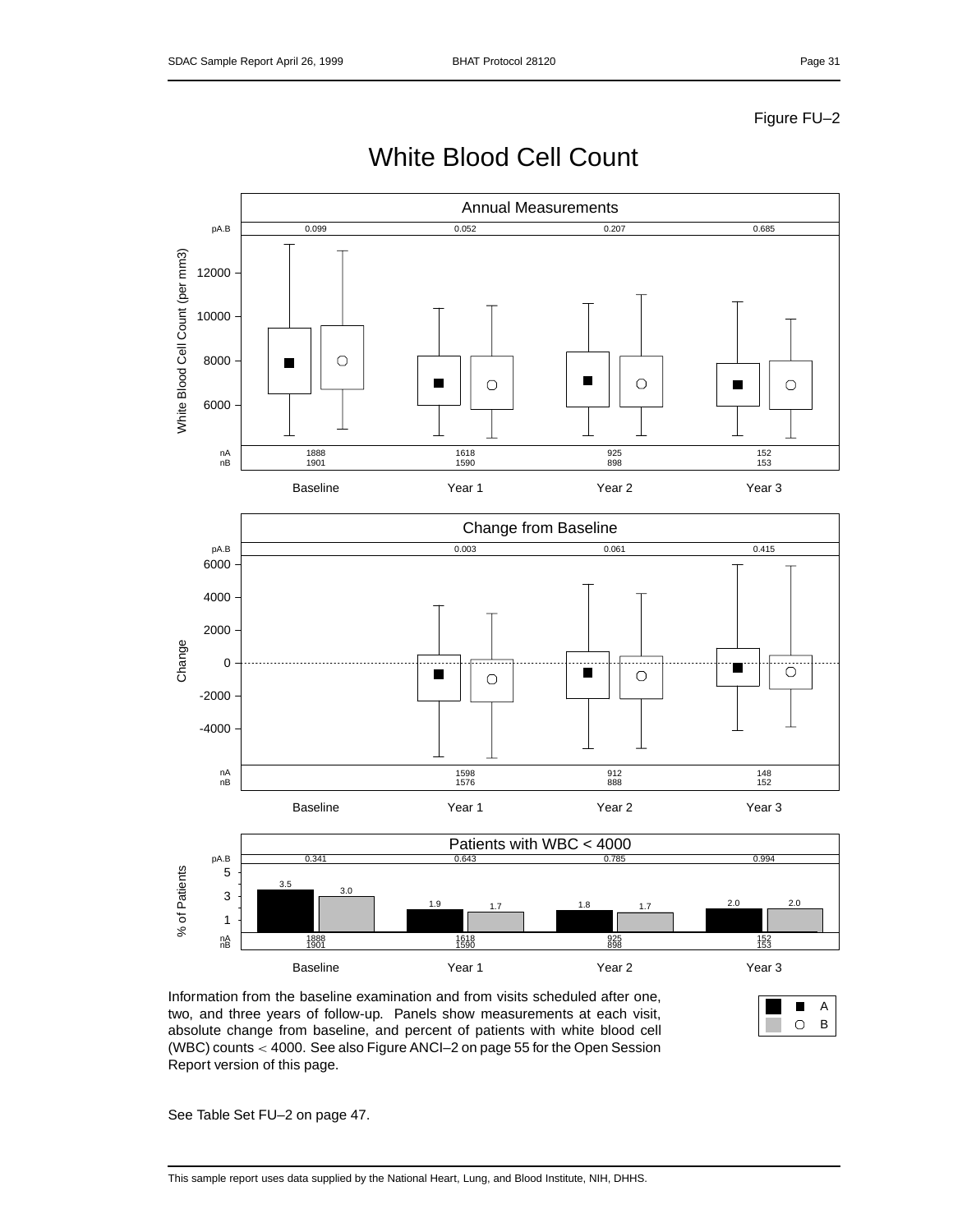

## Urinalysis Findings

Information from the baseline examination and from visits scheduled after one, two, and three years of follow-up. Panels show the percent of patients at each visit with abnormal values reported for the indicated measurements.



See Table Set FU–3 on page 48.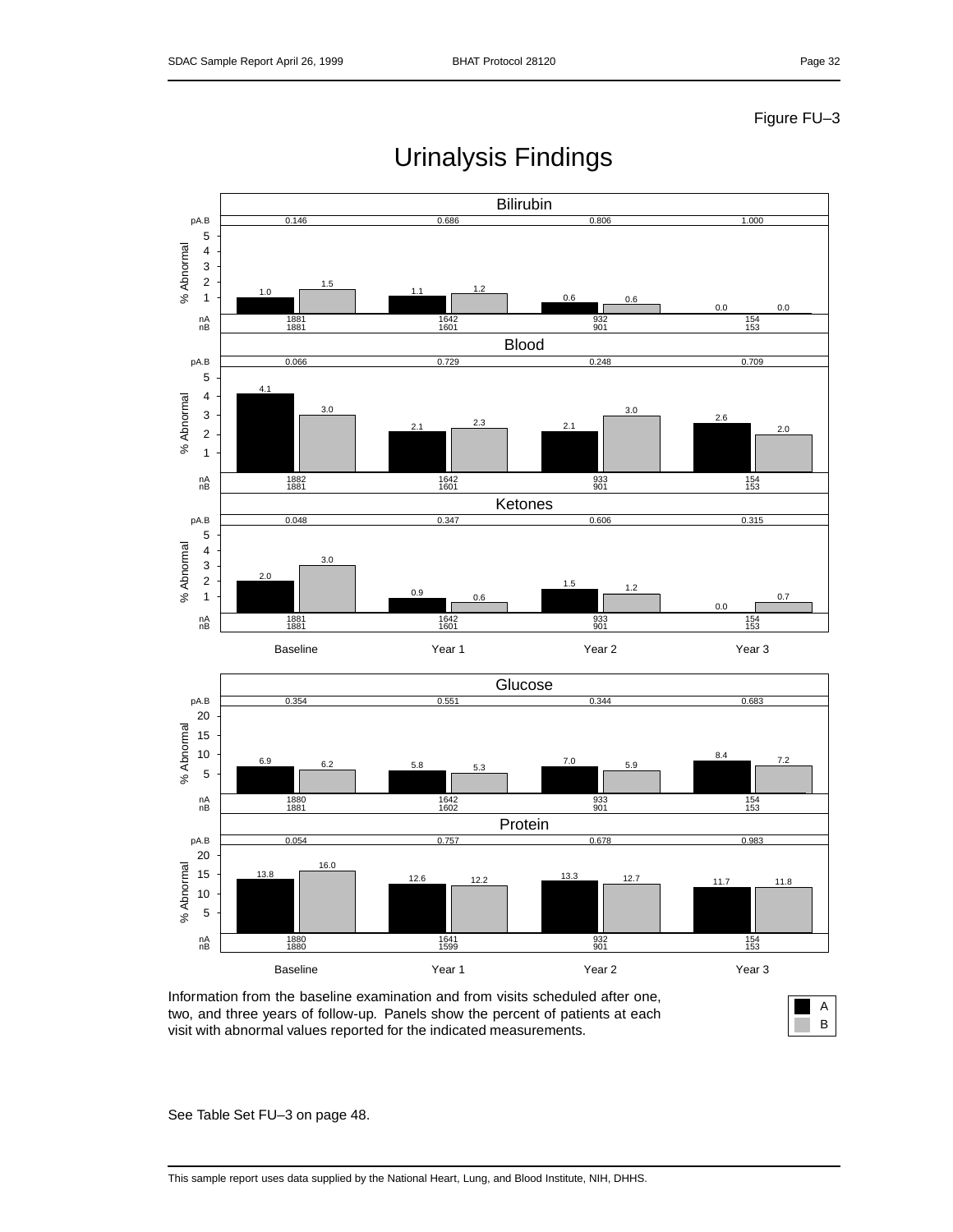## Cigarette Smoking



Information from the baseline examination and from visits scheduled after one, two, and three years of followup. Panels show the percent of patients at each visit categorized as heavy, moderate, or light smokers based on interview results. See also Figure ANCI–3 on page 56 for the Open Session Report version of this page.

See Table Set FU–4 on page 49.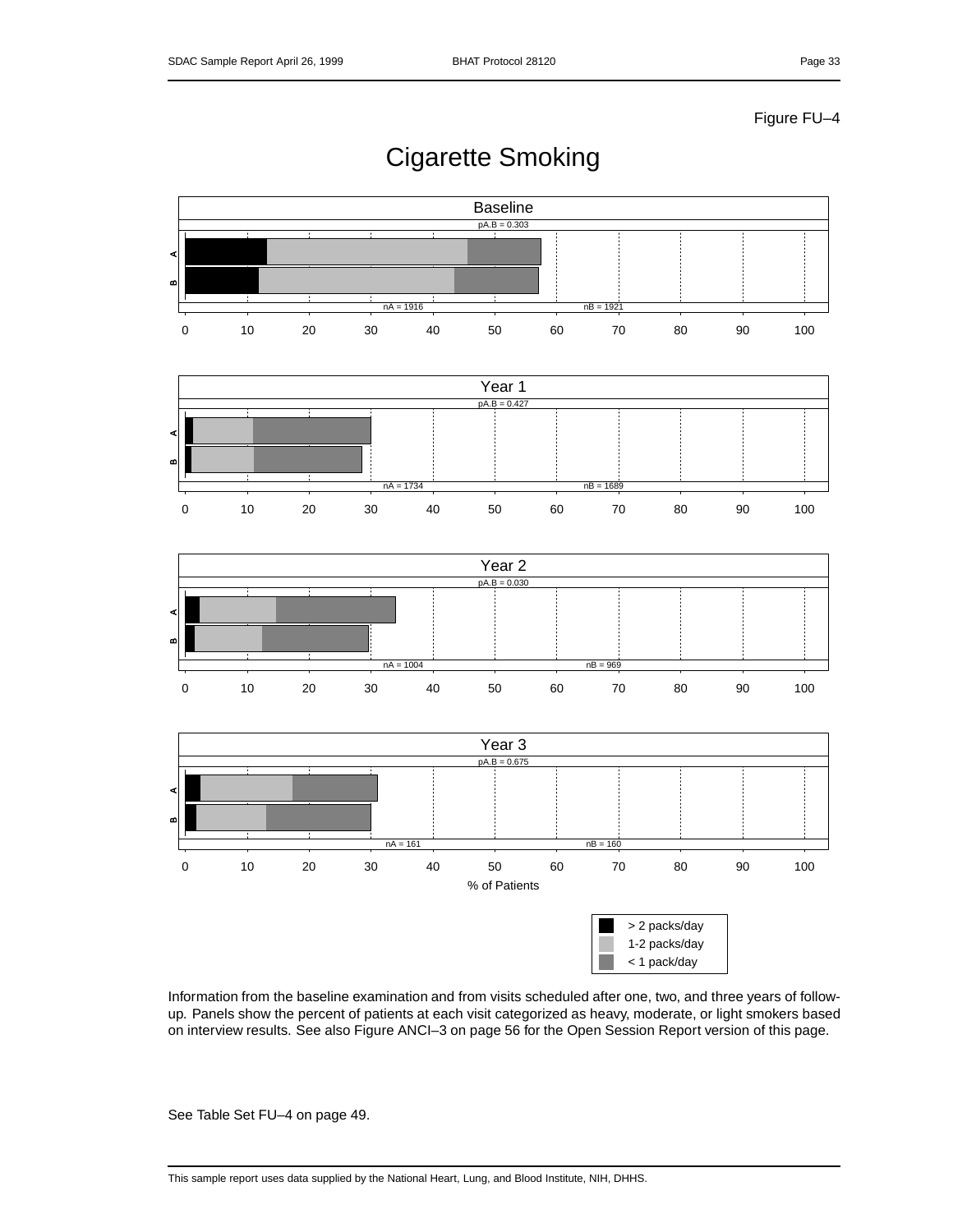

## Concomitant Medication Usage

Information from the baseline examination and from visits scheduled after one, two, and three years of followup. Panels show whether each type of medication was reported at baseline examination, or was reported later at any of the included visits. Because this display is based on data from a limited number of visits, the overall incidence of medication use may be underrepresented. (For comprehensive information, see Table 7: JAMA 247:1711, 1982.)

See Table Set FU–5 on page 50.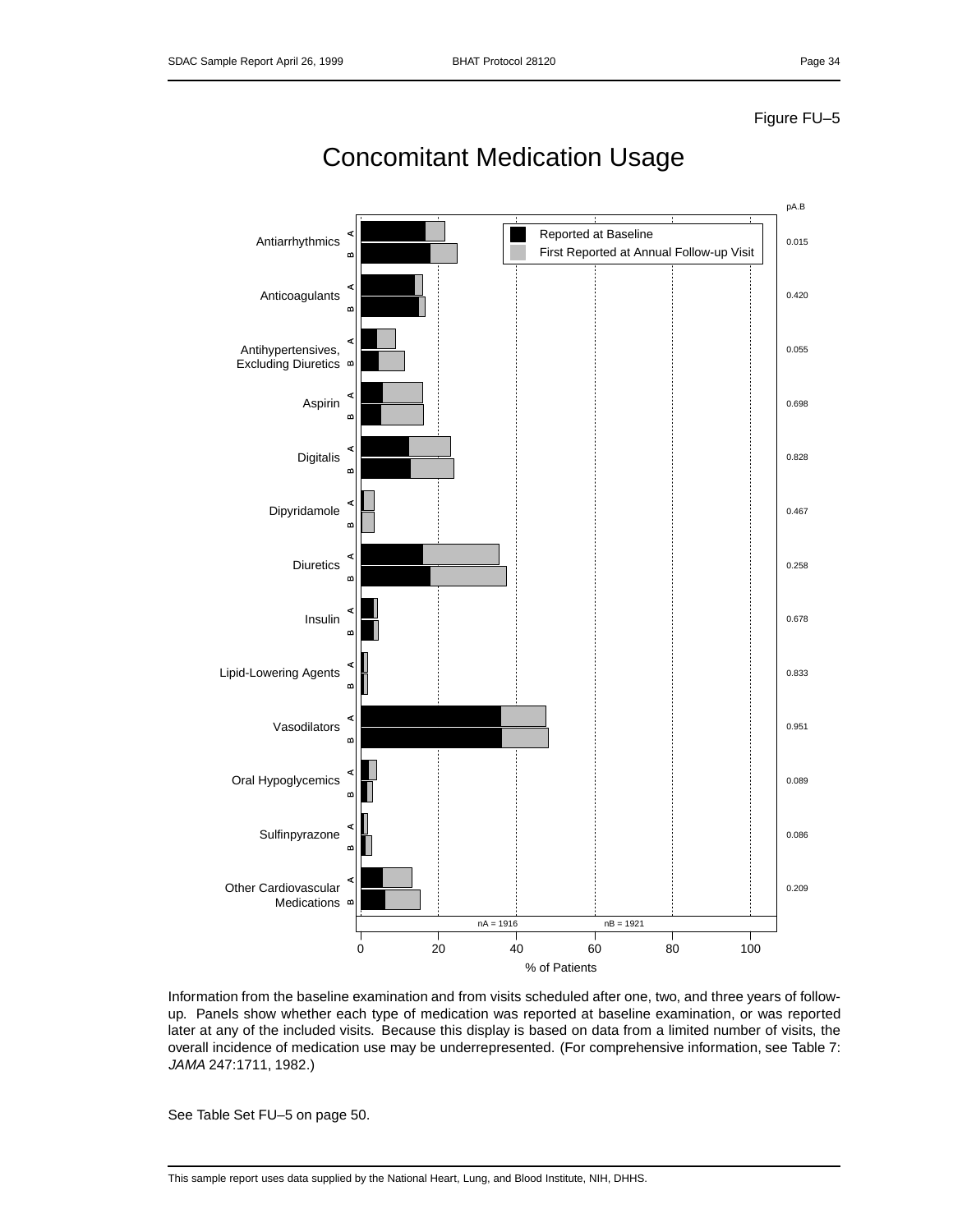# **Part III**

# **Supporting Material**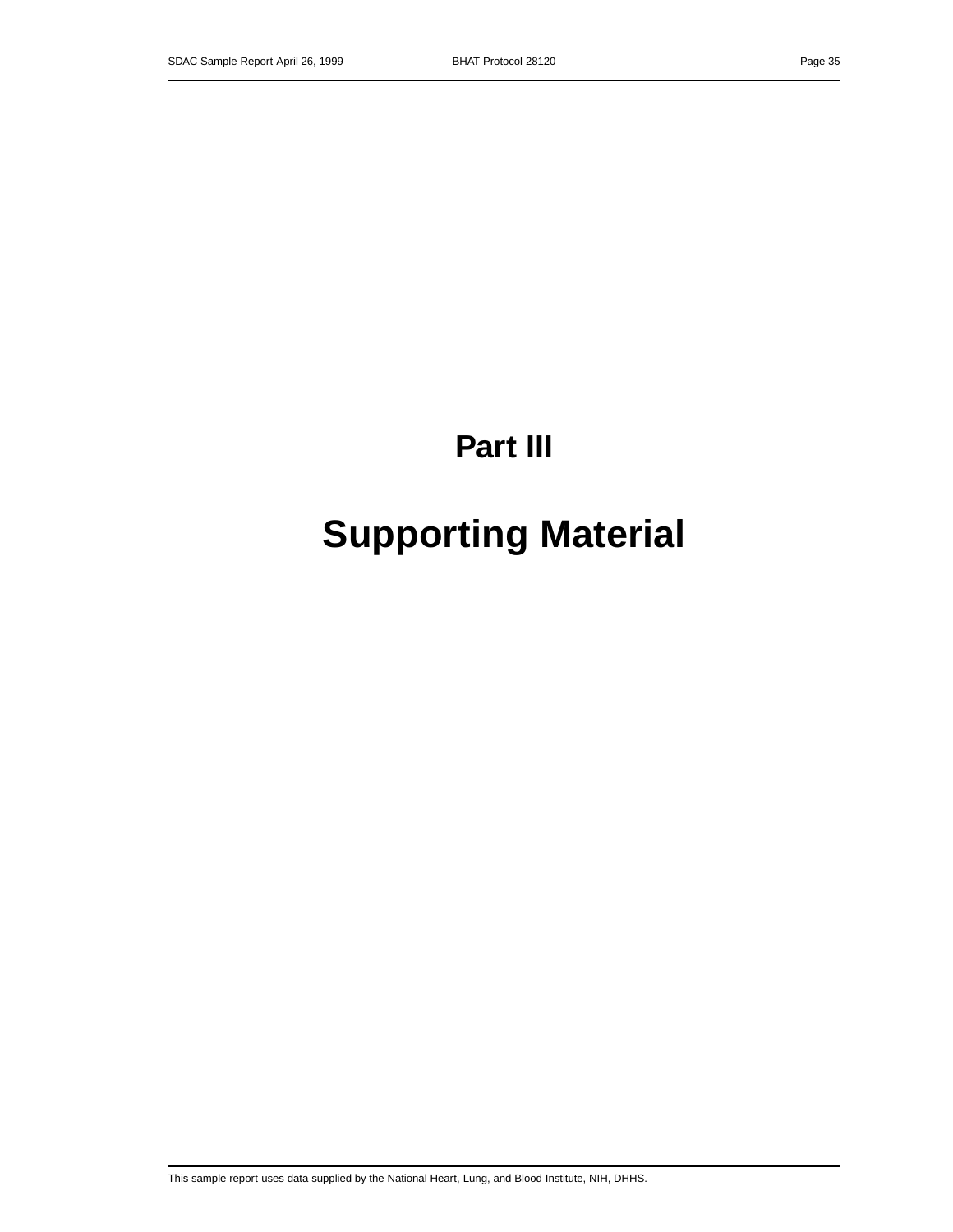## **Chapter 1**

# **Accrual**

## **1.3 Availability of Follow-up Data**

### **Table Set ACCR–3**

Accrual and Follow-Up Data Availability: Annual Follow-Up by Treatment Group See Figure ACCR–3 on page 16.

|                                      |     | Total |      | Yes   |          | Р-    |
|--------------------------------------|-----|-------|------|-------|----------|-------|
|                                      | Trt | Pats  | N    | %     | Contrast | Value |
| First Year Follow-Up Data Available  | A   | 1916  | 1734 | 90.50 | A.B      | 0.010 |
|                                      | в   | 1921  | 1689 | 87.92 |          |       |
|                                      |     |       |      |       |          |       |
| Second Year Follow-Up Data Available | A   | 1916  | 1004 | 52.40 | A.B      | 0.225 |
|                                      | B   | 1921  | 969  | 50.44 |          |       |
|                                      |     |       |      |       |          |       |
| Third Year Follow-Up Data Available  | Α   | 1916  | 162  | 8.46  | A.B      | 0.888 |
|                                      | B   | 1921  | 160  | 8.33  |          |       |
|                                      |     |       |      |       |          |       |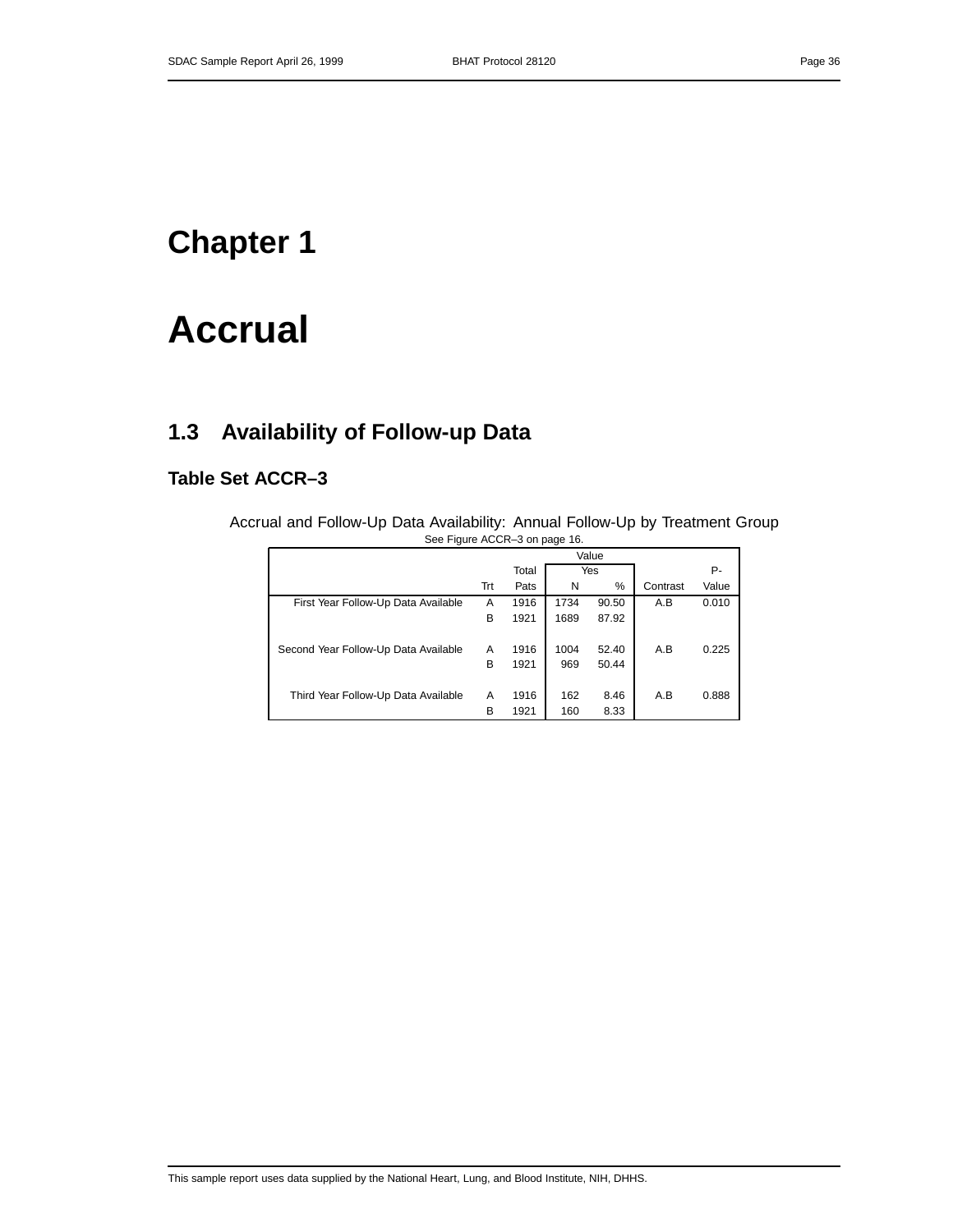## **Chapter 2**

# **Baseline Characteristics**

### **2.1 Demographics**

**Table Set BASE–1**

### Baseline Demographics: Age See Figure BASE–1 on page 18.

| Total |                 | Std  |        |       |             |                |         |          |       |
|-------|-----------------|------|--------|-------|-------------|----------------|---------|----------|-------|
| Pats  | Mean            | Dev  | Median | Q1    | Q3          | P <sub>5</sub> | P95     | Contrast | Value |
|       | 1916 54.69 8.48 |      | 56.00  | 49.00 | 61.00 39.00 |                | 67.00 l | A.B      | 0.45  |
| 1921  | 54.93           | 8.41 | 56.00  | 49.00 | 61.00       | 40.00          | 68.00   |          |       |

### Baseline Demographics: Gender

| See Figure BASE-1 on page 18. |  |
|-------------------------------|--|
| Trootmont Croup               |  |

| <b>Treatment Group</b> |        |       |      |       |          |       |  |  |  |  |
|------------------------|--------|-------|------|-------|----------|-------|--|--|--|--|
|                        |        |       |      |       |          | P-    |  |  |  |  |
|                        | %<br>N |       | N    | $\%$  | Contrast | Value |  |  |  |  |
| <b>Total Patients</b>  | 1916   |       | 1921 |       | A.B      | 0.23  |  |  |  |  |
| Male                   | 1602   | 83.61 | 1633 | 85.01 |          |       |  |  |  |  |
| Female                 | 314    | 16.39 | 288  | 14.99 |          |       |  |  |  |  |

### Baseline Demographics: Heart Rate

See Figure BASE–1 on page 18.

|     | Total             |                 | Std |                                   |             |    |                |       |              |       |
|-----|-------------------|-----------------|-----|-----------------------------------|-------------|----|----------------|-------|--------------|-------|
| Trt |                   | Pats Mean       | Dev | Median                            | Q1          | Q3 | P <sub>5</sub> |       | P95 Contrast | Value |
|     | A 1916 76.17 9.80 |                 |     | 76.00 70.00 82.00 61.00 93.00 A.B |             |    |                |       |              | 0.16  |
| B   |                   | 1921 75.73 9.83 |     | 75.00                             | 69.00 82.00 |    | 60.00          | 93.00 |              |       |

#### Baseline Demographics: Systolic Blood Pressure See Figure BASE–1 on page 18.

|     | Total |                 | Std |                                   |       |       |                |       |              |       |
|-----|-------|-----------------|-----|-----------------------------------|-------|-------|----------------|-------|--------------|-------|
| Trt | Pats  | Mean            | Dev | Median                            | Q1    | Q3    | P <sub>5</sub> |       | P95 Contrast | Value |
|     |       |                 |     | 1916 112.3 11.6 110.5 104.0 120.0 |       |       | 96.0           | 133.0 | A.B          | 0.16  |
| B   |       | 1921 111.7 11.6 |     | 110.0                             | 103.0 | 119.0 | 95.0           | 132.0 |              |       |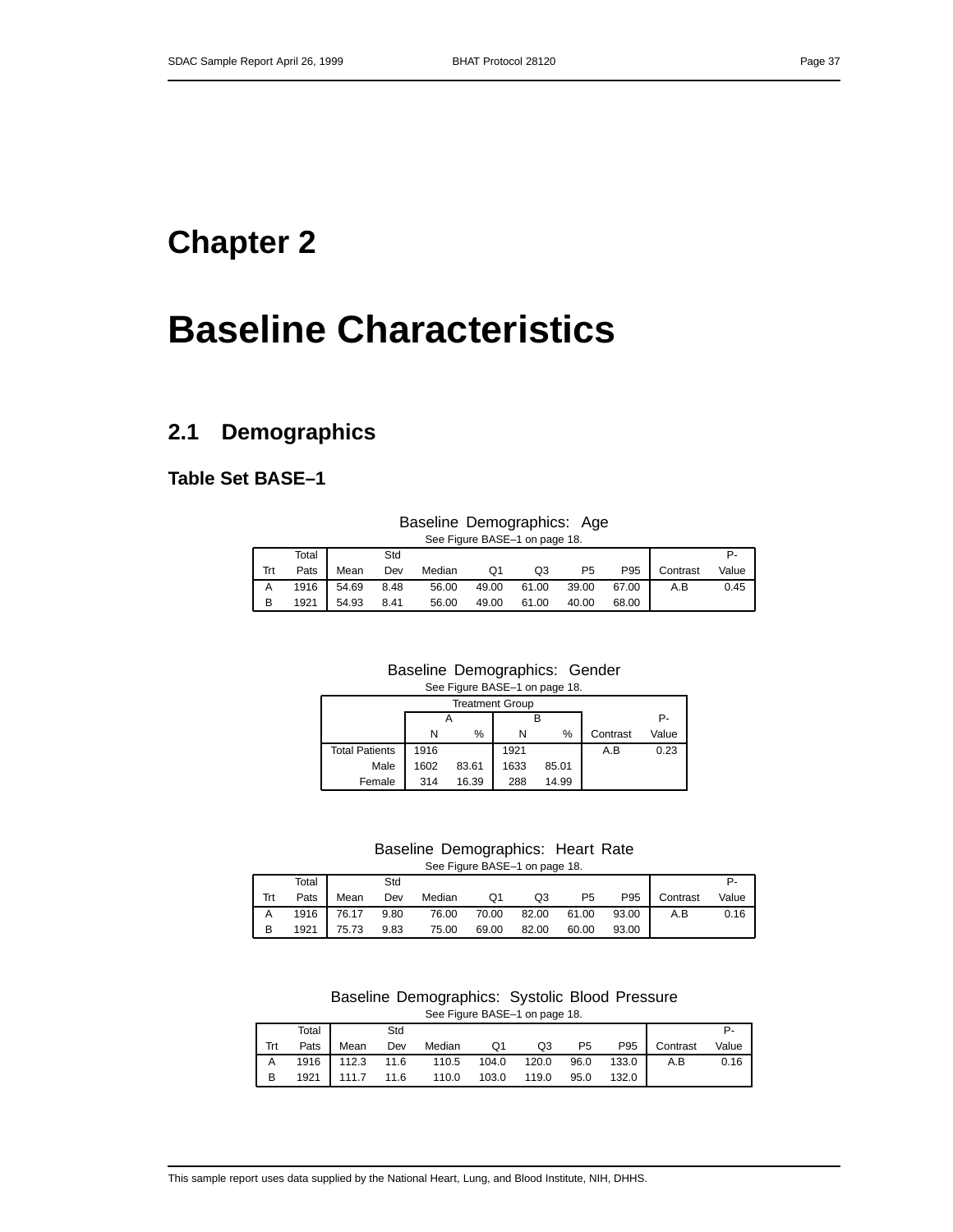|                               | Baseline Demographics: Diastolic Blood Pressure |  |  |  |  |  |  |  |  |  |
|-------------------------------|-------------------------------------------------|--|--|--|--|--|--|--|--|--|
| See Figure BASE-1 on page 18. |                                                 |  |  |  |  |  |  |  |  |  |

| Total |                 | Std  |        |       |             |                |       |              |       |
|-------|-----------------|------|--------|-------|-------------|----------------|-------|--------------|-------|
| Pats  | Mean            | Dev  | Median | Q1    | Q3          | P <sub>5</sub> |       | P95 Contrast | Value |
|       | 1916 72.55 7.79 |      | 72.00  | 67.00 | 77.00 60.00 |                | 86.00 | A.B          | 0.30  |
|       | 1921 72.31      | 7.87 | 72.00  | 67.00 | 77.00       | 60.00          | 86.00 |              |       |

#### Baseline Demographics: Location of BHAT MI See Figure BASE–1 on page 18.

| <b>Treatment Group</b> |      |       |      |       |          |       |  |  |  |  |  |  |  |
|------------------------|------|-------|------|-------|----------|-------|--|--|--|--|--|--|--|
|                        |      | А     |      | R     |          | Р-    |  |  |  |  |  |  |  |
|                        | N    | %     | N    | %     | Contrast | Value |  |  |  |  |  |  |  |
| <b>Total Patients</b>  | 1916 |       | 1921 |       | A.B      | 0.57  |  |  |  |  |  |  |  |
| Anterior               | 533  | 27.82 | 494  | 25.72 |          |       |  |  |  |  |  |  |  |
| Ant. and Inferior      | 176  | 9.19  | 192  | 9.99  |          |       |  |  |  |  |  |  |  |
| Inferior               | 605  | 31.58 | 623  | 32.43 |          |       |  |  |  |  |  |  |  |
| Nontransmural          | 438  | 22.86 | 435  | 22.64 |          |       |  |  |  |  |  |  |  |
| Non-BHAT MI            | 164  | 8.56  | 177  | 9.21  |          |       |  |  |  |  |  |  |  |

### **2.2 Medical History**

### **Table Set BASE–2**

| See Figure BASE-2 on page 19.   |     |       |     |       |          |       |  |  |  |  |  |
|---------------------------------|-----|-------|-----|-------|----------|-------|--|--|--|--|--|
| Value                           |     |       |     |       |          |       |  |  |  |  |  |
|                                 |     | Total | Yes |       |          | Р-    |  |  |  |  |  |
|                                 | Trt | Pats  | N   | $\%$  | Contrast | Value |  |  |  |  |  |
| Prior MI                        | A   | 1916  | 267 | 13.94 | A.B      | 0.52  |  |  |  |  |  |
|                                 | в   | 1921  | 254 | 13.22 |          |       |  |  |  |  |  |
|                                 |     |       |     |       |          |       |  |  |  |  |  |
| Prior Hypertension              | A   | 1916  | 794 | 41.44 | A.B      | 0.41  |  |  |  |  |  |
|                                 | в   | 1921  | 771 | 40.14 |          |       |  |  |  |  |  |
|                                 |     |       |     |       |          |       |  |  |  |  |  |
| Angina Pectoris                 | A   | 1916  | 686 | 35.80 | A.B      | 0.66  |  |  |  |  |  |
|                                 | B   | 1921  | 701 | 36.49 |          |       |  |  |  |  |  |
|                                 |     |       |     |       |          |       |  |  |  |  |  |
| <b>Congestive Heart Failure</b> | A   | 1916  | 171 | 8.92  | A.B      | 0.63  |  |  |  |  |  |
|                                 | в   | 1921  | 180 | 9.37  |          |       |  |  |  |  |  |

## Medical History: Coronary Artery Disease

#### Medical History: Other<br>See Figure BASE 3.20,0000.19  $RASF-2$

| See Figure BASE-2 on page 19.             |     |              |      |       |          |       |
|-------------------------------------------|-----|--------------|------|-------|----------|-------|
|                                           |     |              |      | Value |          |       |
|                                           |     | Total<br>Yes |      |       |          | Р-    |
|                                           | Trt | Pats         | N    | %     | Contrast | Value |
| <b>Diabetes</b>                           | Α   | 1916         | 225  | 11.74 | A.B      | 0.70  |
|                                           | в   | 1921         | 218  | 11.35 |          |       |
| Taking Propranolol or other Beta-Blockers | Α   | 1916         | 138  | 7.20  | A.B      | 0.64  |
|                                           | в   | 1921         | 131  | 6.82  |          |       |
|                                           |     |              |      |       |          |       |
| <b>Current Smoker</b>                     | Α   | 1916         | 1100 | 57.41 | A.B      | 0.80  |
|                                           | B   | 1921         | 1095 | 57.00 |          |       |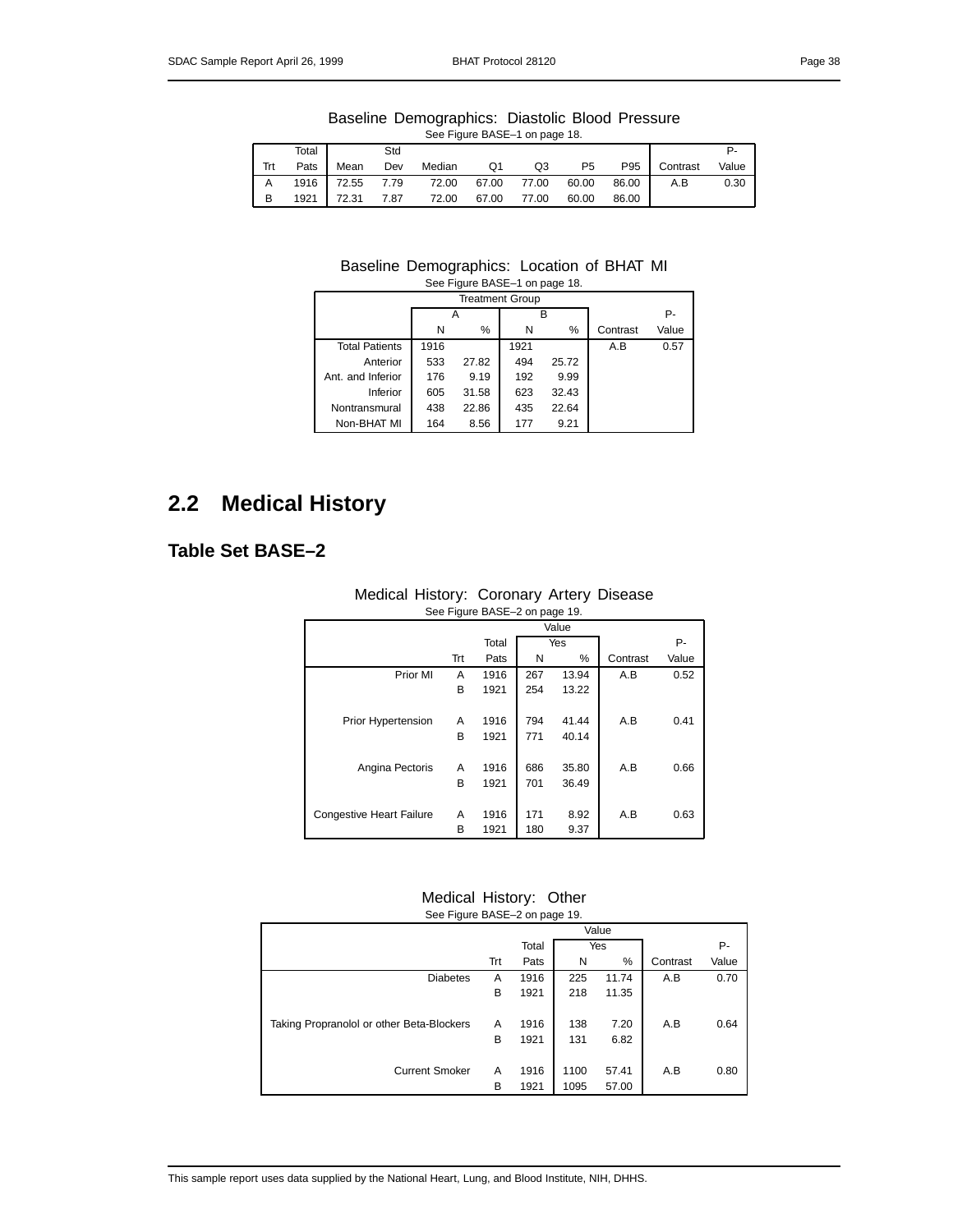## **Chapter 3**

# **Adverse Events**

### **3.1 Summary of Adverse Events**

**Table Set AE–1**

| See Figule AE-T on page 21. |     |       |     |                          |          |        |  |  |  |  |  |  |
|-----------------------------|-----|-------|-----|--------------------------|----------|--------|--|--|--|--|--|--|
|                             |     |       |     | Value                    |          |        |  |  |  |  |  |  |
|                             |     | Total |     | <b>Experienced Event</b> |          | Р-     |  |  |  |  |  |  |
|                             | Trt | Pats  | N   | %                        | Contrast | Value  |  |  |  |  |  |  |
| Shortness of Breath         | Α   | 1916  | 719 | 37.53                    | A.B      | 0.0129 |  |  |  |  |  |  |
|                             | B   | 1921  | 647 | 33.68                    |          |        |  |  |  |  |  |  |
|                             |     |       |     |                          |          |        |  |  |  |  |  |  |
| <b>Bronchospasms</b>        | A   | 1916  | 401 | 20.93                    | A.B      | 0.0053 |  |  |  |  |  |  |
|                             | B   | 1921  | 334 | 17.39                    |          |        |  |  |  |  |  |  |
|                             |     |       |     |                          |          |        |  |  |  |  |  |  |
| Rapid Heartbeat             | A   | 1916  | 449 | 23.43                    | A.B      | 0.2616 |  |  |  |  |  |  |
|                             | B   | 1921  | 480 | 24.99                    |          |        |  |  |  |  |  |  |
|                             |     |       |     |                          |          |        |  |  |  |  |  |  |
| Cold Hands/Feet             | А   | 1916  | 382 | 19.94                    | A.B      | 0.9679 |  |  |  |  |  |  |
|                             | B   | 1921  | 382 | 19.89                    |          |        |  |  |  |  |  |  |

Summary of Adverse Events: Cardiopulmonary See Figure AE-1 on page 21

Summary of Adverse Events: Neuropsychiatric See Figure AE–1 on page 21.

|                                |     |       |     | Value                    |          |       |
|--------------------------------|-----|-------|-----|--------------------------|----------|-------|
|                                |     | Total |     | <b>Experienced Event</b> |          | P-    |
|                                | Trt | Pats  | N   | $\%$                     | Contrast | Value |
| <b>Tiredness</b>               | A   | 1916  | 933 | 48.70                    | A.B      | 0.45  |
|                                | в   | 1921  | 912 | 47.48                    |          |       |
|                                |     |       |     |                          |          |       |
| <b>Reduced Sexual Activity</b> | A   | 1916  | 488 | 25.47                    | A.B      | 0.70  |
|                                | В   | 1921  | 479 | 24.93                    |          |       |
|                                |     |       |     |                          |          |       |
| Depression                     | A   | 1916  | 455 | 23.75                    | A.B      | 0.99  |
|                                | B   | 1921  | 456 | 23.74                    |          |       |
|                                |     |       |     |                          |          |       |
| Nightmares                     | A   | 1916  | 454 | 23.70                    | A.B      | 0.12  |
|                                | В   | 1921  | 415 | 21.60                    |          |       |
|                                |     |       |     |                          |          |       |
| <b>Faintness</b>               | A   | 1916  | 613 | 31.99                    | A.B      | 0.66  |

(Continued on next page.)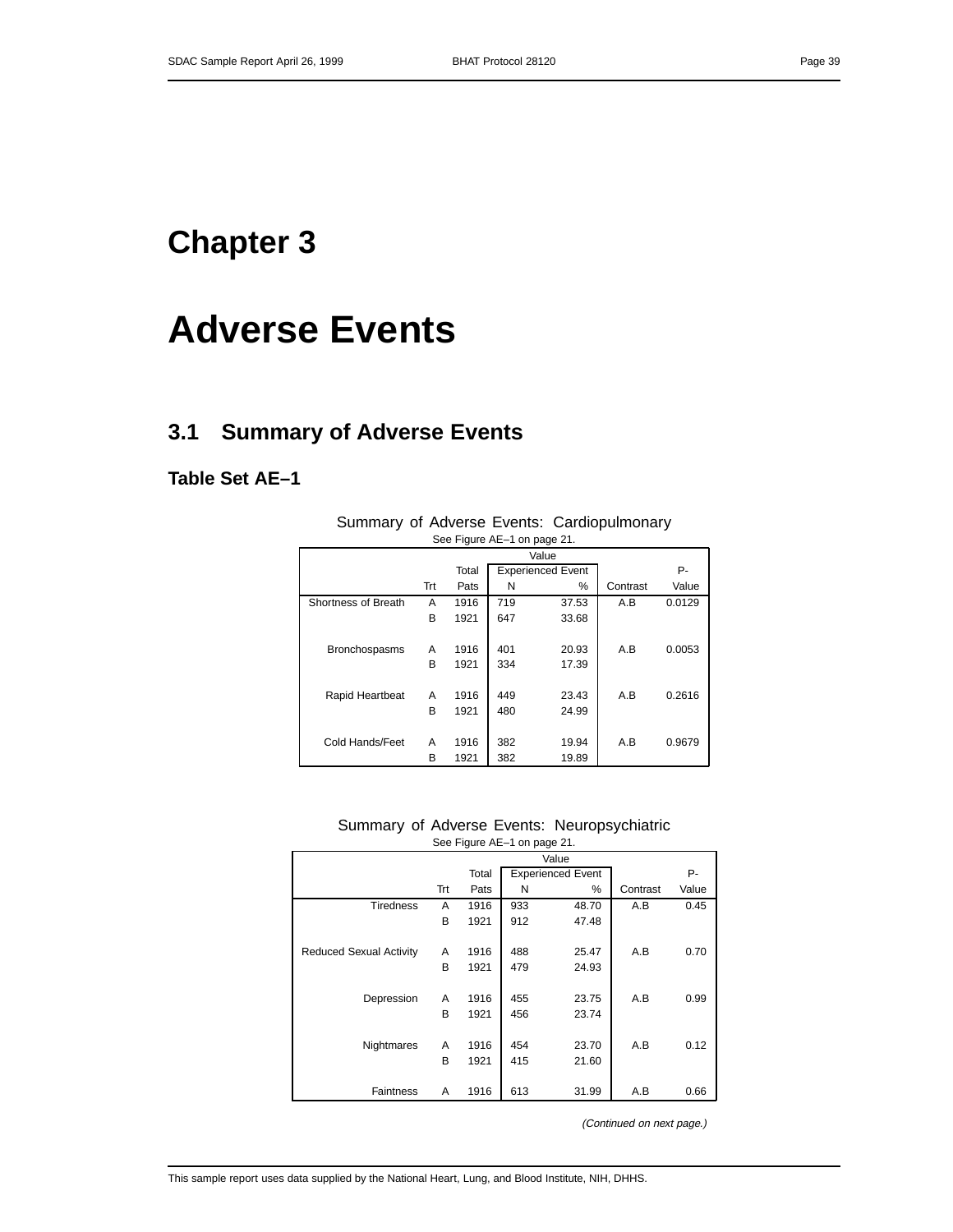| Page r | 40 |
|--------|----|
|--------|----|

| $\frac{1}{2}$         |     |       |                             |                          |          |       |  |  |  |  |  |  |
|-----------------------|-----|-------|-----------------------------|--------------------------|----------|-------|--|--|--|--|--|--|
|                       |     |       | See Figure AE-1 on page 21. |                          |          |       |  |  |  |  |  |  |
|                       |     |       |                             | Value                    |          |       |  |  |  |  |  |  |
|                       |     | Total |                             | <b>Experienced Event</b> |          | Р-    |  |  |  |  |  |  |
|                       | Trt | Pats  | N                           | $\%$                     | Contrast | Value |  |  |  |  |  |  |
|                       | в   | 1921  | 602                         | 31.34                    |          |       |  |  |  |  |  |  |
|                       |     |       |                             |                          |          |       |  |  |  |  |  |  |
| Insomnia              | A   | 1916  | 438                         | 22.86                    | A.B      | 0.60  |  |  |  |  |  |  |
|                       | в   | 1921  | 453                         | 23.58                    |          |       |  |  |  |  |  |  |
|                       |     |       |                             |                          |          |       |  |  |  |  |  |  |
| <b>Blacking Out</b>   | Α   | 1916  | 87                          | 4.54                     | A.B      | 0.83  |  |  |  |  |  |  |
|                       | в   | 1921  | 90                          | 4.69                     |          |       |  |  |  |  |  |  |
|                       |     |       |                             |                          |          |       |  |  |  |  |  |  |
| <b>Hallucinations</b> | Α   | 1916  | 45                          | 2.35                     | A.B      | 0.74  |  |  |  |  |  |  |
|                       | В   | 1921  | 42                          | 2.19                     |          |       |  |  |  |  |  |  |

(Continued from previous page.) Summary of Adverse Events: Neuropsychiatric

## **3.2 Adverse Events by Follow-Up Year**

### **Table Set AE–2**

|                   | See Figure AE-2 on page 22. |       |     |       |      |           |          |       |  |  |  |  |
|-------------------|-----------------------------|-------|-----|-------|------|-----------|----------|-------|--|--|--|--|
|                   | Value                       |       |     |       |      |           |          |       |  |  |  |  |
|                   |                             | Total |     | Yes   |      | <b>No</b> |          | Р-    |  |  |  |  |
|                   | Trt                         | Pats  | N   | %     | N    | %         | Contrast | Value |  |  |  |  |
| <b>Baseline</b>   | A                           | 1907  | 225 | 11.80 | 1682 | 88.20     | A.B      | 0.171 |  |  |  |  |
|                   | B                           | 1912  | 199 | 10.41 | 1713 | 89.59     |          |       |  |  |  |  |
|                   |                             |       |     |       |      |           |          |       |  |  |  |  |
| Year 1            | A                           | 1731  | 182 | 10.51 | 1549 | 89.49     | A.B      | 0.108 |  |  |  |  |
|                   | В                           | 1688  | 150 | 8.89  | 1538 | 91.11     |          |       |  |  |  |  |
|                   |                             |       |     |       |      |           |          |       |  |  |  |  |
| Year <sub>2</sub> | A                           | 1004  | 117 | 11.65 | 887  | 88.35     | A.B      | 0.024 |  |  |  |  |
|                   | В                           | 967   | 83  | 8.58  | 884  | 91.42     |          |       |  |  |  |  |
|                   |                             |       |     |       |      |           |          |       |  |  |  |  |
| Year <sub>3</sub> | A                           | 161   | 23  | 14.29 | 138  | 85.71     | A.B      | 0.018 |  |  |  |  |
|                   | B                           | 160   | 10  | 6.25  | 150  | 93.75     |          |       |  |  |  |  |

Bronchospasms, by Follow-Up Year: All Patients

| Bronchospasms, by Follow-Up Year: Patients Coded 'Yes' at Baseline |  |  |  |  |  |  |  |  |  |  |
|--------------------------------------------------------------------|--|--|--|--|--|--|--|--|--|--|
| See Figure AE-2 on page 22.                                        |  |  |  |  |  |  |  |  |  |  |

|                   |     |       |     | Value  |     |           |          |       |
|-------------------|-----|-------|-----|--------|-----|-----------|----------|-------|
|                   |     | Total |     | Yes    |     | <b>No</b> |          | Р-    |
|                   | Trt | Pats  | N   | %      | N   | %         | Contrast | Value |
| <b>Baseline</b>   | A   | 225   | 225 | 100.00 | 0   | 0.00      | A.B      | 1.00  |
|                   | B   | 199   | 199 | 100.00 | 0   | 0.00      |          |       |
|                   |     |       |     |        |     |           |          |       |
| Year 1            | A   | 196   | 66  | 33.67  | 130 | 66.33     | A.B      | 0.14  |
|                   | B   | 176   | 47  | 26.70  | 129 | 73.30     |          |       |
|                   |     |       |     |        |     |           |          |       |
| Year <sub>2</sub> | A   | 108   | 40  | 37.04  | 68  | 62.96     | A.B      | 0.76  |
|                   | B   | 83    | 29  | 34.94  | 54  | 65.06     |          |       |
|                   |     |       |     |        |     |           |          |       |
| Year <sub>3</sub> | A   | 14    | 4   | 28.57  | 10  | 71.43     | A.B      | 0.32  |
|                   | B   | 9     | 1   | 11.11  | 8   | 88.89     |          |       |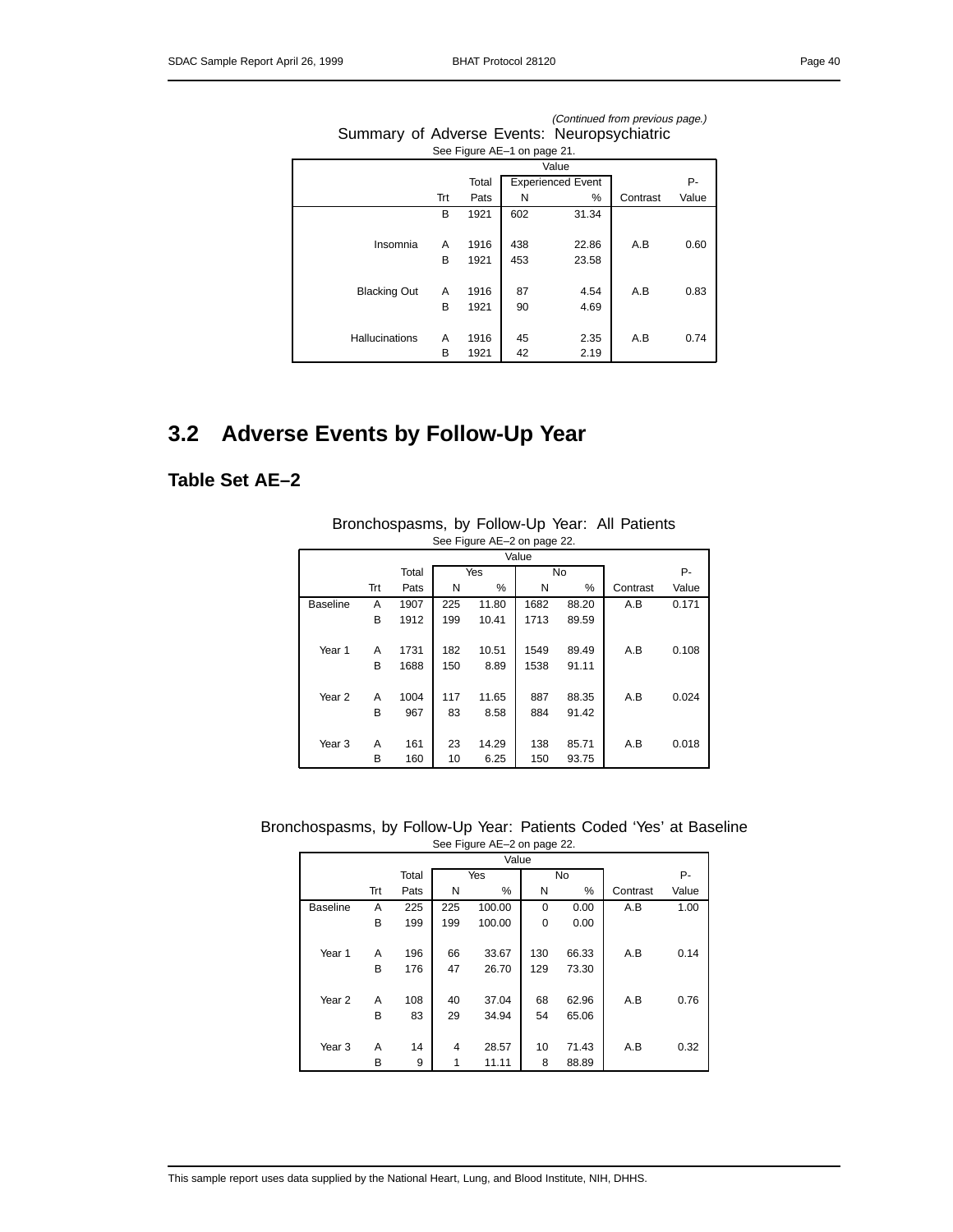| Bronchospasms, by Follow-Up Year: Patients Coded 'No' at Baseline |  |                             |  |  |  |
|-------------------------------------------------------------------|--|-----------------------------|--|--|--|
|                                                                   |  | See Figure AE-2 on page 22. |  |  |  |

|                   |     |       |        |       | Value |        |          |       |
|-------------------|-----|-------|--------|-------|-------|--------|----------|-------|
|                   |     | Total |        | Yes   |       | P-     |          |       |
|                   | Trt | Pats  | %<br>N |       | Ν     | %      | Contrast | Value |
| <b>Baseline</b>   | A   | 1682  | 0      | 0.00  | 1682  | 100.00 | A.B      | 1.000 |
|                   | B   | 1713  | 0      | 0.00  | 1713  | 100.00 |          |       |
|                   |     |       |        |       |       |        |          |       |
| Year 1            | Α   | 1527  | 115    | 7.53  | 1412  | 92.47  | A.B      | 0.344 |
|                   | B   | 1504  | 100    | 6.65  | 1404  | 93.35  |          |       |
|                   |     |       |        |       |       |        |          |       |
| Year <sub>2</sub> | A   | 892   | 76     | 8.52  | 816   | 91.48  | A.B      | 0.034 |
|                   | B   | 879   | 52     | 5.92  | 827   | 94.08  |          |       |
|                   |     |       |        |       |       |        |          |       |
| Year <sub>3</sub> | A   | 145   | 18     | 12.41 | 127   | 87.59  | A.B      | 0.032 |
|                   | B   | 150   | 8      | 5.33  | 142   | 94.67  |          |       |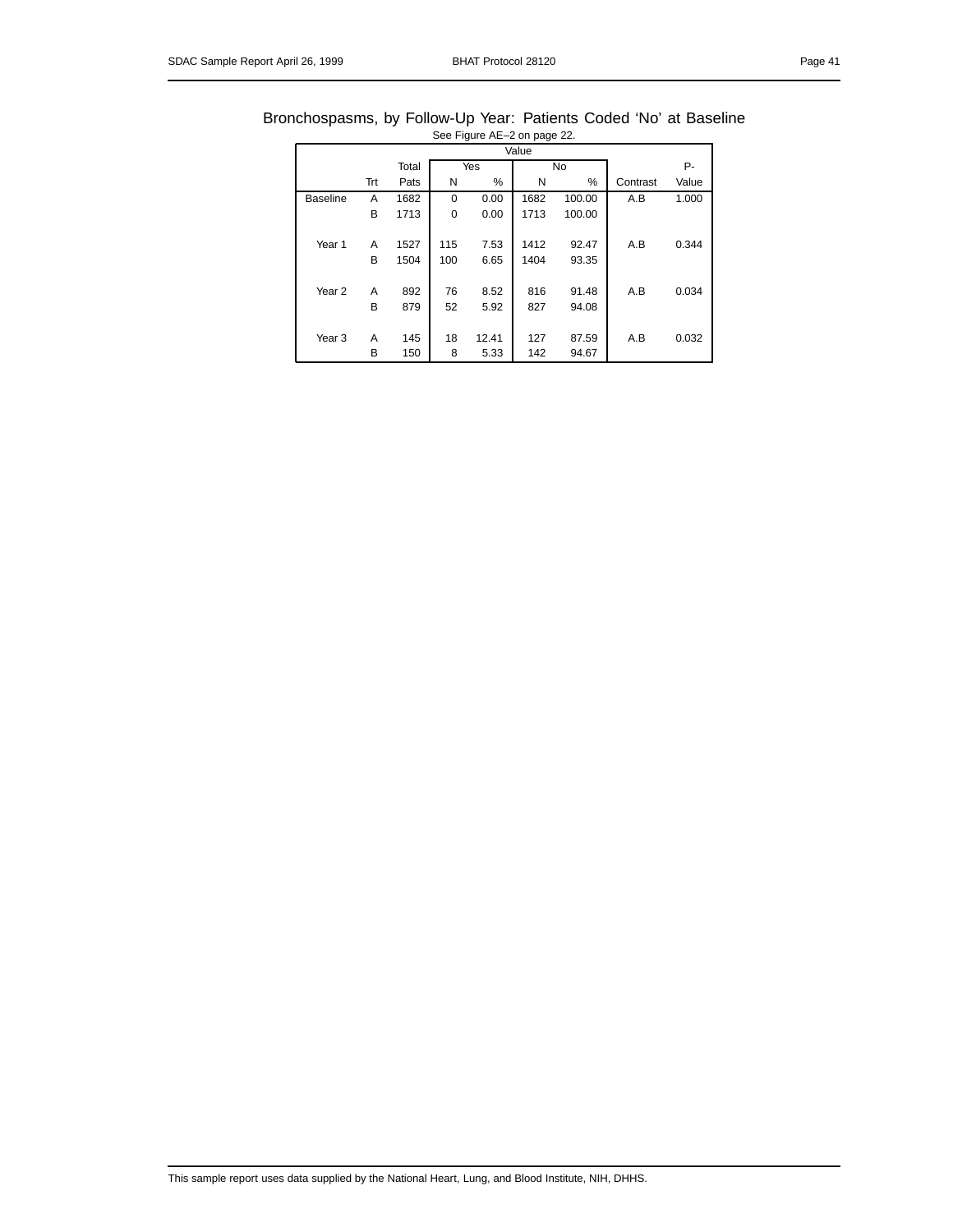## **Chapter 4**

# **Primary Endpoint Analysis**

### **4.1 All-Cause Mortality over Time**

### **Table Set MORT–1**

| See Figure MORT-1 on page 24. |         |           |                    |       |       |                       |  |  |  |  |  |
|-------------------------------|---------|-----------|--------------------|-------|-------|-----------------------|--|--|--|--|--|
|                               |         |           | <b>Treatment A</b> |       |       |                       |  |  |  |  |  |
|                               | Number  | Number    | Survival           | Std   |       | 95% Confidence Limits |  |  |  |  |  |
| Days                          | at Risk | of Events | %                  | Error | Lower | Upper                 |  |  |  |  |  |
| $\Omega$                      | 1916    | $\Omega$  | 100.0              | 0.0   | 100.0 | 100.0                 |  |  |  |  |  |
| 30                            | 1899    | 16        | 99.2               | 0.2   | 98.8  | 99.6                  |  |  |  |  |  |
| 60                            | 1888    | 11        | 98.6               | 0.3   | 98.1  | 99.1                  |  |  |  |  |  |
| 90                            | 1878    | 10        | 98.1               | 0.3   | 97.5  | 98.7                  |  |  |  |  |  |
| 120                           | 1876    | 2         | 98.0               | 0.3   | 97.3  | 98.6                  |  |  |  |  |  |
| 150                           | 1871    | 5         | 97.7               | 0.3   | 97.0  | 98.4                  |  |  |  |  |  |
| 180                           | 1868    | 3         | 97.5               | 0.4   | 96.9  | 98.2                  |  |  |  |  |  |
| 270                           | 1850    | 18        | 96.6               | 0.4   | 95.8  | 97.4                  |  |  |  |  |  |
| 360                           | 1844    | 5         | 96.3               | 0.4   | 95.5  | 97.2                  |  |  |  |  |  |
| 540                           | 1501    | 25        | 94.9               | 0.5   | 93.9  | 95.9                  |  |  |  |  |  |
| 720                           | 1087    | 28        | 92.9               | 0.6   | 91.7  | 94.1                  |  |  |  |  |  |
| 900                           | 656     | 10        | 91.9               | 0.7   | 90.5  | 93.3                  |  |  |  |  |  |
| 1080                          | 202     | 4         | 91.0               | 0.8   | 89.4  | 92.7                  |  |  |  |  |  |
| 1200                          | 2       |           | 90.1               | 1.2   | 87.7  | 92.6                  |  |  |  |  |  |

All-Cause Mortality over Time: Probability of Survival, by Treatment Group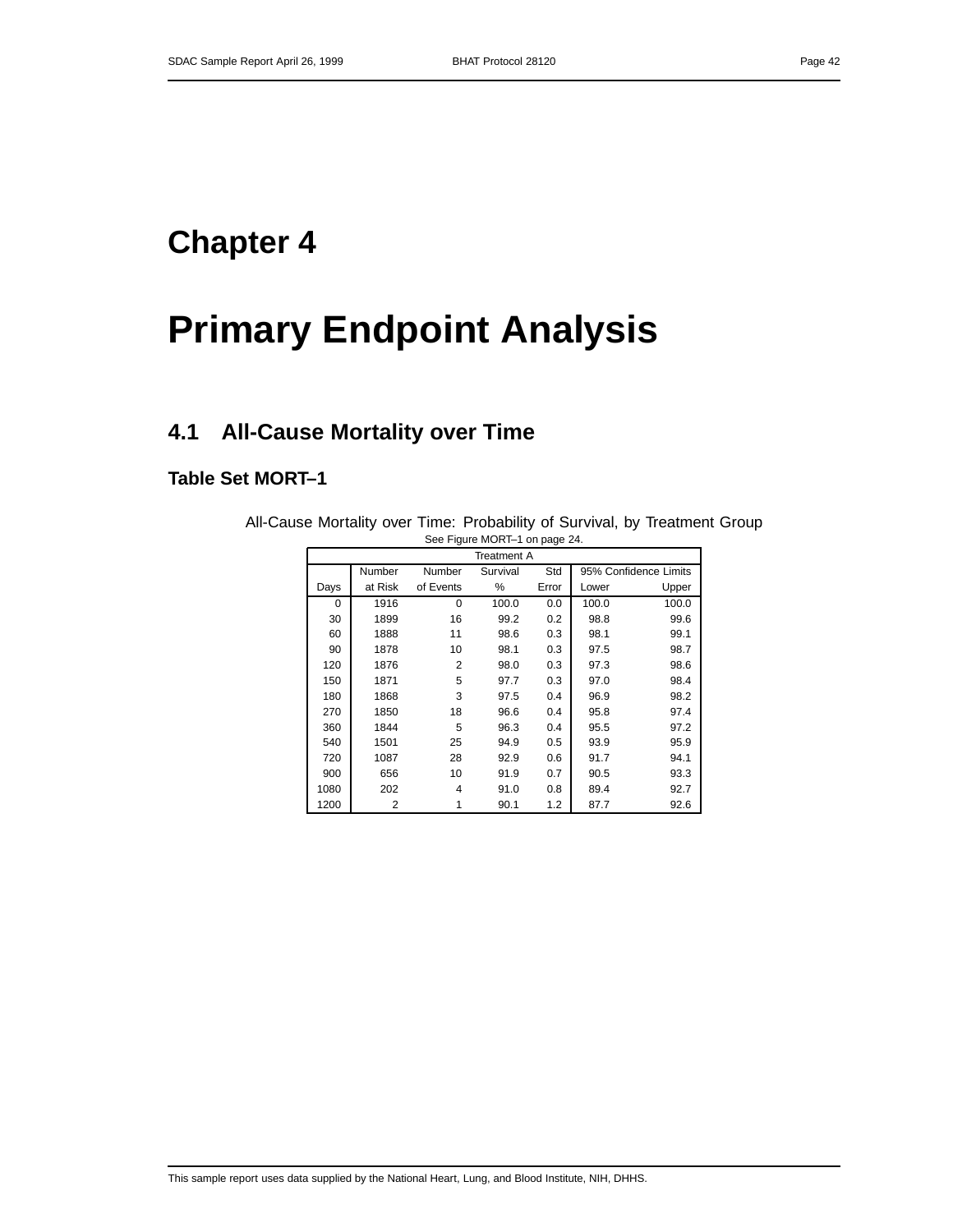|  |      |         |           | Treatment B |       |       |                       |  |
|--|------|---------|-----------|-------------|-------|-------|-----------------------|--|
|  |      | Number  | Number    | Survival    | Std   |       | 95% Confidence Limits |  |
|  | Days | at Risk | of Events | %           | Error | Lower | Upper                 |  |
|  | 0    | 1921    | 0         | 100.0       | 0.0   | 100.0 | 100.0                 |  |
|  | 30   | 1888    | 34        | 98.2        | 0.3   | 97.6  | 98.8                  |  |
|  | 60   | 1879    | 6         | 97.9        | 0.3   | 97.3  | 98.6                  |  |
|  | 90   | 1869    | 10        | 97.4        | 0.4   | 96.7  | 98.1                  |  |
|  | 120  | 1859    | 11        | 96.8        | 0.4   | 96.0  | 97.6                  |  |
|  | 150  | 1845    | 14        | 96.1        | 0.4   | 95.2  | 97.0                  |  |
|  | 180  | 1838    | 6         | 95.8        | 0.5   | 94.9  | 96.7                  |  |
|  | 270  | 1819    | 19        | 94.8        | 0.5   | 93.8  | 95.8                  |  |
|  | 360  | 1804    | 15        | 94.0        | 0.5   | 93.0  | 95.1                  |  |
|  | 540  | 1458    | 30        | 92.3        | 0.6   | 91.1  | 93.5                  |  |
|  | 720  | 1077    | 20        | 90.9        | 0.7   | 89.5  | 92.2                  |  |
|  | 900  | 654     | 12        | 89.7        | 0.8   | 88.2  | 91.2                  |  |
|  | 1080 | 204     | 10        | 87.5        | 1.0   | 85.5  | 89.5                  |  |
|  | 1200 | 5       | 1         | 86.8        | 1.2   | 84.4  | 89.3                  |  |

#### All-Cause Mortality over Time: Probability of Survival, by Treatment Group See Figure MORT–1 on page 24.

### **4.3 All-Cause Mortality over Time for Selected Subgroups**

### **Table Set MORT–3**

|      | See Figure MORT-3 on page 26. |           |             |       |       |                       |  |  |  |  |  |  |
|------|-------------------------------|-----------|-------------|-------|-------|-----------------------|--|--|--|--|--|--|
|      |                               |           | Treatment A |       |       |                       |  |  |  |  |  |  |
|      | Number                        | Number    | Survival    | Std   |       | 95% Confidence Limits |  |  |  |  |  |  |
| Days | at Risk                       | of Events | ℅           | Error | Lower | Upper                 |  |  |  |  |  |  |
| 0    | 595                           | $\Omega$  | 100.0       | 0.0   | 100.0 | 100.0                 |  |  |  |  |  |  |
| 30   | 593                           | 2         | 99.7        | 0.2   | 99.2  | 100.0                 |  |  |  |  |  |  |
| 60   | 589                           | 4         | 99.0        | 0.4   | 98.2  | 99.8                  |  |  |  |  |  |  |
| 90   | 588                           | 1         | 98.8        | 0.4   | 98.0  | 99.7                  |  |  |  |  |  |  |
| 120  | 588                           | $\Omega$  | 98.8        | 0.4   | 98.0  | 99.7                  |  |  |  |  |  |  |
| 150  | 587                           | 1         | 98.7        | 0.5   | 97.7  | 99.6                  |  |  |  |  |  |  |
| 180  | 585                           | 2         | 98.3        | 0.5   | 97.3  | 99.4                  |  |  |  |  |  |  |
| 270  | 580                           | 5         | 97.5        | 0.6   | 96.2  | 98.7                  |  |  |  |  |  |  |
| 360  | 579                           | 1         | 97.3        | 0.7   | 96.0  | 98.6                  |  |  |  |  |  |  |
| 540  | 472                           | 7         | 96.1        | 0.8   | 94.5  | 97.7                  |  |  |  |  |  |  |
| 720  | 335                           | 2         | 95.6        | 0.9   | 93.9  | 97.3                  |  |  |  |  |  |  |
| 900  | 210                           | 2         | 95.0        | 1.0   | 93.1  | 96.9                  |  |  |  |  |  |  |
| 1080 | 74                            | 2         | 94.0        | 1.2   | 91.7  | 96.3                  |  |  |  |  |  |  |
| 1200 | 2                             | 0         | 94.0        | 1.2   | 91.7  | 96.3                  |  |  |  |  |  |  |

All-Cause Mortality over Time by Age Group: Age  $\leq$  50 Years See Figure MORT–3 on page 26.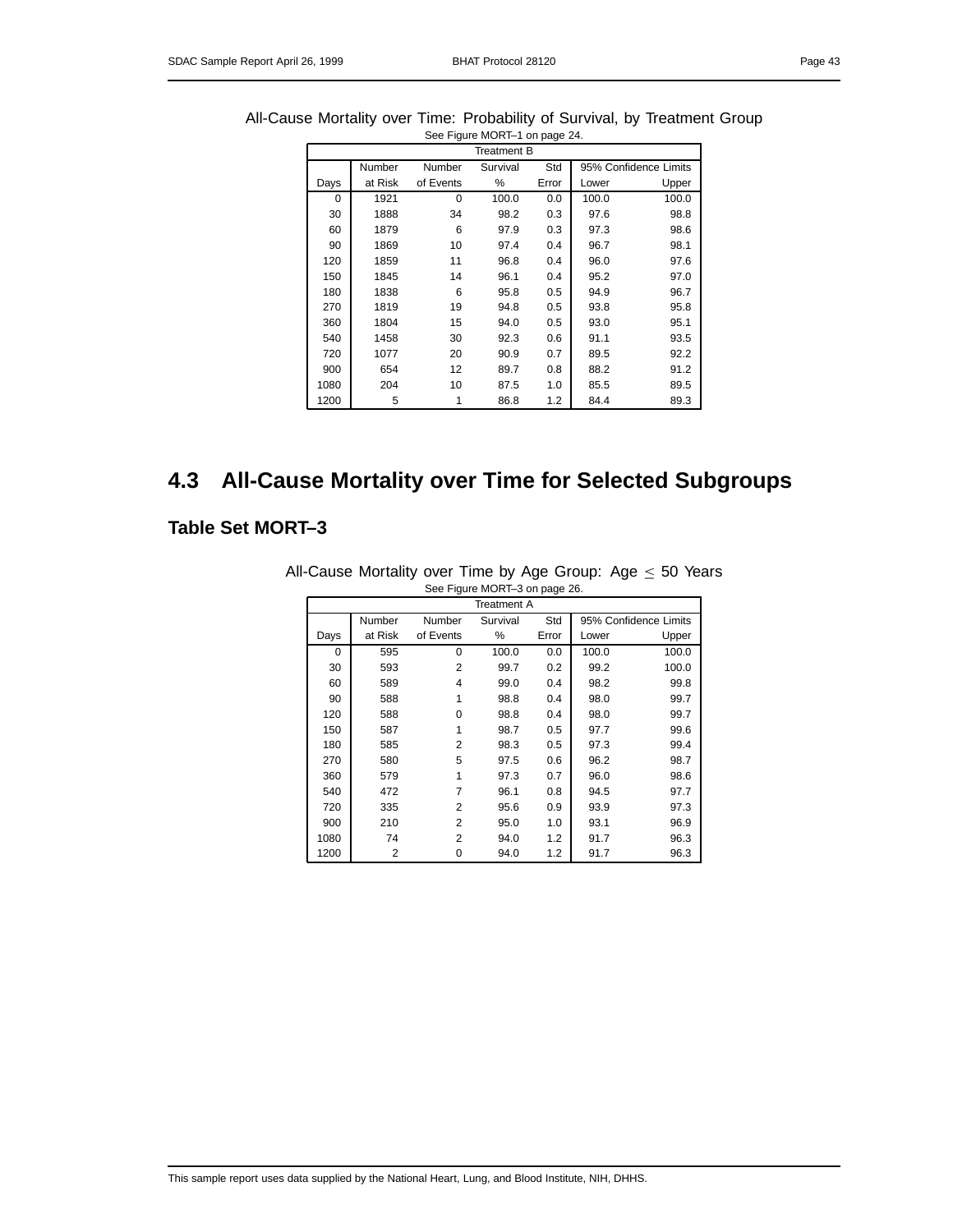|      |         |           | Treatment B |       |       |                       |  |  |  |
|------|---------|-----------|-------------|-------|-------|-----------------------|--|--|--|
|      | Number  | Number    | Survival    | Std   |       | 95% Confidence Limits |  |  |  |
| Days | at Risk | of Events | ℅           | Error | Lower | Upper                 |  |  |  |
| 0    | 569     | 0         | 100.0       | 0.0   | 100.0 | 100.0                 |  |  |  |
| 30   | 562     | 6         | 98.9        | 0.4   | 98.1  | 99.8                  |  |  |  |
| 60   | 561     | $\Omega$  | 98.9        | 0.4   | 98.1  | 99.8                  |  |  |  |
| 90   | 559     | 2         | 98.6        | 0.5   | 97.6  | 99.6                  |  |  |  |
| 120  | 557     | 2         | 98.2        | 0.6   | 97.2  | 99.3                  |  |  |  |
| 150  | 555     | 2         | 97.9        | 0.6   | 96.7  | 99.1                  |  |  |  |
| 180  | 552     | 3         | 97.4        | 0.7   | 96.0  | 98.7                  |  |  |  |
| 270  | 548     | 4         | 96.7        | 0.8   | 95.2  | 98.1                  |  |  |  |
| 360  | 545     | 3         | 96.1        | 0.8   | 94.5  | 97.7                  |  |  |  |
| 540  | 451     | 6         | 95.0        | 0.9   | 93.2  | 96.8                  |  |  |  |
| 720  | 335     | 3         | 94.3        | 1.0   | 92.3  | 96.3                  |  |  |  |
| 900  | 187     | 3         | 93.2        | 1.2   | 90.9  | 95.5                  |  |  |  |
| 1080 | 59      | 2         | 91.9        | 1.5   | 89.0  | 94.8                  |  |  |  |
| 1200 | 1       | 0         | 91.9        | 1.5   | 89.0  | 94.8                  |  |  |  |

All-Cause Mortality over Time by Age Group: Age  $\leq$  50 Years See Figure MORT–3 on page 26.

| All-Cause Mortality over Time by Age Group: Age $> 50$ Years |  |                               |  |  |  |  |
|--------------------------------------------------------------|--|-------------------------------|--|--|--|--|
|                                                              |  | See Figure MORT-3 on page 26. |  |  |  |  |

|      | <b>Treatment A</b> |                           |       |       |       |                       |  |  |  |  |
|------|--------------------|---------------------------|-------|-------|-------|-----------------------|--|--|--|--|
|      | Number             | Std<br>Survival<br>Number |       |       |       | 95% Confidence Limits |  |  |  |  |
| Days | at Risk            | of Events                 | %     | Error | Lower | Upper                 |  |  |  |  |
| 0    | 1321               | $\Omega$                  | 100.0 | 0.0   | 100.0 | 100.0                 |  |  |  |  |
| 30   | 1306               | 14                        | 98.9  | 0.3   | 98.4  | 99.5                  |  |  |  |  |
| 60   | 1299               | 7                         | 98.4  | 0.3   | 97.7  | 99.1                  |  |  |  |  |
| 90   | 1290               | 9                         | 97.7  | 0.4   | 96.9  | 98.5                  |  |  |  |  |
| 120  | 1288               | $\overline{2}$            | 97.6  | 0.4   | 96.7  | 98.4                  |  |  |  |  |
| 150  | 1284               | 4                         | 97.3  | 0.4   | 96.4  | 98.2                  |  |  |  |  |
| 180  | 1283               | 1                         | 97.2  | 0.5   | 96.3  | 98.1                  |  |  |  |  |
| 270  | 1270               | 13                        | 96.2  | 0.5   | 95.2  | 97.2                  |  |  |  |  |
| 360  | 1265               | 4                         | 95.9  | 0.5   | 94.8  | 97.0                  |  |  |  |  |
| 540  | 1029               | 18                        | 94.4  | 0.6   | 93.1  | 95.7                  |  |  |  |  |
| 720  | 752                | 26                        | 91.7  | 0.8   | 90.1  | 93.3                  |  |  |  |  |
| 900  | 446                | 8                         | 90.5  | 0.9   | 88.7  | 92.3                  |  |  |  |  |
| 1080 | 128                | 2                         | 89.7  | 1.1   | 87.6  | 91.8                  |  |  |  |  |

All-Cause Mortality over Time by Age Group: Age > 50 Years See Figure MORT–3 on page 26.

|      | Treatment B |           |          |       |                       |       |  |  |  |  |  |
|------|-------------|-----------|----------|-------|-----------------------|-------|--|--|--|--|--|
|      | Number      | Number    | Survival | Std   | 95% Confidence Limits |       |  |  |  |  |  |
| Days | at Risk     | of Events | %        | Error | Lower                 | Upper |  |  |  |  |  |
| 0    | 1352        | 1         | 100.0    | 0.0   | 100.0                 | 100.0 |  |  |  |  |  |
| 30   | 1326        | 28        | 97.9     | 0.4   | 97.2                  | 98.7  |  |  |  |  |  |
| 60   | 1318        | 6         | 97.5     | 0.4   | 96.7                  | 98.3  |  |  |  |  |  |
| 90   | 1310        | 8         | 96.9     | 0.5   | 96.0                  | 97.8  |  |  |  |  |  |
| 120  | 1302        | 9         | 96.2     | 0.5   | 95.2                  | 97.2  |  |  |  |  |  |
| 150  | 1290        | 12        | 95.3     | 0.6   | 94.2                  | 96.5  |  |  |  |  |  |
| 180  | 1286        | 3         | 95.1     | 0.6   | 94.0                  | 96.3  |  |  |  |  |  |
| 270  | 1271        | 15        | 94.0     | 0.6   | 92.8                  | 95.3  |  |  |  |  |  |
| 360  | 1259        | 12        | 93.1     | 0.7   | 91.8                  | 94.5  |  |  |  |  |  |
| 540  | 1007        | 24        | 91.2     | 0.8   | 89.7                  | 92.7  |  |  |  |  |  |
| 720  | 742         | 17        | 89.4     | 0.9   | 87.7                  | 91.1  |  |  |  |  |  |
| 900  | 467         | 9         | 88.2     | 1.0   | 86.3                  | 90.1  |  |  |  |  |  |
| 1080 | 145         | 8         | 85.7     | 1.3   | 83.2                  | 88.3  |  |  |  |  |  |
| 1200 | 4           | 1         | 84.8     | 1.6   | 81.8                  | 87.9  |  |  |  |  |  |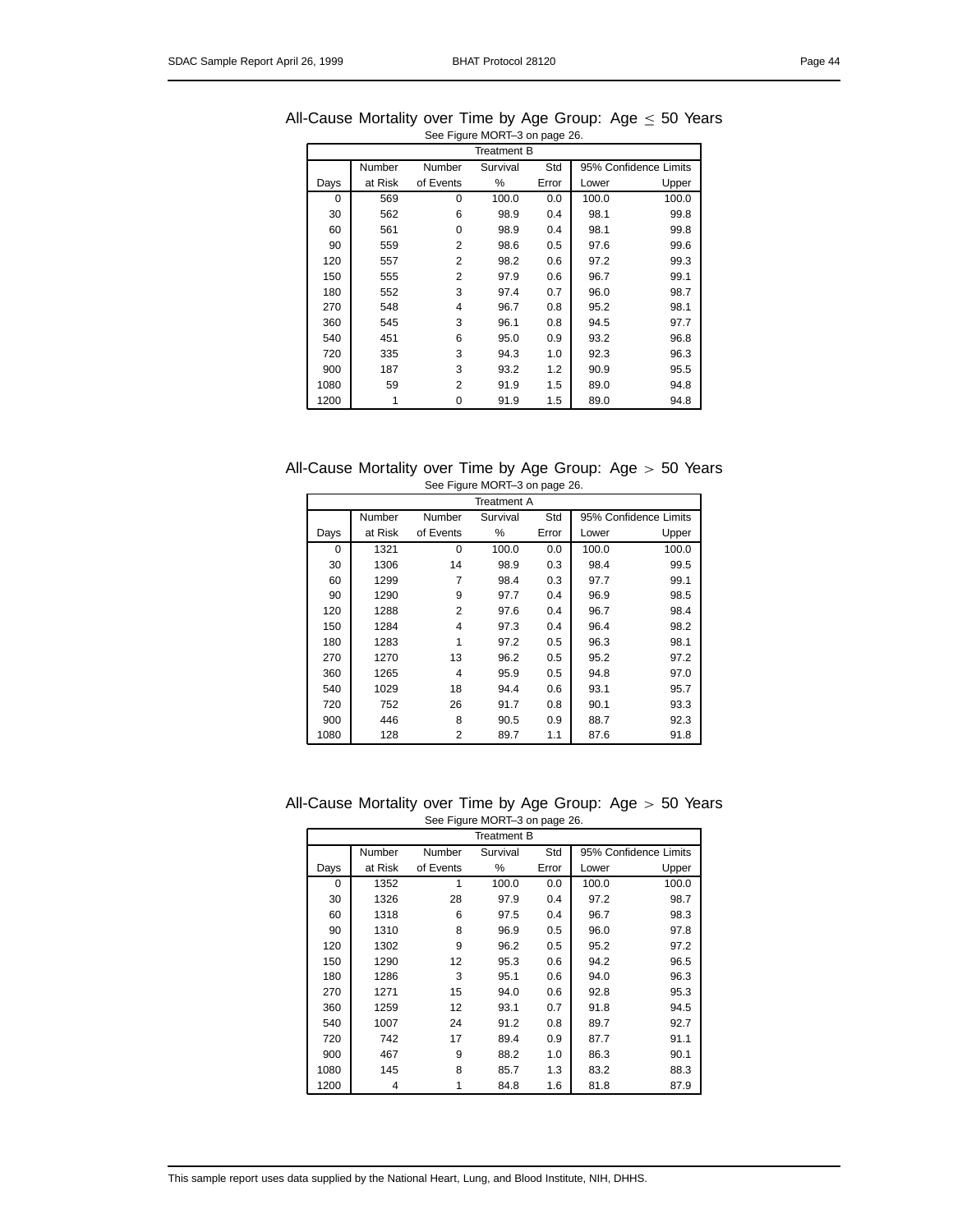## **4.5 Mortality by Adjudicated Cause of Death**

### **Table Set MORT–5**

#### Mortality by Adjudicated Cause of Death: Mortality Classification See Figure MORT–5 on page 28.

| <b>Treatment Group</b> |      |      |      |      |          |       |  |  |  |  |  |
|------------------------|------|------|------|------|----------|-------|--|--|--|--|--|
|                        |      |      |      |      |          | Р-    |  |  |  |  |  |
|                        | N    | %    | N    | %    | Contrast | Value |  |  |  |  |  |
| <b>Total Patients</b>  | 1916 |      | 1921 |      | A.B      | 0.059 |  |  |  |  |  |
| AHD - Sudden           | 64   | 3.34 | 89   | 4.63 |          |       |  |  |  |  |  |
| AHD - Non-sudden       | 55   | 2.87 | 75   | 3.90 |          |       |  |  |  |  |  |
| Other Cardiovascular   | 8    | 0.42 |      | 0.36 |          |       |  |  |  |  |  |
| Non-Cardiovascular     | 11   | 0.57 | 17   | 0.88 |          |       |  |  |  |  |  |

#### Mortality by Adjudicated Cause of Death: Cause-Specific Mortality See Figure MORT–5 on page 28.

|                                            |                       |      | <b>Treatment Group</b> |                |      |          |        |
|--------------------------------------------|-----------------------|------|------------------------|----------------|------|----------|--------|
|                                            |                       | A    |                        | B              |      |          | P-     |
|                                            |                       | N    | $\%$                   | N              | %    | Contrast | Value  |
| <b>Total Mortality</b>                     | <b>Total Patients</b> | 1916 |                        | 1921           |      | A.B      | 0.0041 |
|                                            | Yes                   | 138  | 7.20                   | 188            | 9.79 |          |        |
|                                            |                       |      |                        |                |      |          |        |
| Cardiovascular                             | <b>Total Patients</b> | 1916 |                        | 1921           |      | A.B      | 0.0085 |
|                                            | Yes                   | 127  | 6.63                   | 171            | 8.90 |          |        |
|                                            |                       |      |                        |                |      |          |        |
| Atherosclerotic Heart Disease (ASHD) - All | <b>Total Patients</b> | 1916 |                        | 1921           |      | A.B      | 0.0058 |
|                                            | Yes                   | 119  | 6.21                   | 164            | 8.54 |          |        |
|                                            |                       |      |                        |                |      |          |        |
| ASHD - Sudden                              | <b>Total Patients</b> | 1916 |                        | 1921           |      | A.B      | 0.0407 |
|                                            | Yes                   | 64   | 3.34                   | 89             | 4.63 |          |        |
|                                            |                       |      |                        |                |      |          |        |
| ASHD - Non-sudden                          | <b>Total Patients</b> | 1916 |                        | 1921           |      | A.B      | 0.0768 |
|                                            | Yes                   | 55   | 2.87                   | 75             | 3.90 |          |        |
|                                            |                       |      |                        |                |      |          |        |
| Other Cardiovascular                       | <b>Total Patients</b> | 1916 |                        | 1921           |      | A.B      | 0.7920 |
|                                            | Yes                   | 8    | 0.42                   | $\overline{7}$ | 0.36 |          |        |
|                                            |                       |      |                        |                |      |          |        |
| Non-Cardiovascular                         | <b>Total Patients</b> | 1916 |                        | 1921           |      | A.B      | 0.2580 |
|                                            | Yes                   | 11   | 0.57                   | 17             | 0.88 |          |        |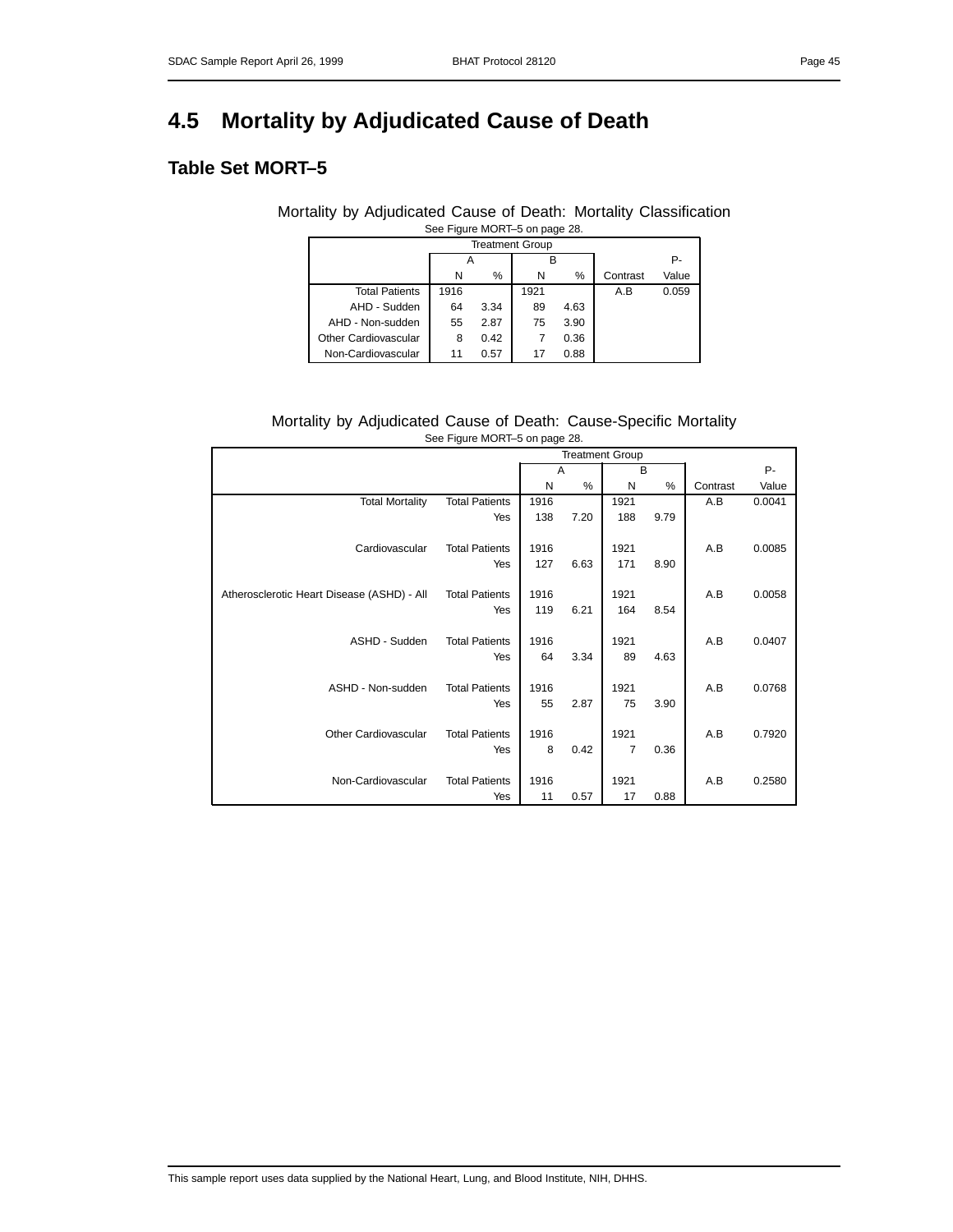## **Chapter 5**

# **Additional Follow-Up Measures**

### **5.1 Vital Signs**

**Table Set FU–1**

|                   |     |       |       |       | $\frac{1}{2}$ . Iguit i $\frac{1}{2}$ i on page 50. |       |       |                |       |          |         |
|-------------------|-----|-------|-------|-------|-----------------------------------------------------|-------|-------|----------------|-------|----------|---------|
|                   |     | Total |       | Std   |                                                     |       |       |                |       |          | Р-      |
|                   | Trt | Pats  | Mean  | Dev   | Median                                              | Q1    | Q3    | P <sub>5</sub> | P95   | Contrast | Value   |
| <b>Baseline</b>   | A   | 1916  | 76.17 | 9.80  | 76.00                                               | 70.00 | 82.00 | 61.00          | 93.00 | A.B      | 0.15697 |
|                   | В   | 1921  | 75.73 | 9.83  | 75.00                                               | 69.00 | 82.00 | 60.00          | 93.00 |          |         |
|                   |     |       |       |       |                                                     |       |       |                |       |          |         |
| Year 1            | A   | 1687  | 64.84 | 11.44 | 63.00                                               | 58.00 | 72.00 | 48.00          | 86.00 | A.B      | 0.00000 |
|                   | B   | 1654  | 72.73 | 11.20 | 72.00                                               | 64.00 | 80.00 | 56.00          | 92.00 |          |         |
|                   |     |       |       |       |                                                     |       |       |                |       |          |         |
| Year 2            | A   | 963   | 64.95 | 11.73 | 64.00                                               | 58.00 | 72.00 | 48.00          | 84.00 | A.B      | 0.00000 |
|                   | В   | 932   | 72.67 | 11.12 | 72.00                                               | 64.00 | 80.00 | 56.00          | 92.00 |          |         |
|                   |     |       |       |       |                                                     |       |       |                |       |          |         |
| Year <sub>3</sub> | A   | 156   | 63.35 | 9.58  | 62.00                                               | 58.00 | 68.00 | 50.00          | 80.00 | A.B      | 0.00000 |
|                   | В   | 154   | 73.01 | 10.56 | 72.00                                               | 64.00 | 78.00 | 60.00          | 92.00 |          |         |

### Heart Rate: Annual Measurements See Figure FU–1 on page 30.

Heart Rate: Change from Baseline See Figure FU-1 on page 30.

|                   |     |       |         |      | $\frac{1}{2}$ |         |        |                |      |          |         |
|-------------------|-----|-------|---------|------|---------------|---------|--------|----------------|------|----------|---------|
|                   |     | Total |         | Std  |               |         |        |                |      |          | Р-      |
|                   | Trt | Pats  | Mean    | Dev  | Median        | Q1      | Q3     | P <sub>5</sub> | P95  | Contrast | Value   |
| Year 1            | А   | 1687  | $-11.1$ | 13.3 | $-11.0$       | $-20.0$ | $-3.0$ | $-32.0$        | 12.0 | A.B      | 0.00000 |
|                   | в   | 1654  | $-2.7$  | 12.7 | $-3.0$        | $-11.0$ | 5.0    | $-23.0$        | 19.0 |          |         |
| Year <sub>2</sub> | А   | 963   | $-11.0$ | 13.7 | $-11.0$       | $-19.0$ | $-3.0$ | $-32.0$        | 10.0 | A.B      | 0.00000 |
|                   | B   | 932   | $-2.8$  | 13.3 | $-3.0$        | $-11.5$ | 5.5    | $-24.0$        | 20.0 |          |         |
|                   |     |       |         |      |               |         |        |                |      |          |         |
| Year <sub>3</sub> | А   | 156   | $-10.6$ | 12.2 | $-10.0$       | $-17.5$ | $-3.5$ | $-31.0$        | 9.0  | A.B      | 0.00000 |
|                   | в   | 154   | $-2.4$  | 12.6 | $-4.0$        | $-10.0$ | 3.0    | $-20.0$        | 27.0 |          |         |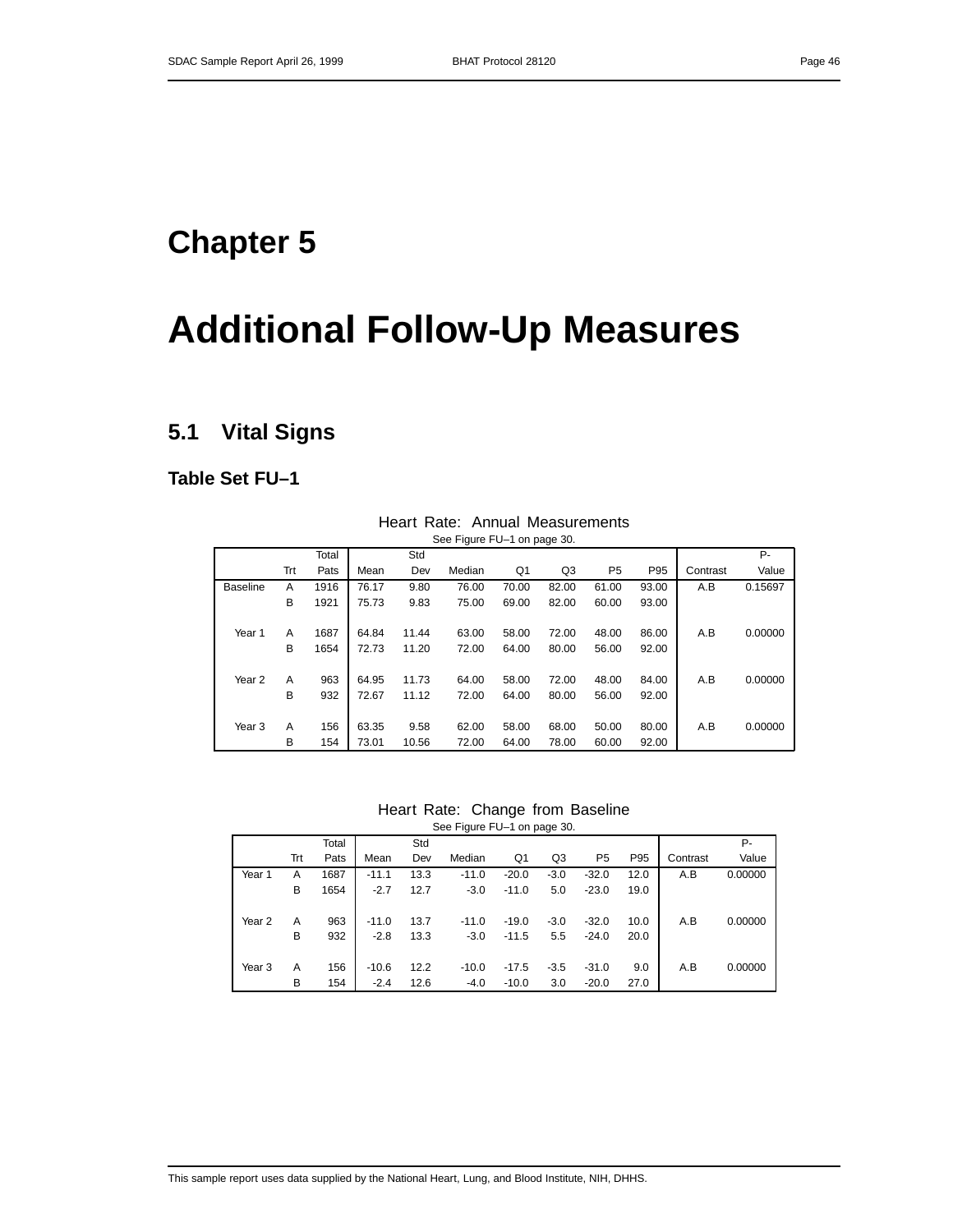### **5.2 Laboratory Data**

### **Table Set FU–2**

### White Blood Cell Count: Annual Measurements See Figure FU–2 on page 31.

|                   |     | Total |      | Std  |        |      |      |                |       |          | P-    |
|-------------------|-----|-------|------|------|--------|------|------|----------------|-------|----------|-------|
|                   | Trt | Pats  | Mean | Dev  | Median | Q1   | Q3   | P <sub>5</sub> | P95   | Contrast | Value |
| <b>Baseline</b>   | A   | 1888  | 8142 | 2848 | 7900   | 6500 | 9500 | 4600           | 13300 | A.B      | 0.099 |
|                   | B   | 1901  | 8298 | 3216 | 8000   | 6700 | 9600 | 4900           | 13000 |          |       |
|                   |     |       |      |      |        |      |      |                |       |          |       |
| Year 1            | A   | 1618  | 7212 | 1938 | 7000   | 6000 | 8200 | 4600           | 10400 | A.B      | 0.052 |
|                   | в   | 1590  | 7148 | 2122 | 6900   | 5800 | 8200 | 4500           | 10500 |          |       |
|                   |     |       |      |      |        |      |      |                |       |          |       |
| Year <sub>2</sub> | A   | 925   | 7356 | 3094 | 7100   | 5900 | 8400 | 4600           | 10600 | A.B      | 0.207 |
|                   | B   | 898   | 7218 | 2027 | 6950   | 5900 | 8200 | 4600           | 11000 |          |       |
|                   |     |       |      |      |        |      |      |                |       |          |       |
| Year <sub>3</sub> | A   | 152   | 7122 | 1792 | 6900   | 5950 | 7900 | 4600           | 10700 | A.B      | 0.685 |
|                   | В   | 153   | 7022 | 1965 | 6900   | 5800 | 8000 | 4500           | 9900  |          |       |

#### White Blood Cell Count: Change from Baseline See Figure FU–2 on page 31.

|                   |     | Total |         | Std  |         |         |     |                |      |          | Р-    |
|-------------------|-----|-------|---------|------|---------|---------|-----|----------------|------|----------|-------|
|                   | Trt | Pats  | Mean    | Dev  | Median  | Q1      | Q3  | P <sub>5</sub> | P95  | Contrast | Value |
| Year 1            | Α   | 1598  | $-897$  | 2963 | $-700$  | $-2300$ | 500 | $-5700$        | 3500 | A.B      | 0.003 |
|                   | в   | 1576  | $-1171$ | 3360 | $-1000$ | $-2400$ | 200 | $-5800$        | 3000 |          |       |
|                   |     |       |         |      |         |         |     |                |      |          |       |
| Year <sub>2</sub> | A   | 912   | $-603$  | 3021 | $-600$  | $-2200$ | 700 | $-5200$        | 4800 | A.B      | 0.061 |
|                   | в   | 888   | $-835$  | 3186 | $-800$  | $-2200$ | 400 | $-5200$        | 4210 |          |       |
|                   |     |       |         |      |         |         |     |                |      |          |       |
| Year <sub>3</sub> | A   | 148   | $-183$  | 3208 | $-300$  | $-1400$ | 900 | $-4100$        | 6000 | A.B      | 0.415 |
|                   | в   | 152   | $-218$  | 2704 | $-550$  | $-1600$ | 450 | $-3900$        | 5900 |          |       |

#### White Blood Cell Count: Patients with WBC < 4000 See Figure FU–2 on page 31.

|                   |     |       | Value |      |          |       |
|-------------------|-----|-------|-------|------|----------|-------|
|                   |     | Total |       | Yes  |          | P-    |
|                   | Trt | Pats  | N     | %    | Contrast | Value |
| <b>Baseline</b>   | A   | 1888  | 67    | 3.55 | A.B      | 0.34  |
|                   | B   | 1901  | 57    | 3.00 |          |       |
|                   |     |       |       |      |          |       |
| Year 1            | A   | 1618  | 31    | 1.92 | A.B      | 0.64  |
|                   | В   | 1590  | 27    | 1.70 |          |       |
|                   |     |       |       |      |          |       |
| Year <sub>2</sub> | Α   | 925   | 17    | 1.84 | A.B      | 0.79  |
|                   | B   | 898   | 15    | 1.67 |          |       |
|                   |     |       |       |      |          |       |
| Year <sub>3</sub> | Α   | 152   | 3     | 1.97 | A.B      | 0.99  |
|                   | В   | 153   | 3     | 1.96 |          |       |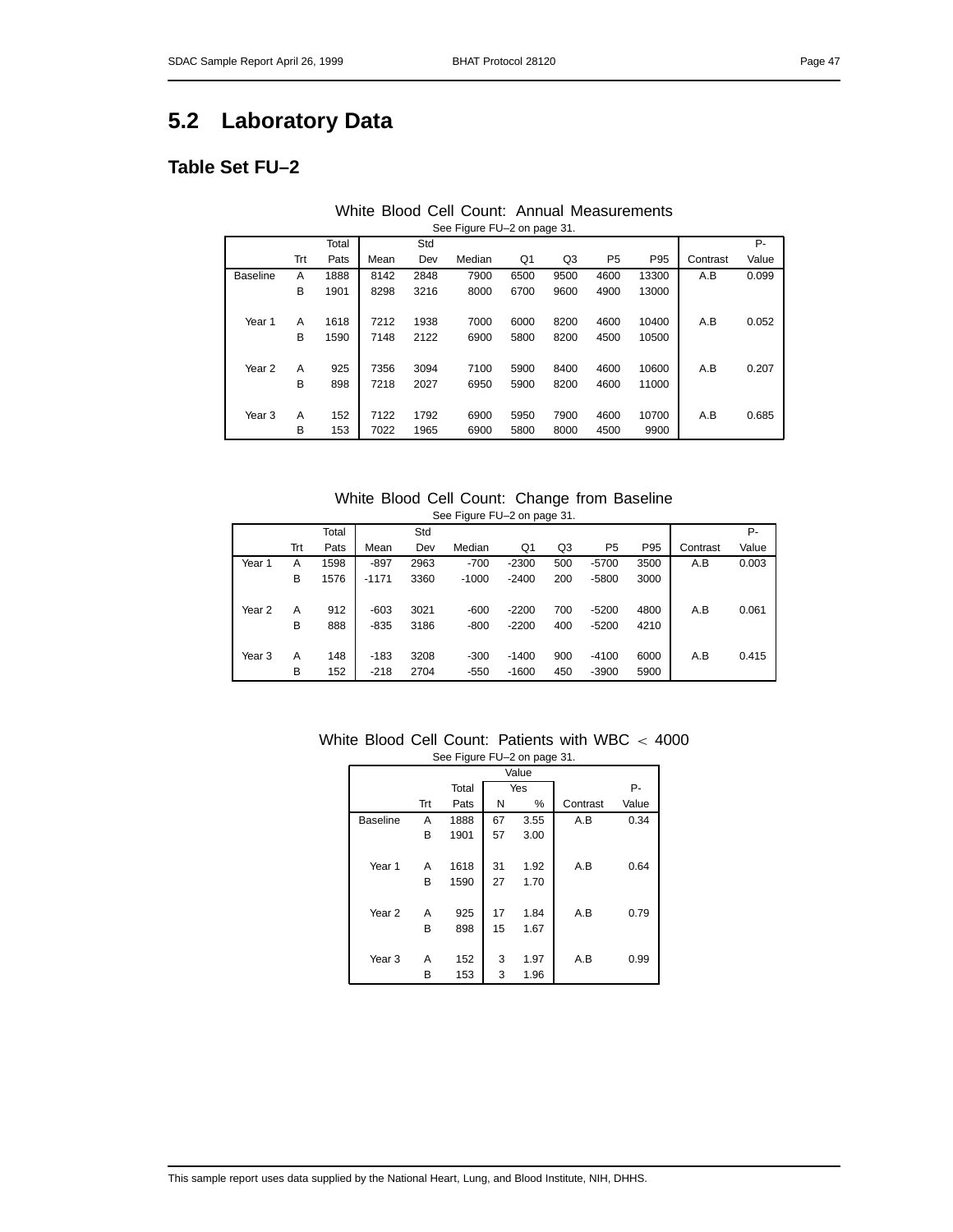### **Table Set FU–3**

| Urinalysis Findings: Bilirubin |                             |  |
|--------------------------------|-----------------------------|--|
|                                | See Figure FU-3 on page 32. |  |

|                   | Value |       |    |          |          |       |  |  |  |  |
|-------------------|-------|-------|----|----------|----------|-------|--|--|--|--|
|                   |       |       |    |          |          |       |  |  |  |  |
|                   |       | Total |    | Positive |          | Р-    |  |  |  |  |
|                   | Trt   | Pats  | Ν  | $\%$     | Contrast | Value |  |  |  |  |
| <b>Baseline</b>   | Α     | 1881  | 19 | 1.01     | A.B      | 0.15  |  |  |  |  |
|                   | B     | 1881  | 29 | 1.54     |          |       |  |  |  |  |
|                   |       |       |    |          |          |       |  |  |  |  |
| Year 1            | Α     | 1642  | 18 | 1.10     | A.B      | 0.69  |  |  |  |  |
|                   | В     | 1601  | 20 | 1.25     |          |       |  |  |  |  |
|                   |       |       |    |          |          |       |  |  |  |  |
| Year <sub>2</sub> | Α     | 932   | 6  | 0.64     | A.B      | 0.81  |  |  |  |  |
|                   | в     | 901   | 5  | 0.55     |          |       |  |  |  |  |
|                   |       |       |    |          |          |       |  |  |  |  |
| Year <sub>3</sub> | Α     | 154   | 0  | 0.00     | A.B      | 1.00  |  |  |  |  |
|                   | В     | 153   | 0  | 0.00     |          |       |  |  |  |  |

#### Urinalysis Findings: Blood See Figure FU–3 on page 32.

|                   |     | $\check{ }$<br>U |    |          |          |       |  |  |  |
|-------------------|-----|------------------|----|----------|----------|-------|--|--|--|
|                   |     |                  |    | Value    |          |       |  |  |  |
|                   |     | Total            |    | Positive |          | Р-    |  |  |  |
|                   | Trt | Pats             | Ν  | $\%$     | Contrast | Value |  |  |  |
| <b>Baseline</b>   | Α   | 1882             | 78 | 4.14     | A.B      | 0.07  |  |  |  |
|                   | B   | 1881             | 57 | 3.03     |          |       |  |  |  |
|                   |     |                  |    |          |          |       |  |  |  |
| Year 1            | A   | 1642             | 35 | 2.13     | A.B      | 0.73  |  |  |  |
|                   | В   | 1601             | 37 | 2.31     |          |       |  |  |  |
|                   |     |                  |    |          |          |       |  |  |  |
| Year <sub>2</sub> | Α   | 933              | 20 | 2.14     | A.B      | 0.25  |  |  |  |
|                   | В   | 901              | 27 | 3.00     |          |       |  |  |  |
|                   |     |                  |    |          |          |       |  |  |  |
| Year <sub>3</sub> | A   | 154              | 4  | 2.60     | A.B      | 0.71  |  |  |  |
|                   | В   | 153              | 3  | 1.96     |          |       |  |  |  |

### Urinalysis Findings: Ketones See Figure FU–3 on page 32.

|                   |     |       |    | Value    |          |       |
|-------------------|-----|-------|----|----------|----------|-------|
|                   |     | Total |    | Positive |          | Р-    |
|                   | Trt | Pats  | Ν  | %        | Contrast | Value |
| <b>Baseline</b>   | A   | 1881  | 38 | 2.02     | A.B      | 0.05  |
|                   | В   | 1881  | 57 | 3.03     |          |       |
|                   |     |       |    |          |          |       |
| Year 1            | A   | 1642  | 15 | 0.91     | A.B      | 0.35  |
|                   | B   | 1601  | 10 | 0.62     |          |       |
|                   |     |       |    |          |          |       |
| Year <sub>2</sub> | Α   | 933   | 14 | 1.50     | A.B      | 0.61  |
|                   | B   | 901   | 11 | 1.22     |          |       |
|                   |     |       |    |          |          |       |
| Year <sub>3</sub> | Α   | 154   | 0  | 0.00     | A.B      | 0.31  |
|                   | B   | 153   | 1  | 0.65     |          |       |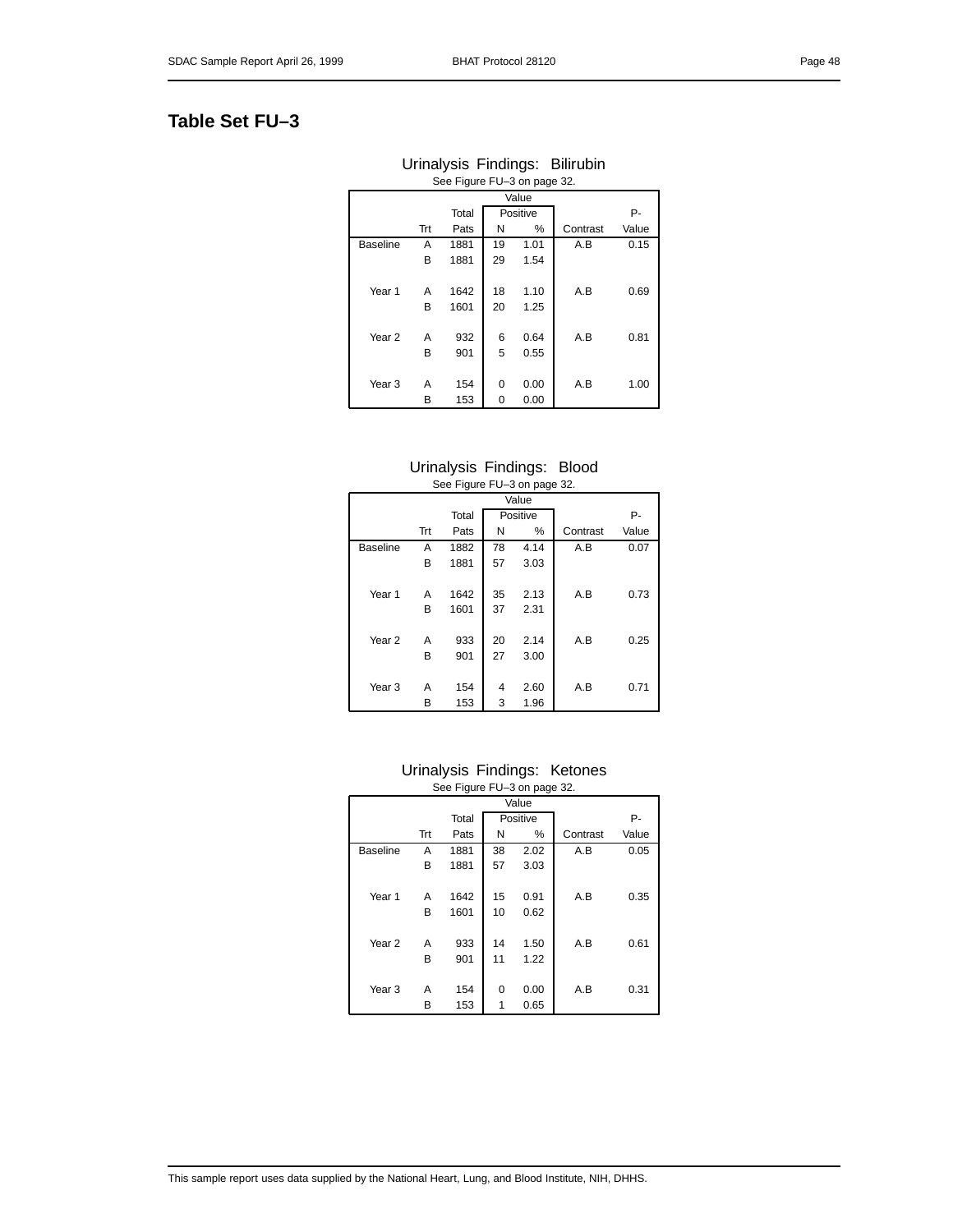### Urinalysis Findings: Glucose See Figure FU–3 on page 32.

|                   |     |       |     | Value    |          |       |
|-------------------|-----|-------|-----|----------|----------|-------|
|                   |     | Total |     | Positive |          | Р-    |
|                   | Trt | Pats  | N   | $\%$     | Contrast | Value |
| <b>Baseline</b>   | A   | 1880  | 130 | 6.91     | A.B      | 0.35  |
|                   | в   | 1881  | 116 | 6.17     |          |       |
|                   |     |       |     |          |          |       |
| Year 1            | A   | 1642  | 95  | 5.79     | A.B      | 0.55  |
|                   | В   | 1602  | 85  | 5.31     |          |       |
|                   |     |       |     |          |          |       |
| Year <sub>2</sub> | A   | 933   | 65  | 6.97     | A.B      | 0.34  |
|                   | в   | 901   | 53  | 5.88     |          |       |
|                   |     |       |     |          |          |       |
| Year <sub>3</sub> | А   | 154   | 13  | 8.44     | A.B      | 0.68  |
|                   | В   | 153   | 11  | 7.19     |          |       |

Urinalysis Findings: Protein

| See Figure FU-3 on page 32. |       |       |     |          |          |       |  |  |  |  |  |
|-----------------------------|-------|-------|-----|----------|----------|-------|--|--|--|--|--|
|                             | Value |       |     |          |          |       |  |  |  |  |  |
|                             |       | Total |     | Positive |          | Р-    |  |  |  |  |  |
|                             | Trt   | Pats  | Ν   | %        | Contrast | Value |  |  |  |  |  |
| <b>Baseline</b>             | A     | 1880  | 259 | 13.78    | A.B      | 0.05  |  |  |  |  |  |
|                             | B     | 1880  | 301 | 16.01    |          |       |  |  |  |  |  |
|                             |       |       |     |          |          |       |  |  |  |  |  |
| Year 1                      | A     | 1641  | 206 | 12.55    | A.B      | 0.76  |  |  |  |  |  |
|                             | B     | 1599  | 195 | 12.20    |          |       |  |  |  |  |  |
|                             |       |       |     |          |          |       |  |  |  |  |  |
| Year <sub>2</sub>           | A     | 932   | 124 | 13.30    | A.B      | 0.68  |  |  |  |  |  |
|                             | B     | 901   | 114 | 12.65    |          |       |  |  |  |  |  |
|                             |       |       |     |          |          |       |  |  |  |  |  |
| Year <sub>3</sub>           | A     | 154   | 18  | 11.69    | A.B      | 0.98  |  |  |  |  |  |
|                             | В     | 153   | 18  | 11.76    |          |       |  |  |  |  |  |

### **5.3 Cigarette Smoking**

### **Table Set FU–4**

### Cigarette Smoking: Baseline See Figure FU–4 on page 33.

| <b>Treatment Group</b> |      |       |      |       |          |       |  |  |  |  |
|------------------------|------|-------|------|-------|----------|-------|--|--|--|--|
|                        |      | А     |      | в     |          | P-    |  |  |  |  |
|                        | N    | %     | N    | %     | Contrast | Value |  |  |  |  |
| <b>Total Patients</b>  | 1916 |       | 1921 |       | A.B      | 0.30  |  |  |  |  |
| $> 2$ packs            | 253  | 13.20 | 228  | 11.87 |          |       |  |  |  |  |
| 1-2 packs              | 622  | 32.46 | 607  | 31.60 |          |       |  |  |  |  |
| $<$ 1 pack             | 225  | 11.74 | 260  | 13.53 |          |       |  |  |  |  |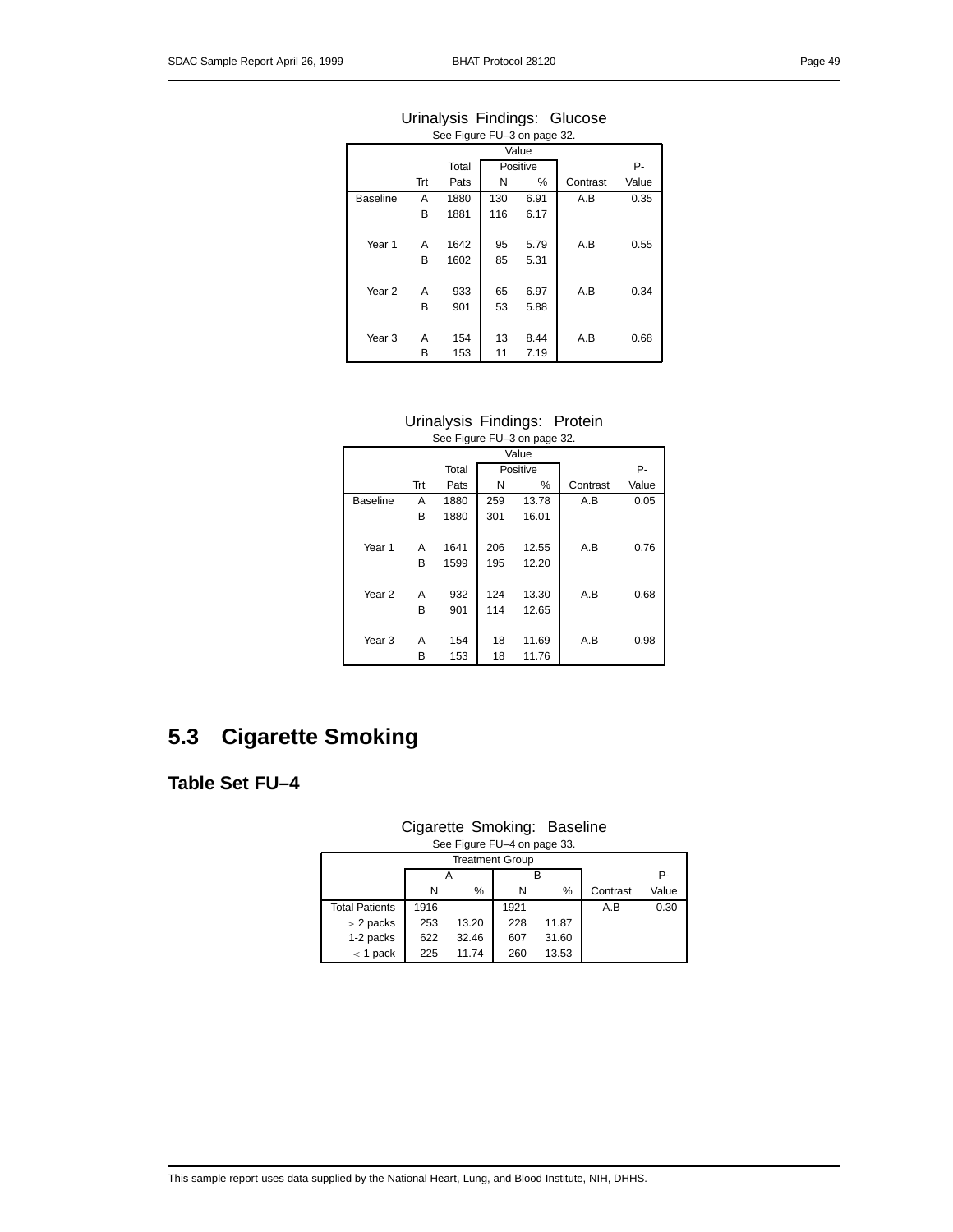#### Cigarette Smoking: Year 1 See Figure FU–4 on page 33.

| $\frac{1}{2}$ occ in igale in $\frac{1}{2}$ or $\frac{1}{2}$ or $\frac{1}{2}$ or $\frac{1}{2}$ |      |       |      |       |          |       |  |  |  |  |  |  |
|------------------------------------------------------------------------------------------------|------|-------|------|-------|----------|-------|--|--|--|--|--|--|
| <b>Treatment Group</b>                                                                         |      |       |      |       |          |       |  |  |  |  |  |  |
|                                                                                                |      | А     |      | Р-    |          |       |  |  |  |  |  |  |
|                                                                                                | N    | %     | N    | %     | Contrast | Value |  |  |  |  |  |  |
| <b>Total Patients</b>                                                                          | 1734 |       | 1689 |       | A.B      | 0.43  |  |  |  |  |  |  |
| $> 2$ packs                                                                                    | 23   | 1.33  | 18   | 1.07  |          |       |  |  |  |  |  |  |
| 1-2 packs                                                                                      | 168  | 9.69  | 169  | 10.01 |          |       |  |  |  |  |  |  |
| $<$ 1 pack                                                                                     | 328  | 18.92 | 295  | 17.47 |          |       |  |  |  |  |  |  |

#### Cigarette Smoking: Year 2 See Figure FU–4 on page 33.

| <b>Treatment Group</b> |      |       |     |       |          |       |  |  |  |  |  |
|------------------------|------|-------|-----|-------|----------|-------|--|--|--|--|--|
|                        |      |       |     |       |          | Р-    |  |  |  |  |  |
|                        | N    | %     | N   | %     | Contrast | Value |  |  |  |  |  |
| <b>Total Patients</b>  | 1004 |       | 969 |       | A.B      | 0.030 |  |  |  |  |  |
| $> 2$ packs            | 24   | 2.39  | 15  | 1.55  |          |       |  |  |  |  |  |
| 1-2 packs              | 124  | 12.35 | 106 | 10.94 |          |       |  |  |  |  |  |
| $<$ 1 pack             | 193  | 19.22 | 165 | 17.03 |          |       |  |  |  |  |  |

### Cigarette Smoking: Year 3

|  | See Figure FU-4 on page 33. |  |  |
|--|-----------------------------|--|--|
|--|-----------------------------|--|--|

| <b>Treatment Group</b> |     |       |     |       |          |       |  |  |  |  |  |
|------------------------|-----|-------|-----|-------|----------|-------|--|--|--|--|--|
|                        |     |       |     |       |          | Р-    |  |  |  |  |  |
|                        | N   | %     | N   | %     | Contrast | Value |  |  |  |  |  |
| <b>Total Patients</b>  | 161 |       | 160 |       | A.B      | 0.67  |  |  |  |  |  |
| $> 2$ packs            | 4   | 2.48  | 3   | 1.88  |          |       |  |  |  |  |  |
| 1-2 packs              | 24  | 14.91 | 18  | 11.25 |          |       |  |  |  |  |  |
| $<$ 1 pack             | 22  | 13.66 | 27  | 16.88 |          |       |  |  |  |  |  |

### **5.4 Concomitant Medication**

### **Table Set FU–5**

### Concomitant Medication Usage See Figure FU–5 on page 34.

|                                        |     | Value |     |                                  |                                    |       |          |       |  |  |  |
|----------------------------------------|-----|-------|-----|----------------------------------|------------------------------------|-------|----------|-------|--|--|--|
|                                        |     | Total |     | <b>First Present at Baseline</b> | <b>Present After Randomization</b> |       | P-       |       |  |  |  |
|                                        | Trt | Pats  | N   | %                                | N                                  | $\%$  | Contrast | Value |  |  |  |
| Antiarrhythmics                        | A   | 1916  | 319 | 16.65                            | 94                                 | 4.91  | A.B      | 0.015 |  |  |  |
|                                        | B   | 1921  | 344 | 17.91                            | 132                                | 6.87  |          |       |  |  |  |
|                                        |     |       |     |                                  |                                    |       |          |       |  |  |  |
| Anticoagulants                         | A   | 1916  | 267 | 13.94                            | 36                                 | 1.88  | A.B      | 0.420 |  |  |  |
|                                        | B   | 1921  | 290 | 15.10                            | 29                                 | 1.51  |          |       |  |  |  |
|                                        |     |       |     |                                  |                                    |       |          |       |  |  |  |
| Antihypertensives, Excluding Diuretics | A   | 1916  | 82  | 4.28                             | 91                                 | 4.75  | A.B      | 0.055 |  |  |  |
|                                        | B   | 1921  | 90  | 4.69                             | 124                                | 6.45  |          |       |  |  |  |
|                                        |     |       |     |                                  |                                    |       |          |       |  |  |  |
| Aspirin                                | Α   | 1916  | 110 | 5.74                             | 193                                | 10.07 | A.B      | 0.698 |  |  |  |
|                                        | B   | 1921  | 102 | 5.31                             | 206                                | 10.72 |          |       |  |  |  |
|                                        |     |       |     |                                  |                                    |       |          |       |  |  |  |
| <b>Digitalis</b>                       | A   | 1916  | 239 | 12.47                            | 202                                | 10.54 | A.B      | 0.828 |  |  |  |
|                                        | B   | 1921  | 250 | 13.01                            | 208                                | 10.83 |          |       |  |  |  |

(Continued on next page.)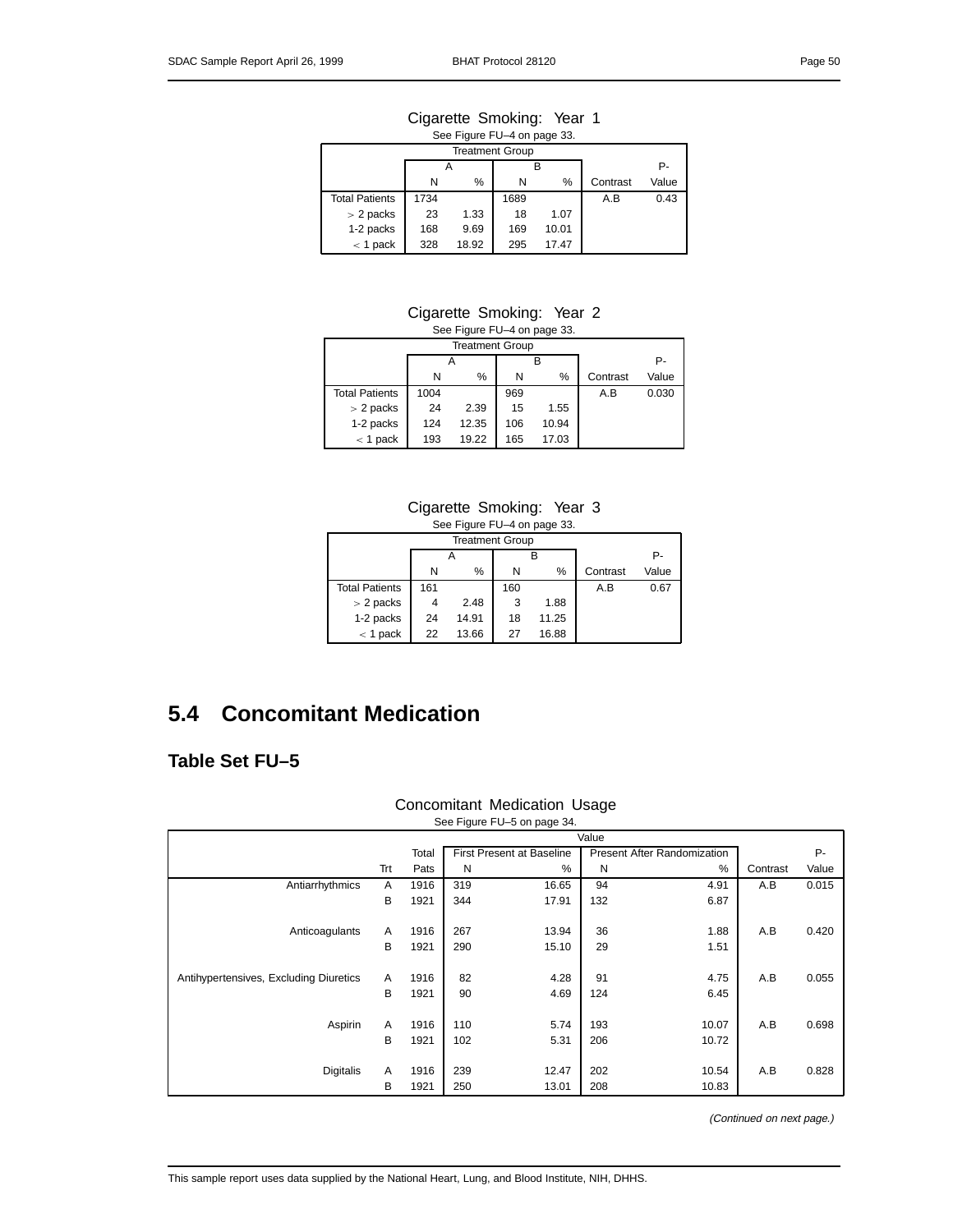#### (Continued from previous page.)

|                                  |     |       | Value |                                  |     |                             |          |       |  |  |  |
|----------------------------------|-----|-------|-------|----------------------------------|-----|-----------------------------|----------|-------|--|--|--|
|                                  |     | Total |       | <b>First Present at Baseline</b> |     | Present After Randomization |          | $P -$ |  |  |  |
|                                  | Trt | Pats  | N     | %                                | N   | %                           | Contrast | Value |  |  |  |
|                                  |     |       |       |                                  |     |                             |          |       |  |  |  |
| Dipyridamole                     | Α   | 1916  | 16    | 0.84                             | 49  | 2.56                        | A.B      | 0.467 |  |  |  |
|                                  | B   | 1921  | 11    | 0.57                             | 57  | 2.97                        |          |       |  |  |  |
|                                  |     |       |       |                                  |     |                             |          |       |  |  |  |
| <b>Diuretics</b>                 | Α   | 1916  | 308   | 16.08                            | 372 | 19.42                       | A.B      | 0.258 |  |  |  |
|                                  | B   | 1921  | 346   | 18.01                            | 374 | 19.47                       |          |       |  |  |  |
|                                  |     |       |       |                                  |     |                             |          |       |  |  |  |
| Insulin                          | A   | 1916  | 68    | 3.55                             | 15  | 0.78                        | A.B      | 0.678 |  |  |  |
|                                  | B   | 1921  | 65    | 3.38                             | 20  | 1.04                        |          |       |  |  |  |
|                                  |     |       |       |                                  |     |                             |          |       |  |  |  |
| <b>Lipid-Lowering Agents</b>     | Α   | 1916  | 16    | 0.84                             | 19  | 0.99                        | A.B      | 0.833 |  |  |  |
|                                  | B   | 1921  | 19    | 0.99                             | 17  | 0.88                        |          |       |  |  |  |
|                                  |     |       |       |                                  |     |                             |          |       |  |  |  |
| Vasodilators                     | Α   | 1916  | 690   | 36.01                            | 222 | 11.59                       | A.B      | 0.951 |  |  |  |
|                                  | B   | 1921  | 698   | 36.34                            | 226 | 11.76                       |          |       |  |  |  |
|                                  |     |       |       |                                  |     |                             |          |       |  |  |  |
| Oral Hypoglycemics               | Α   | 1916  | 43    | 2.24                             | 37  | 1.93                        | A.B      | 0.089 |  |  |  |
|                                  | B   | 1921  | 35    | 1.82                             | 22  | 1.15                        |          |       |  |  |  |
|                                  |     |       |       |                                  |     |                             |          |       |  |  |  |
| Sulfinpyrazone                   | Α   | 1916  | 19    | 0.99                             | 16  | 0.84                        | A.B      | 0.086 |  |  |  |
|                                  | B   | 1921  | 26    | 1.35                             | 29  | 1.51                        |          |       |  |  |  |
|                                  |     |       |       |                                  |     |                             |          |       |  |  |  |
| Other Cardiovascular Medications | A   | 1916  | 112   | 5.85                             | 141 | 7.36                        | A.B      | 0.209 |  |  |  |
|                                  | B   | 1921  | 124   | 6.45                             | 167 | 8.69                        |          |       |  |  |  |

#### Concomitant Medication Usage See Figure FU–5 on page 34.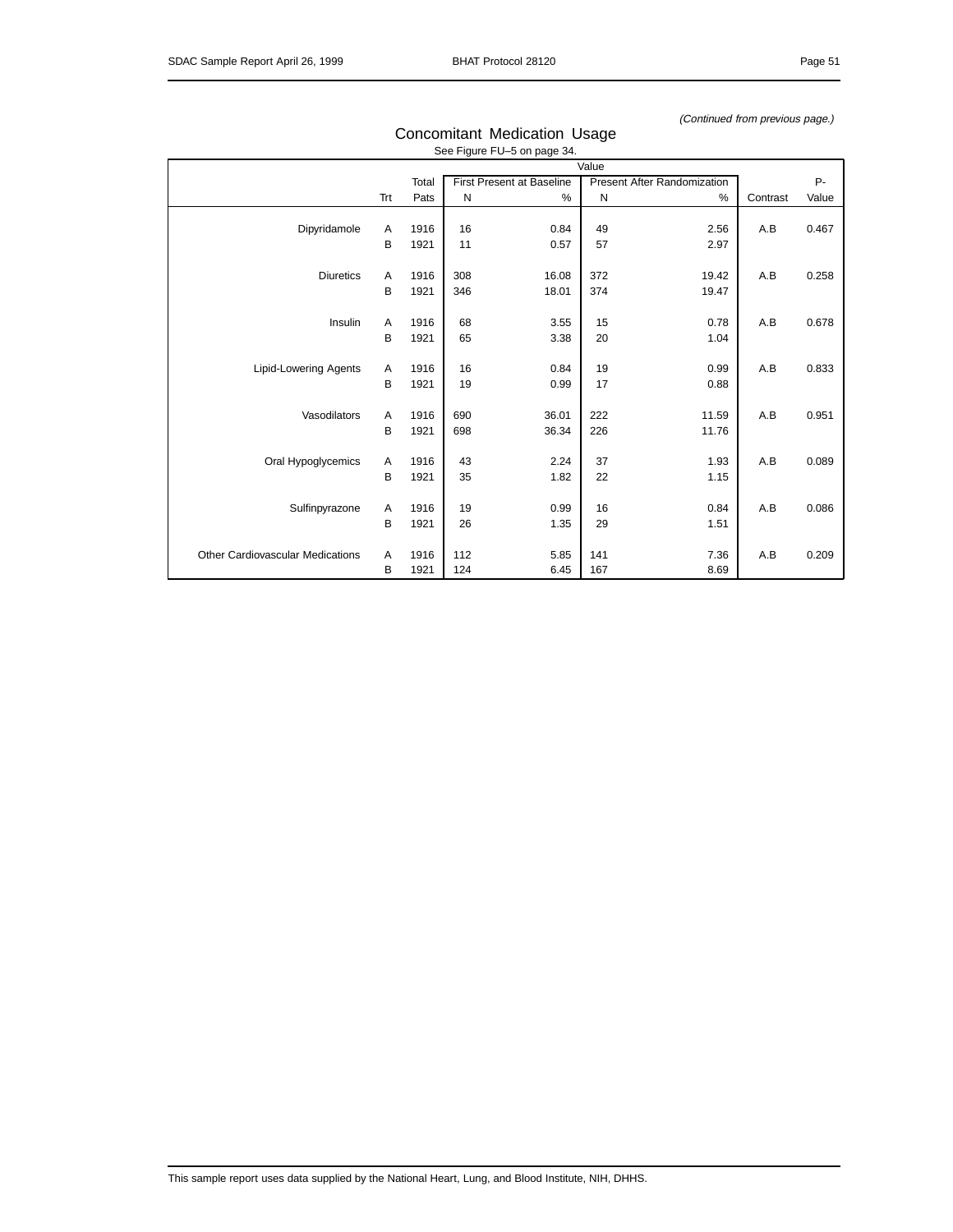# **Part IV**

# **Ancillary Material**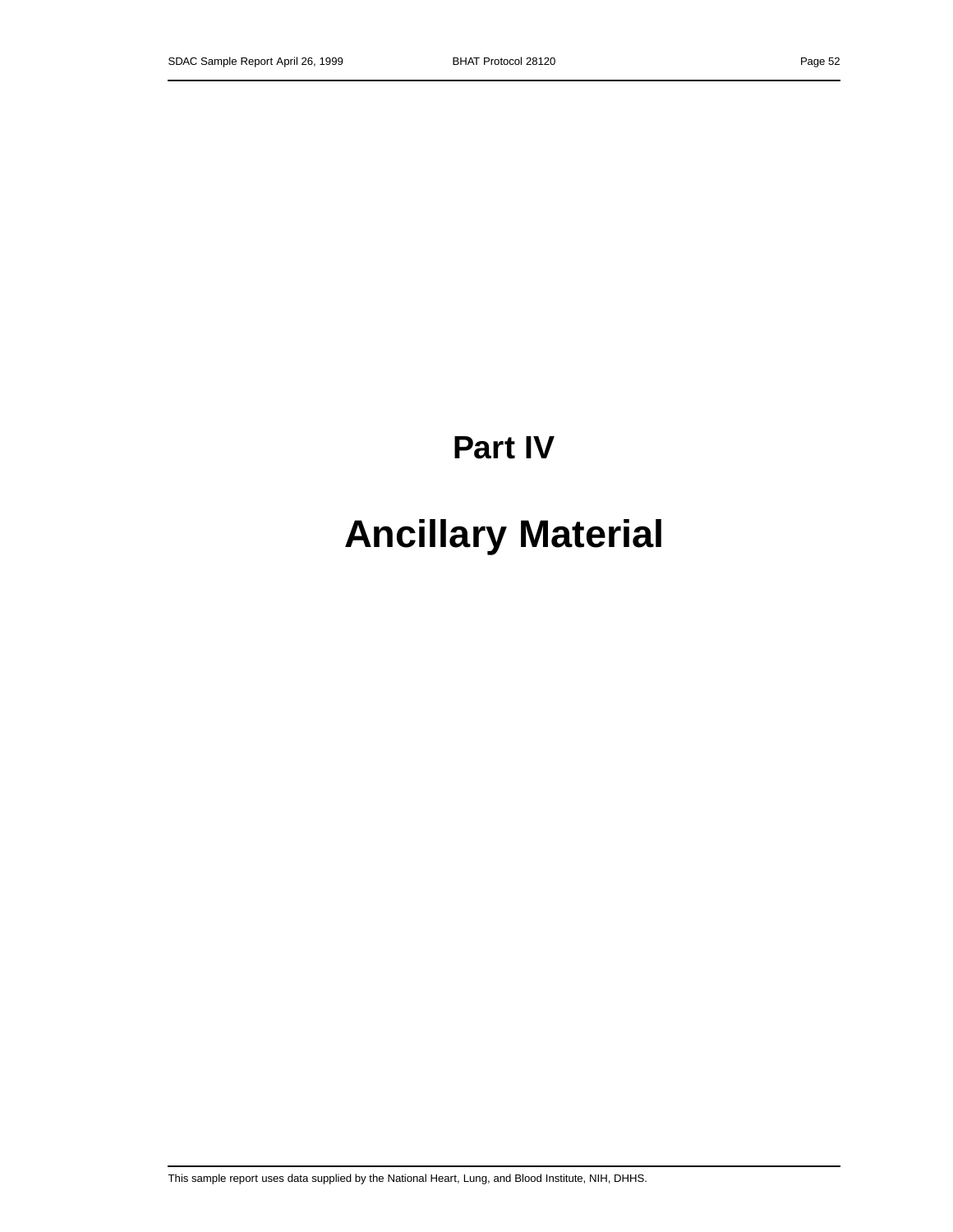# **Chapter 1**

# **Open Session Report Style Plots**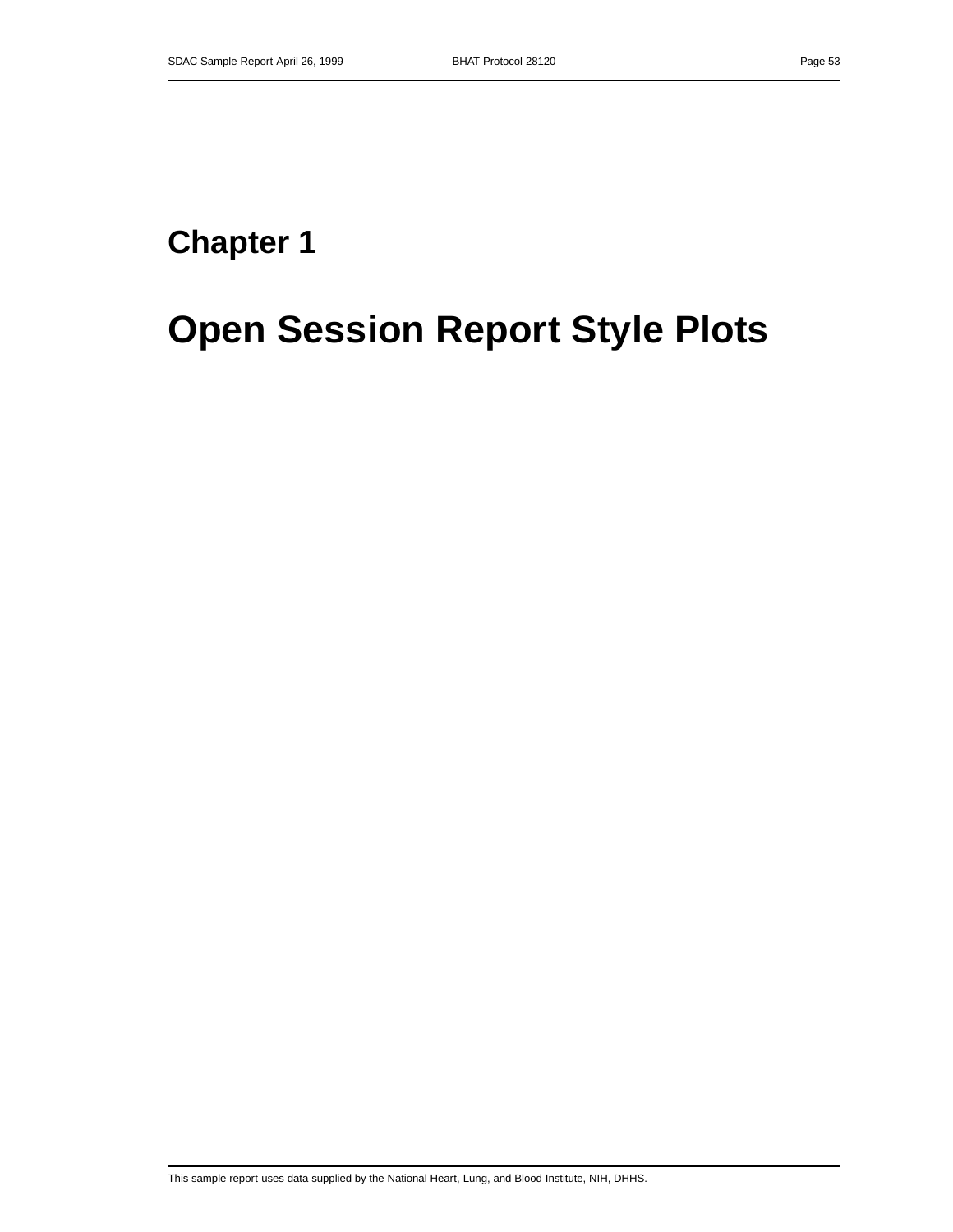Figure ANCI–1



Information determined by baseline interview, physical examination, and ECG administered prior to randomization. ECGs for the BHAT qualifying MI were initially read at the clinical center, and later confirmed by the Resting ECG Reading Center. See the Introduction, page 9, for discussion of "Non-BHAT MI" classification. See also Figure BASE–1 on page 18 for the Closed Session Report version of this page.

## Baseline Demographics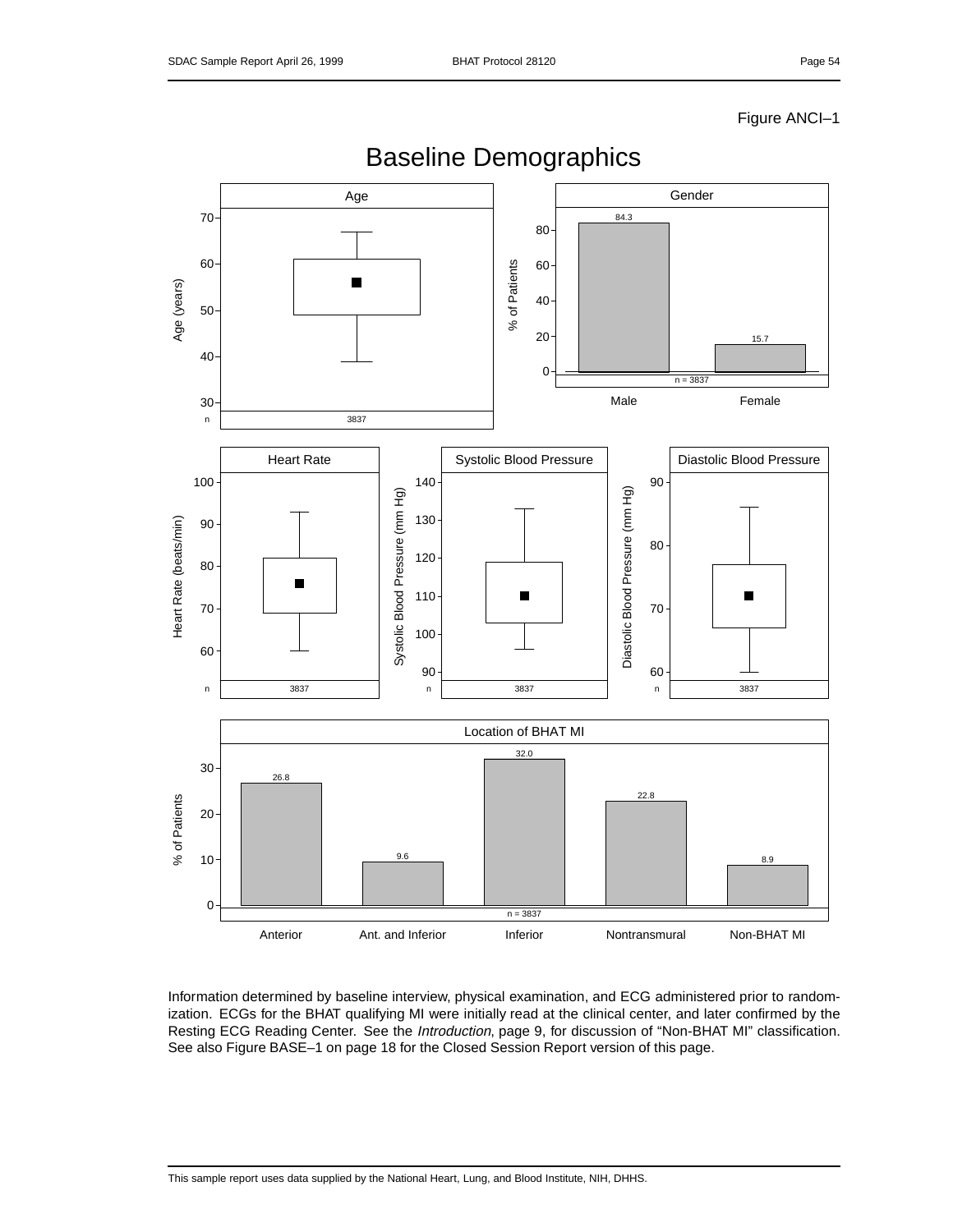Figure ANCI–2



White Blood Cell Count

Information from the baseline examination and from visits scheduled after one, two, and three years of followup. Panels show measurements at each visit, absolute change from baseline, and percent of patients with white blood cell (WBC) count < 4000. See also Figure FU–2 on page 31 for the Closed Session Report version of this page.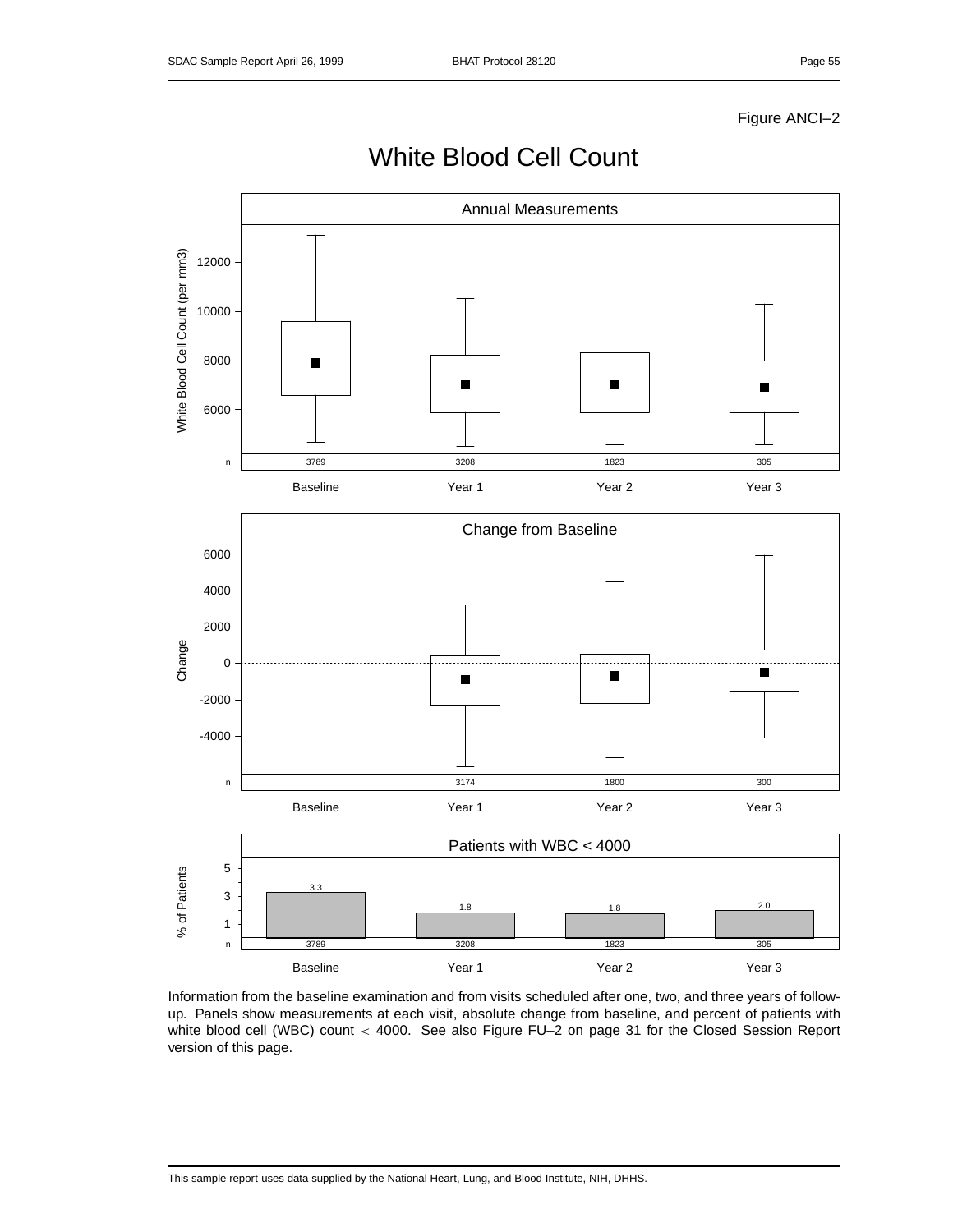Figure ANCI–3



Cigarette Smoking

Information from the baseline examination and from visits scheduled after one, two, and three years of followup. Panels show the percent of patients at each visit categorized as heavy, moderate, or light smokers based on interview results. See also Figure FU–4 on page 33 for the Closed Session Report version of this page.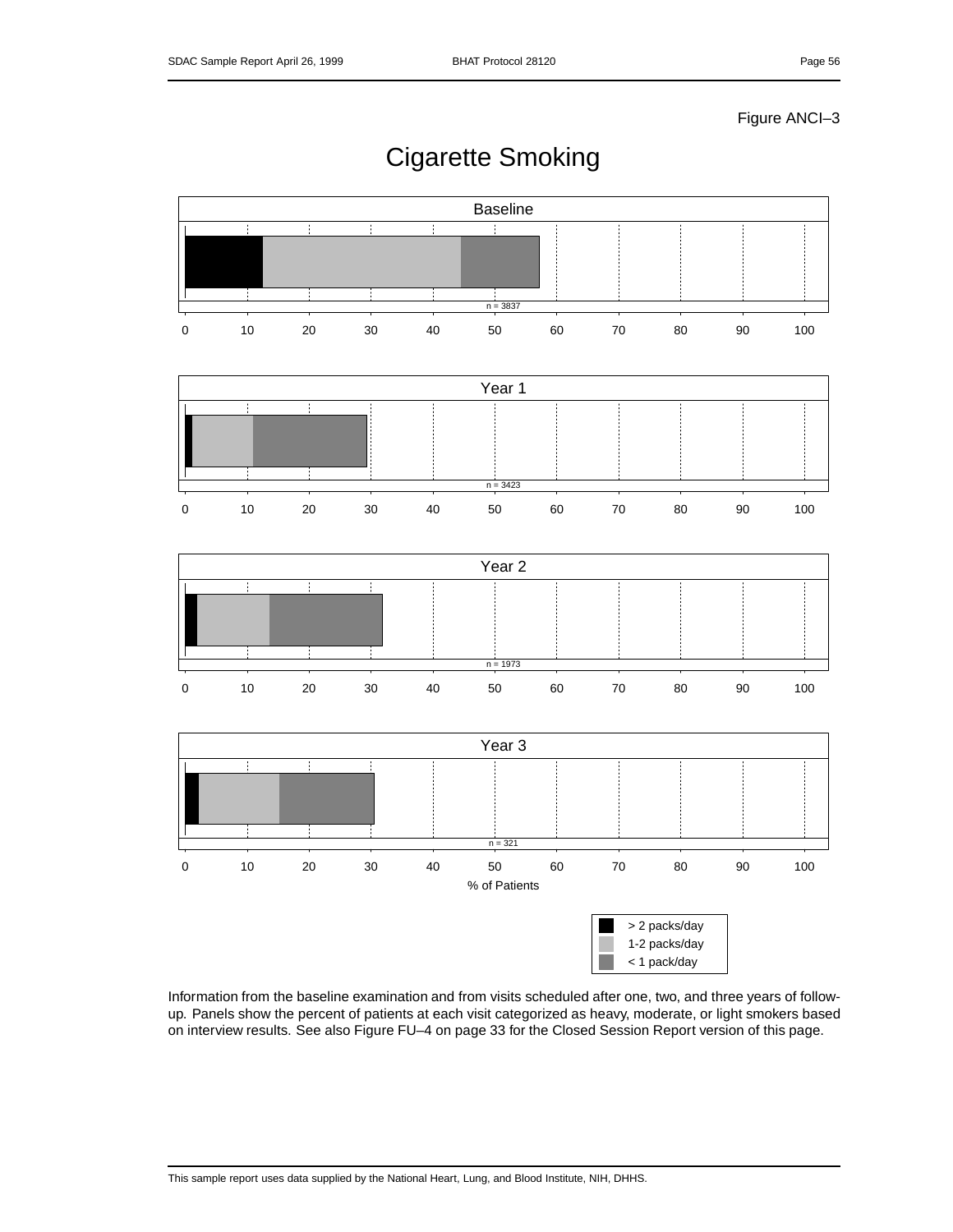## All-Cause Mortality over Time



All-cause mortality collapsed over assigned treatment groups. The total number of deaths appear on the plot ("nEvents"), as do the numbers of patients at risk (event-free and uncensored) at various points of follow-up. Surviving patients were censored as described in the Introduction on page 8. See also Figure MORT-1 on page 24 for the Closed Session Report version of this page.